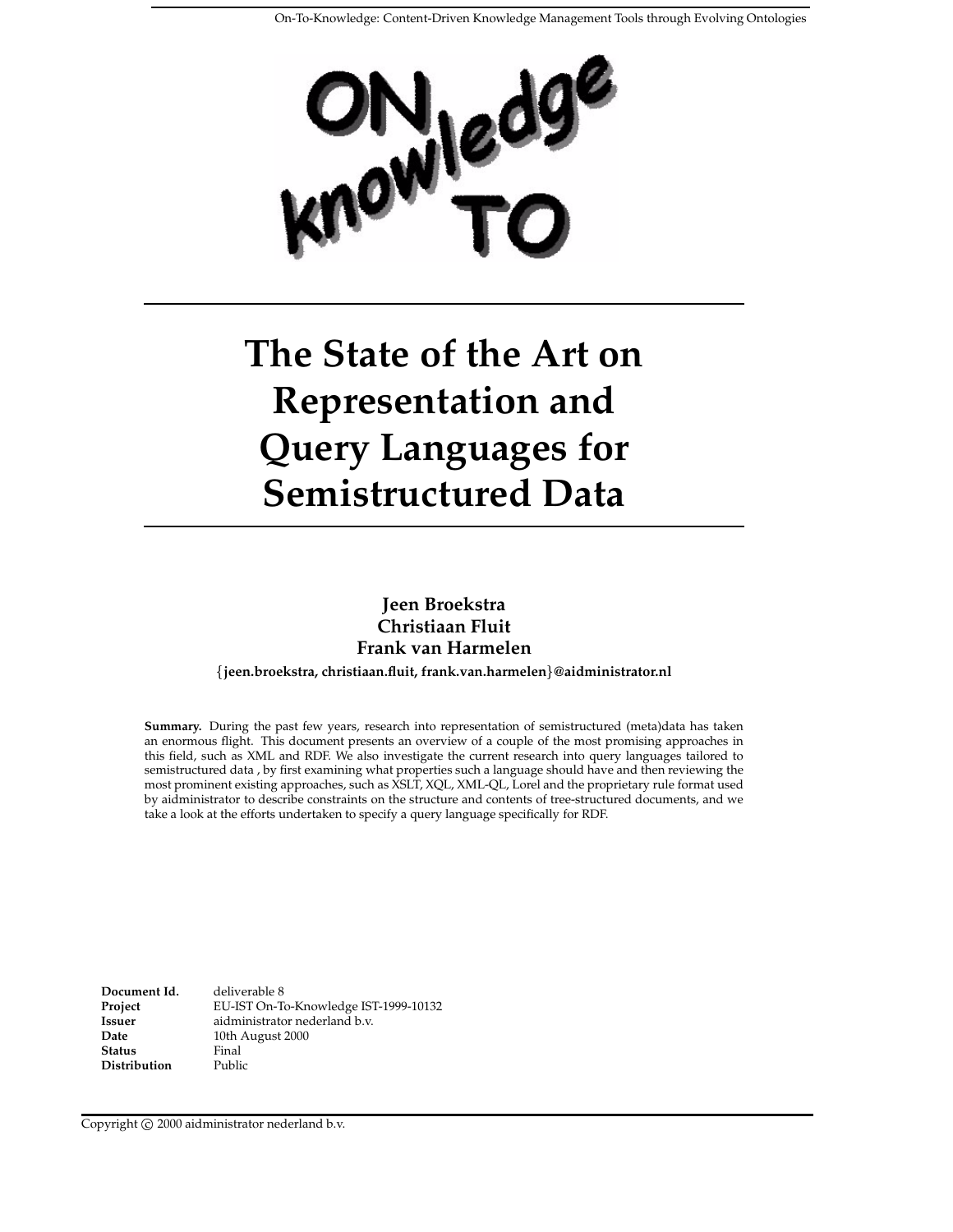## **On-To-Knowledge Consortium**

This document is part of a research project partially funded by the IST Programme of the Commission of the European Communities as project number IST-1999-10132. The partners in this project are: Vrije Universiteit Amsterdam VUA (coordinator, NL), University of Karlsruhe (Germany), Schweizerische Lebensversicherungs- und Rentenanstalt/Swiss Life (Switzerland), British Telecommunications plc (UK), CognIT a.s. (Norway), EnerSearch AB (Sweden), AIdministrator Nederland BV (NL).

#### **Vrije Universiteit Amsterdam (VUA)**

Division of Mathematics and Informatics W&I De Boelelaan 1081a 1081 HV Amsterdam The Netherlands Tel: +31 20 4447718, Fax: +31 20 872 27 22 Contactperson: Dieter Fensel E-mail: dieter@cs.vu.nl

#### **Schweizerische Lebensversicherungs-**

**und Rentenanstalt / Swiss Life** Swiss Life Information Systems Research Group General Guisan-Quai 40 8022 Zürich Switzerland Tel: +41 1 284 4061, Fax: +41 1 284 6913 Contactperson: Ulrich Reimer E-mail: Ulrich.Reimer@swisslife.ch

#### **CognIT a.s**

Busterudgt 1. N-1754 Halden Norway Tel: +47 69 1770 44, Fax: +47 669 006 12 Contactperson: Bernt. A.Bremdal E-mail: bernt@cognit.no

#### **AIdministrator Nederland BV**

Julianaplein 14B 3817 CS Amersfoort The Netherlands Tel: +31 33 4659987, Fax: +31 33 4659987 Contactperson: Jos van der Meer E-mail: Jos.van.der.Meer@aidministrator.nl

#### **University of Karlsruhe**

Institute AIFB Kaiserstr. 12 D-76128 Karlsruhe Germany Tel: +49 721 608392, Fax: +49 721 693717 Contactperson: R. Studer E-mail: studer@aifb.uni-karlsruhe.de

#### **British Telecommunications plc**

BT Adastral Park Martlesham Heath IP5 3RE Ipswich United Kingdom Tel: +44 1473 605536 Fax: +44 1473 642459 Contactperson: John Davies E-mail: John.nj.Davies@bt.com

#### **EnerSearch AB**

Carl Gustafsväg 1 SE 205 09 Malmö Sweden Tel: +46 40 25 58 25; Fax: +46 40 611 51 84 Contactperson: Hans Ottosson, Fredrik Ygge E-mail: hans.ottosson,fredrik.ygge@enersearch.se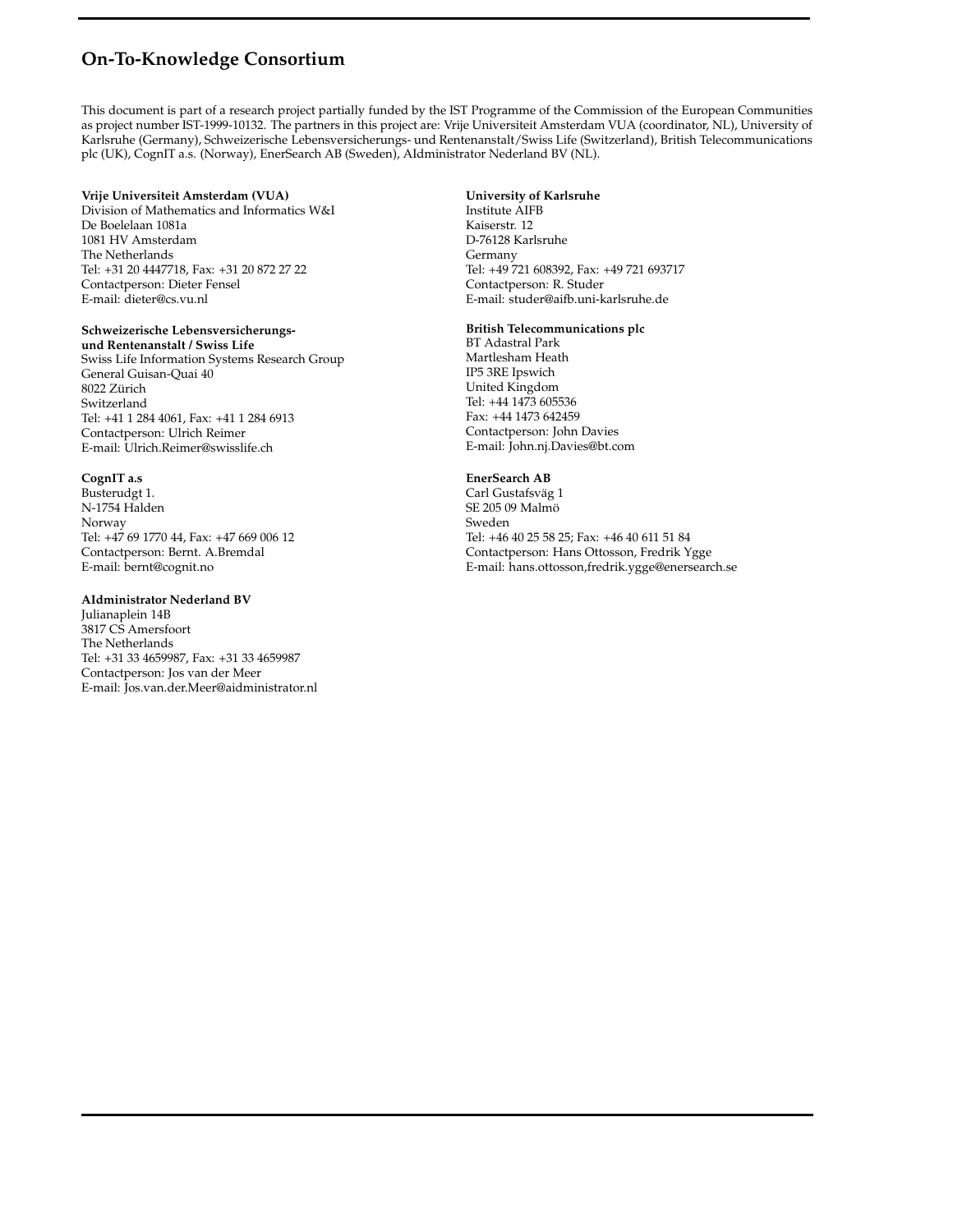

aidministrator nederland b.v. julianaplein 14b 3817 cs amersfoort the netherlands tel. (+31)(0)33 4659987 fax. (+31)(0)33 4659987 http://www.aidministrator.nl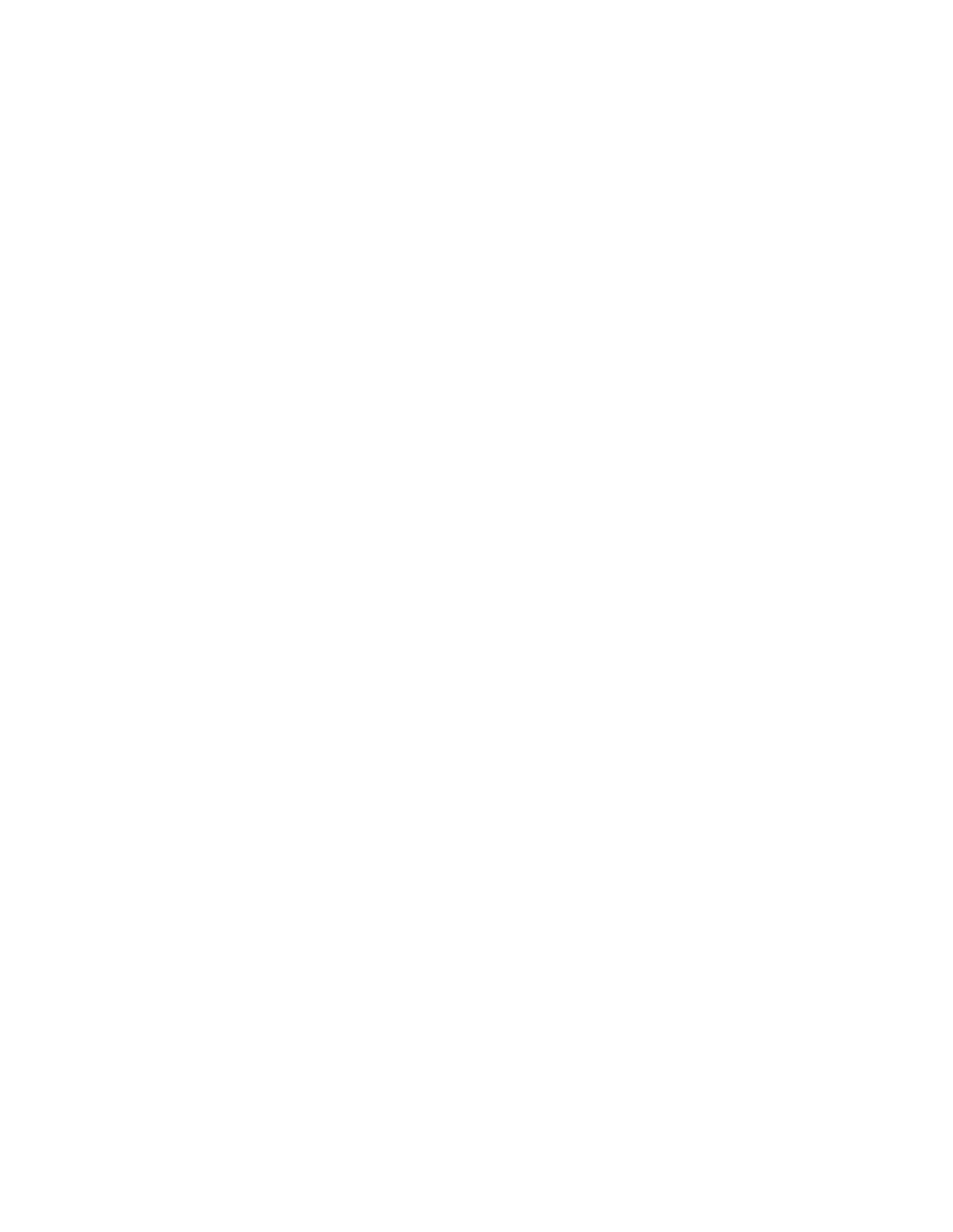### **Acknowledgements**

The research reported here was carried out in the course of the On-To-Knowledge project. This project is partially funded by the IST Programme of the Commission of the European Communities as project number IST-1999-10132. The partners in this project are: Vrije Universiteit Amsterdam VUA (coordinator, NL), University of Karlsruhe (Germany), Swiss Life (Switzerland), BT plc (UK), CognIT a.s. (Norway), EnerSearch AB (Sweden), AIdministrator Nederland BV (NL).

The authors of this report wish to thank Arjohn Kampman, Herko ter Horst and Stefan Decker for their most helpful feedback and comments on earlier versions of this report.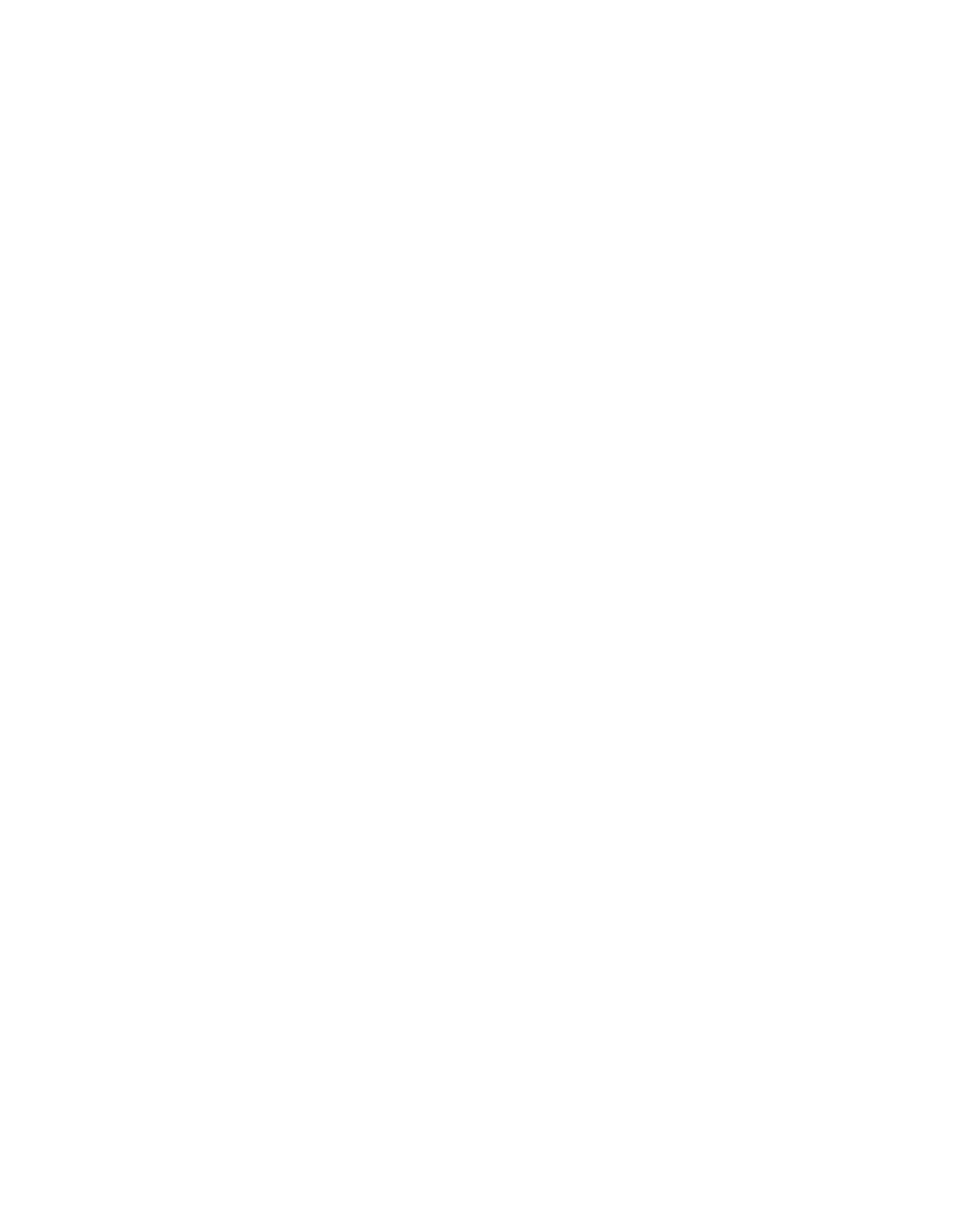# **Contents**

| 1              |     | <b>Representation languages</b><br>3 |  |  |  |  |  |
|----------------|-----|--------------------------------------|--|--|--|--|--|
|                | 1.1 | 3                                    |  |  |  |  |  |
|                | 1.2 | $\overline{4}$<br>HTML               |  |  |  |  |  |
|                | 1.3 | $\overline{4}$                       |  |  |  |  |  |
|                |     | 6<br>1.3.1                           |  |  |  |  |  |
|                | 1.4 | 8                                    |  |  |  |  |  |
|                |     | 1.4.1<br>10                          |  |  |  |  |  |
|                |     | 1.4.2<br>10                          |  |  |  |  |  |
|                | 1.5 | <b>XML</b><br>11                     |  |  |  |  |  |
|                |     | 12<br>1.5.1                          |  |  |  |  |  |
|                | 1.6 | 13                                   |  |  |  |  |  |
|                |     | 14<br>1.6.1                          |  |  |  |  |  |
|                |     | 16<br>1.6.2                          |  |  |  |  |  |
|                | 1.7 | 16                                   |  |  |  |  |  |
|                |     | 1.7.1<br>16                          |  |  |  |  |  |
|                |     | 1.7.2<br>16                          |  |  |  |  |  |
|                |     | 17<br>1.7.3                          |  |  |  |  |  |
|                |     | 18<br>1.7.4                          |  |  |  |  |  |
|                |     | 1.7.5<br>18                          |  |  |  |  |  |
|                |     | 18<br>1.7.6                          |  |  |  |  |  |
|                |     |                                      |  |  |  |  |  |
| $\overline{2}$ |     | Query languages<br>21                |  |  |  |  |  |
|                | 2.1 | 21                                   |  |  |  |  |  |
|                | 2.2 | 21                                   |  |  |  |  |  |
|                |     | 22<br>2.2.1                          |  |  |  |  |  |
|                | 2.3 | 22                                   |  |  |  |  |  |
|                | 2.4 | 23                                   |  |  |  |  |  |
|                |     | 2.4.1<br>23                          |  |  |  |  |  |
|                |     | 25<br>2.4.2<br>XOL                   |  |  |  |  |  |
|                |     | 26<br>2.4.3                          |  |  |  |  |  |
|                |     | 27<br>2.4.4                          |  |  |  |  |  |
|                | 2.5 | 27                                   |  |  |  |  |  |
|                |     | 2.5.1<br>27                          |  |  |  |  |  |
|                |     | 28<br>2.5.2                          |  |  |  |  |  |
|                |     | 2.5.3<br>30                          |  |  |  |  |  |
|                |     | 2.5.4<br>30                          |  |  |  |  |  |
|                | 2.6 | 31                                   |  |  |  |  |  |
|                |     | 2.6.1<br>31                          |  |  |  |  |  |
|                |     | 32<br>2.6.2                          |  |  |  |  |  |
|                |     | 33<br>2.6.3                          |  |  |  |  |  |
|                | 2.7 | 34                                   |  |  |  |  |  |
|                |     | 35                                   |  |  |  |  |  |
|                |     | 2.7.1                                |  |  |  |  |  |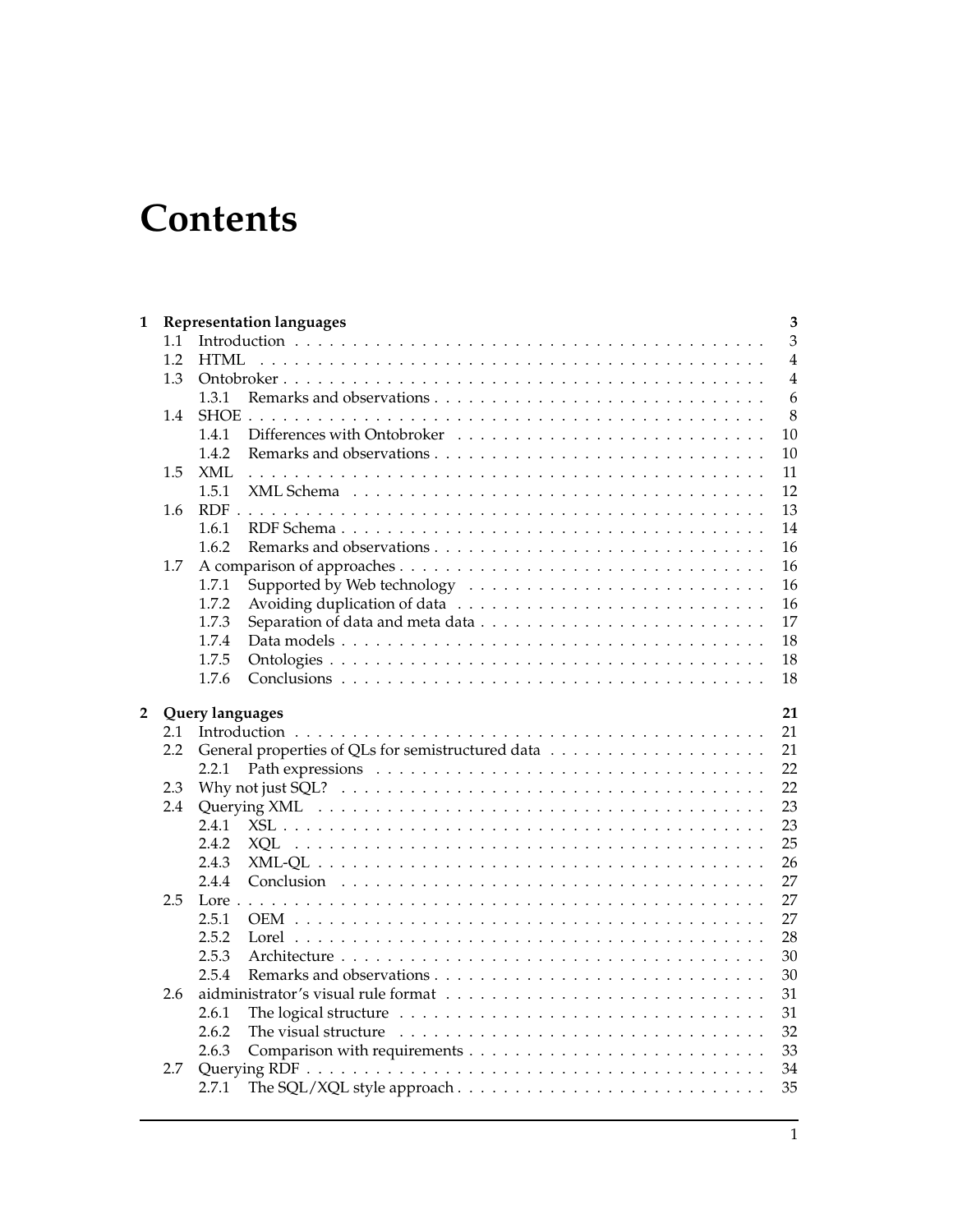|  | 3 Conclusions |  |
|--|---------------|--|
|  |               |  |
|  |               |  |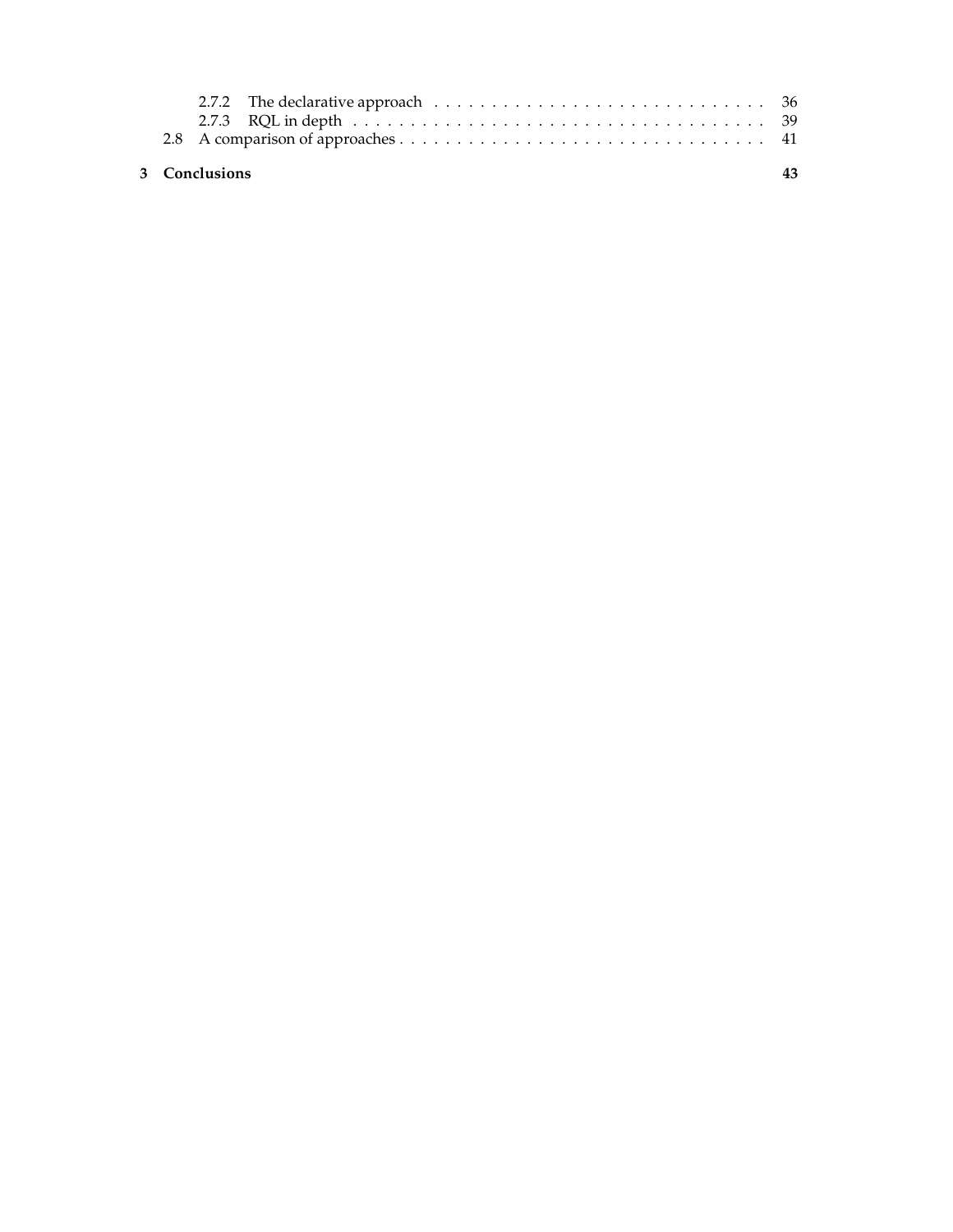## **Chapter 1**

## **Representation languages**

## **1.1 Introduction**

The lack of machine-accessible semantics is a major barrier to the development of more intelligent document processing on the Web. Current HTML markup is used only to indicate the structure and layout of documents, but not the semantics of the information presented.

The On-To-Knowledge project aims to use the power of ontologies to facilitate navigation and querying of semistructured data . However, while ontologies provide essential background information on a domain, factual instances of concepts still need to be recognized in the available data. In other words: a representation language for semistructured data is required.

#### **What is semistructured data ?**

Semistructured data can be explained as "schemaless" or "self-describing", indicating that there is no seperate description of the type or strucutre of data. This is in contrast with structured approaches (such as, e.g. databases), where usually the structure of the data is described first in a seperate schema, and then instances of this schema are created. In semistructured data we directly describe the data using a simple syntax. Usually, this means semistructured data consists of simple label-value pairs (cf. [Abiteboul et al., 1999]), for example:

{name: "Frank", tel: 47731, email: "frankh@cs.vu.nl"}

When we allow the values themselves to be structures, we get a graph data model with a tree-like structure:

```
{name: {first: "Frank", last: "van Harmelen"},
tel: 47731,
 email: "frankh@cs.vu.nl"
}
```
No uniqueness constraint is placed on the labels (as one might expect in more conventional approaches), allowing multiple label-value pairs with the same label.

One of the main strenghts of semistructured data is the ability to accomodate variations in structure. These variations typically consist of missing data, duplicated fields, or minor changes in representation.

#### **Structure of this chapter**

Several methods have been developed (or are currently under development) to enable semantic annotation of Web documents. Of these, we will discuss two approaches from the AI community (Ontobroker, section 1.3, and SHOE, section 1.4), and the suggested approaches by the W3C,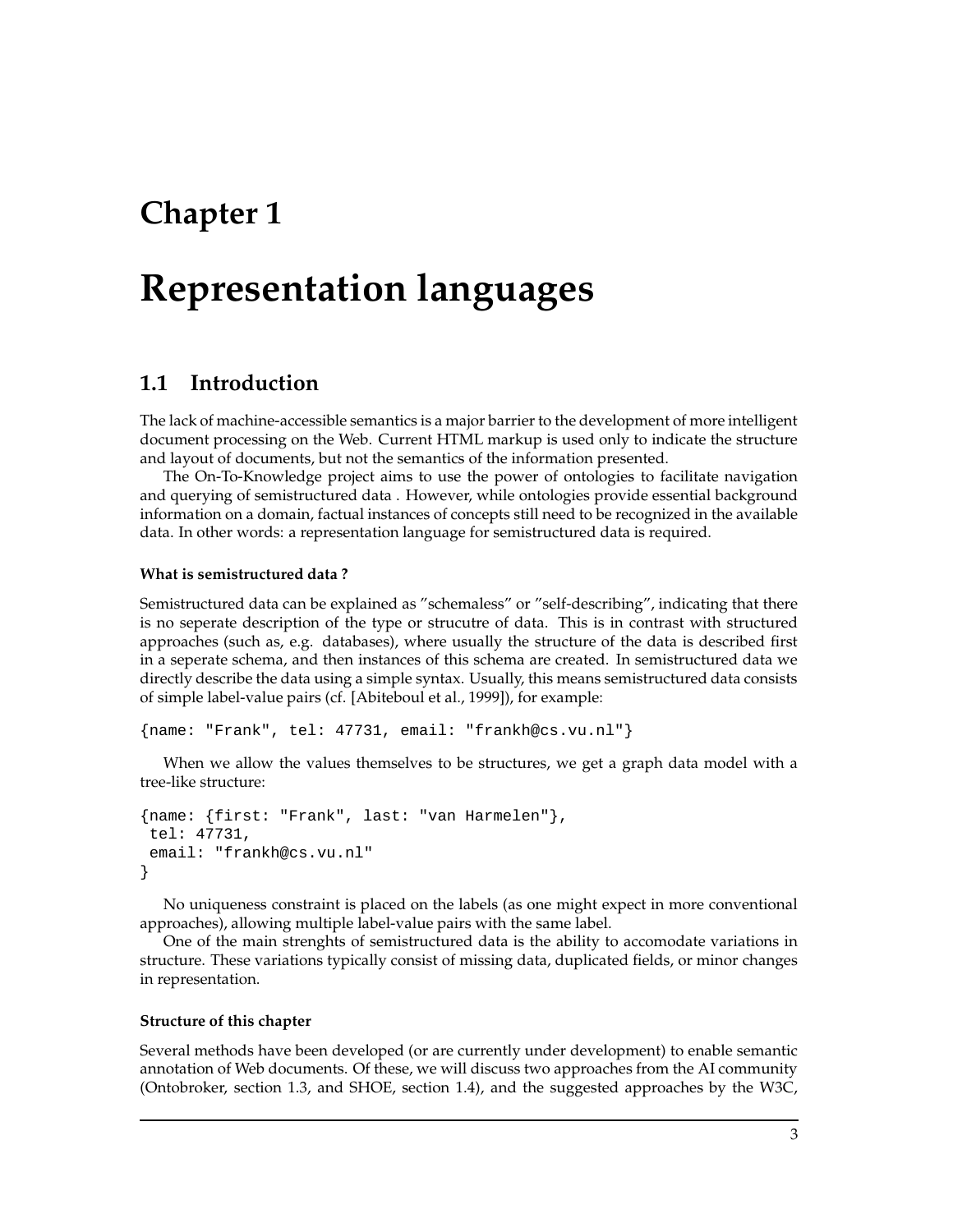namely HTML (section 1.2), XML (section 1.5) and RDF (section 1.6). The approaches by the W3C combine Web-based technology with suggested methodology from the Databases community (such as, for example, schema definitions).

## **1.2 HTML**

This section is an excerpt from [van Harmelen and Fensel, 1999].

#### **META tags**

Historically, the first attempt at representing semantic aspects inside Web documents are the HTML META-tags. Their intended use is limited to stating global properties that apply to the entire document, for example:

<HEAD>

```
<META NAME="author" CONTENT="Frank">
</HEAD>
```
This expresses that the author of the entire document is Frank.

In its original form, this mechanism is rather inflexible and only allows assertion of global properties that hold for the entire document.

#### SPAN **and** DIV **elements**

According to the HTML 4.0 specification [Raggett et al., 1999] the SPAN element "is a generic container of any text element offering a generic mechanism for adding structure to documents". Using the standard CLASS attribute one can write semantic annotations such as:

```
<BODY>
This page is written by
 <SPAN CLASS="author">Frank van Harmelen</SPAN>.
  <SPAN CLASS="location">
   His tel.nr. is <SPAN CLASS="tel">47731</SPAN>,
   room nr. <SPAN CLASS="room">T3.57</SPAN>
  </SPAN>
</BODY>
```
Although intended for specifying layout (enabling simple generic stylesheet mechanisms), the HTML 4.0 specification already suggests the use of the SPAN element to express semantic structure of a document, so this use of the SPAN tag should not be considered as inappropriate.

The DIV element works practically identically to the SPAN element. In fact, the only difference between the two is that SPAN is an inline element whereas DIV is a block element. This is a parser-level distinction that is not really important for our discussion. A detailed explanation of the issue can be found in [Raggett et al., 1999].

## **1.3 Ontobroker**

Ontobroker [Fensel et al., 1998, Fensel et al., 1999] is a project from the University of Karlsruhe dedicated to building a set of languages and tools for enabling and enhancing query and inference services on the web. One of these languages provides the ability to semantically annotate ontological information present in existing webpages. This language will be the main topic of this section. At http://ontobroker.aifb.uni-karlsruhe.de/demos.html some example Ontobroker query services can be found.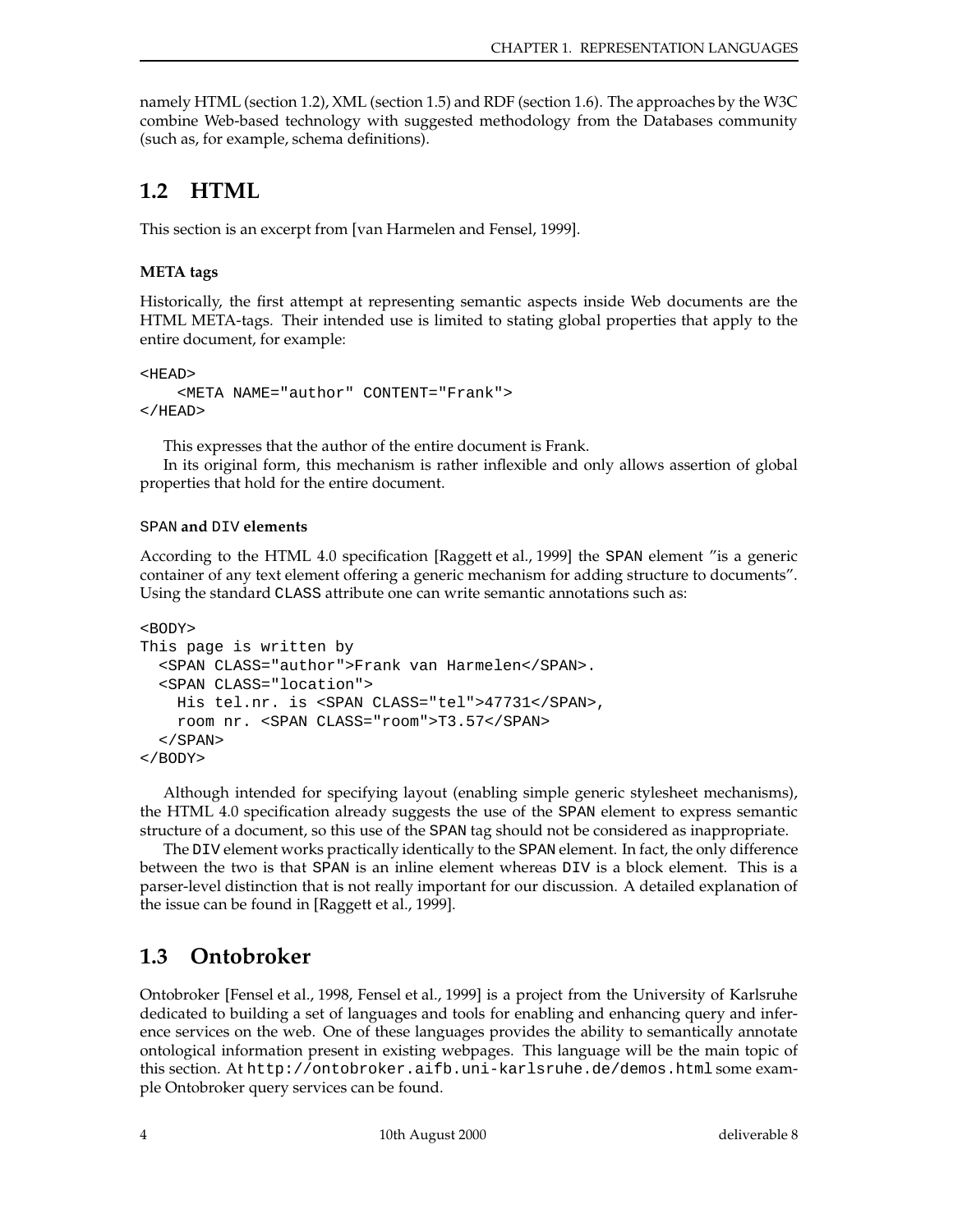Ontologies play a major role in the Ontobroker project. Within a certain community, referred to as an *ontogroup*, an ontology is used to model a shared view on the relevant entities in that domain. Such an ontology consists of a hierarchy of classes, attributes, relations and logical axioms describing the domain, and is described in Frame Logic [Kifer et al., 1995]. This ontology is essentially defined centrally, i.e. all people within the community need to use this ontology in order to participate; there is no mechanism for making personal refinements or views.

This is a straightforward example of an Ontobroker ontology, describing two classes and their typed attributes:

```
Object[].
Person::Object.
Researcher::Person.
Person[
  name =>> STRING].
Researcher[
  affiliation =>> Organization;
  cooperatesWith =>> Researcher].
Organization[
  ...
].
```

```
...
```
Such an ontology would probably be stored at the server providing the query and inference services.

In order to provide instances for the ontology classes, attributes and relations, an annotation language is offered. The two design criteria for the design of this language were:

- 1. It should integrate smoothly in HTML, the current de facto standard for web pages.
- 2. It should reuse existing information in these webpages as much as possible, thus preventing duplication of information (as needed in some other approaches like SHOE and RDF).

The annotation language is called  $HTML<sup>A</sup>$  and extends the HTML language with an extra onto attribute for the HTML anchors (A elements). For declaring the Researcher instance "Frank van Harmelen", all one has to do is putting a statement like

<a onto="http://www.cs.vu.nl/˜frankh/:Researcher">

somewhere in *any* document. This asserts the existance of an instance of class Researcher with object identifier http://www.cs.vu.nl/˜frankh/. The name attribute of this Researcher instance can then be declared as follows:

<a onto="http://www.cs.vu.nl/˜frankh/[name='Frank van Harmelen']">

The value of an attribute can be a literal such as a STRING or another object identifier. We provide no examples of defining and instantiating relations, since we dit not encounter any specifications nor examples of how to do that.

This way of annotating documents satisfies the first design criterion (smooth integration in HTML), since all onto attributes are safely ignored by the browser. In order to fulfil the second criterion (prevention of duplication of information), macros are available that allow for shorter and better maintainable annotations. For example, it is often the case that an object identifier in a statement is equal to the URL of the page containing the statement, e.g. a statement in Frank's homepage mentioning that "Frank van Harmelen" is a Researcher with the URL of that homepage as an object identifier. Using the page macro, this can be abbreviated to: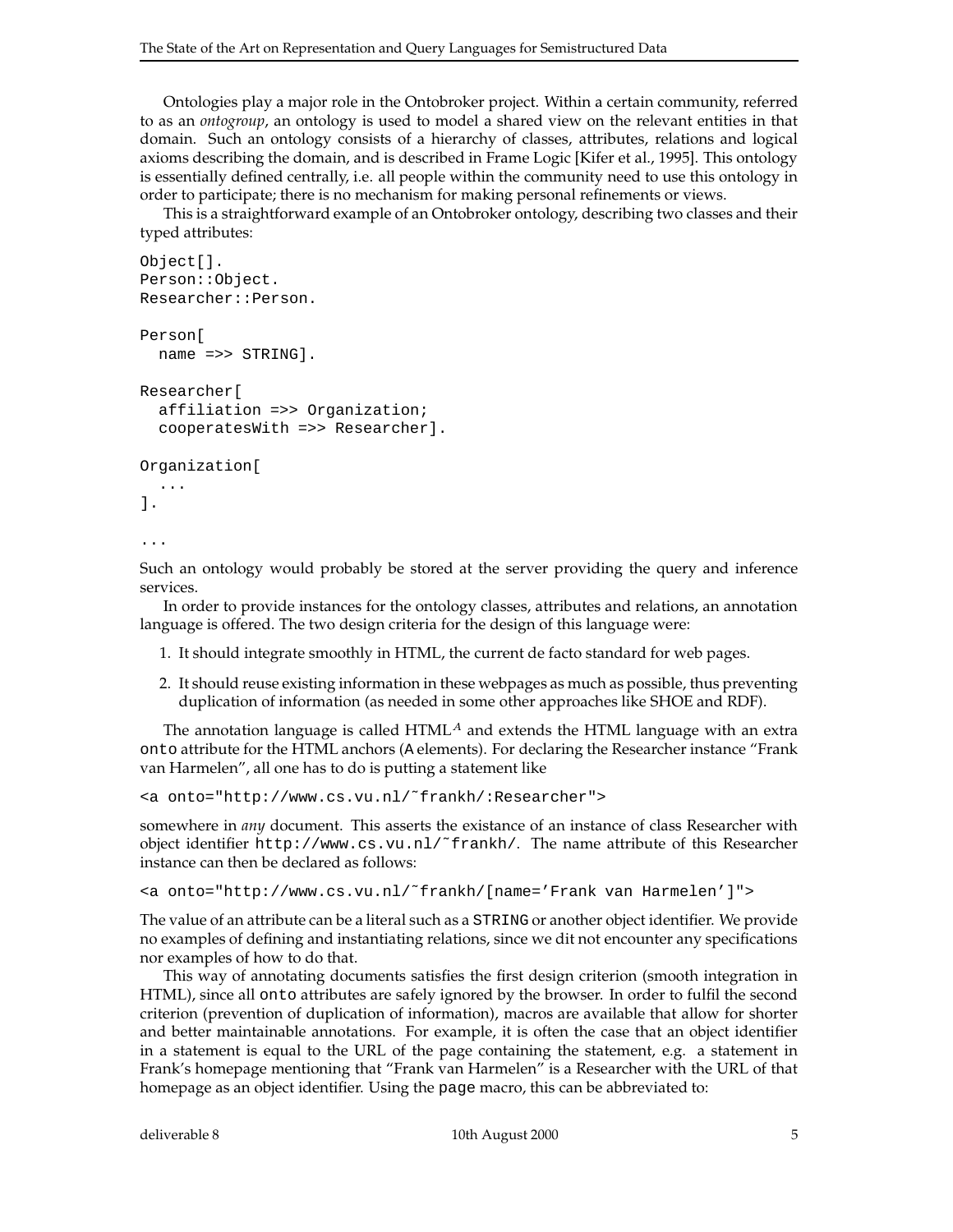```
<a onto="page:Researcher">
```
When the annotations are extracted, all page macros will be replaced by the URL of the page. Other available macros are:

- tag and name, which are both replaced by the URL of the page appended with a hash and the value of the name attribute of the same anchor.
- href, which is replaced by the value of the href attribute of the same anchor.
- body, which is replaced by the text content of the anchor, i.e. the text inbetween  $\langle a \rangle \ldots$ and  $\lt/a$ .

These macros can be used when declaring instances as well as attribute values, e.g. as in

```
Hi, my name is <a onto="page[name=body]">Frank van Harmelen</a>
```
Although the ontology might specify that an attribute has either a literal or an object identifier as its value, both will be accepted by annotation processors, since in reality it may happen quite often that the object identifier of a real world object is not yet established or known. Consider for example a Publication class with an author attribute of type Person: it may be that there is no object representing the author, so that a string value is the best you can do.

Another problem with object identification is the fact that URLs are typically used as identifiers. Although it makes sense in a web context to use them for this purpose, the problem is that URLs are often not unique: the same webpage may be reachable through several different URLs, e.g. http://www.somehost.com/ and http://www.somehost.com/index.html. This is a major issue when using macros instead of explicit object identifiers. There is no obvious solution for this problem, since the rules for equality of URLs may differ from host to host. This problem is acknowledged but ignored by the Ontobroker team.

The Ontobroker tool set consists of a number of various tools. A crawler has been made that gathers annotated pages from the Internet, extracts the annotations and stores them in a database. A search and inference engine is able to execute F-logic queries on this database, in terms of ontological entities. This engine uses knowledge from the ontology to enhance the query and produce more results, e.g. by using subclass relationships, transitivity of relations, etc. The query language also allows meta-level queries such as "give me all available attributes of the Researcher class". Two query front-ends are available, one allowing expert users to directly input this F-logic query, the other one assisting naive users with formulating such a query using forms and a graphical representation of the class hierarchy. The latter interface makes the query engine accessible for people who are not familiar with F-logic as well as for people who have no knowledge about the ontology in advance.

A simple example F-logic query on the ontology discussed earlier is:

```
FORALL FH, R, NAME <-
   FH:Researcher[name->>''Frank van Harmelen''] and
   R:Researcher[name->>NAME;cooperatesWith->>FH].
```
which retrieves the object identifiers and names of all Researchers cooperating with "Frank van Harmelen".

#### **1.3.1 Remarks and observations**

An advantage of  $HTML<sup>A</sup>$  is clearly the fact that it integrates into existing webpages, preventing the need for a seperate metadata storage with its associated problems like information duplication and – consequently – maintenance.

However, it remains to be seen whether a separate storage really is a problem within the Ontoknowledge project, especially when the metadata is generated automatically. Additionally, it might not always be possible to adapt the original source, e.g. when the owners do not give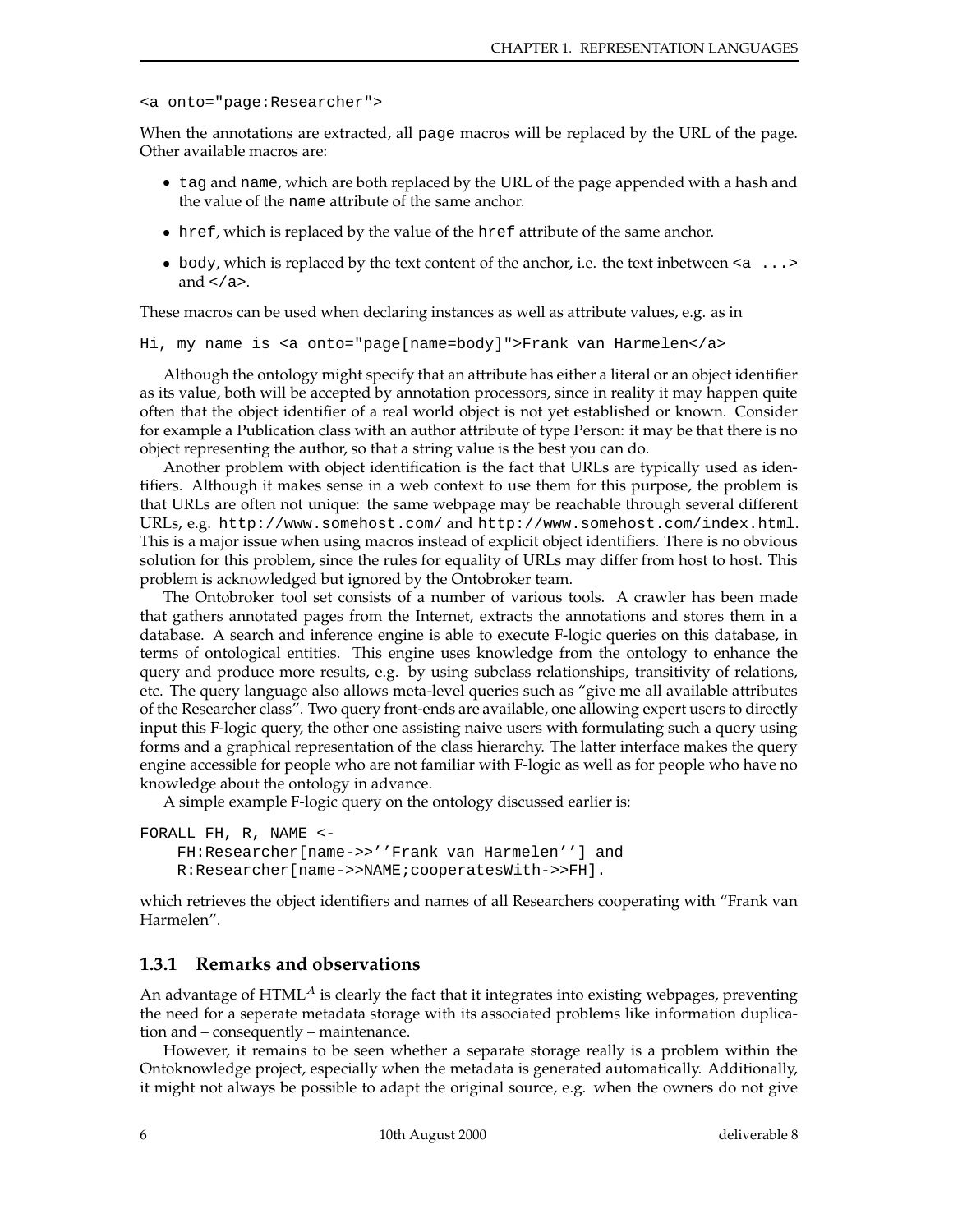permission for it or when another document format is used such as PDF or Word's proprietary format, ruling out the approach offered by  $HTML<sup>A</sup>$ .

Furthermore, the mechanisms offered by  $HTML<sup>A</sup>$  for reusing existing information are rather limited. Two kinds of problems may occur. First, a fragment of a webpage might mention a lot of information about a single object at once, e.g.:

D. Fensel, S. Decker, M. Erdmann, R. Studer. *Ontobroker: The Very High Idea.* In: *Proceedings of the 11th International Flairs Conference (FLAIRS-98)*, Sanibal Island, Florida, May 1998.

This information could be used for introducing a Publication instance and immediately filling in its attributes. In approaches like XML this information would be very straightforward to model, e.g. by a PUBLICATION element with AUTHOR child elements, etc. However, due to the lacking capability of nesting ontological statements (anchors are not allowed to nest) the object identifiers have to be repeated over and over again. Using lots of macros, the best one can do would probably be (omitting layout markup):

```
<a name="FLAIRS-98" onto="tag[author=body]">D. Fensel</a>,
<a name="FLAIRS-98" onto="tag[author=body]">S. Decker</a>,
<a name="FLAIRS-98" onto="tag[author=body]">M. Erdmann</a>,
<a name="FLAIRS-98" onto="tag[author=body]">R. Studer</a>.
<a name="FLAIRS-98" onto="tag:ConferencePaper"
onto="tag[title=body]>Ontobroker: The Very High Idea.</a>
In: <a name="FLAIRS-98" onto="tag[proceedingsTitle=body]">
Proceedings of the 11th International Flairs Conference
(FLAIRS-98)</a>,
Sanibal Island, Florida,
May <a name="FLAIRS-98" onto="tag[publicationYear=body]">1998</a>.
```
This problem may be solved by using tags that do allow for nesting, such as the SPAN and DIV tags, and defining a proper semantics for the nesting of ontological statements.

However, even offering nesting of annotation will not solve the second problem: information may as well be spread among various parts of a document or even several documents, e.g. a document containing information about employees working on a project might present their names and contact information in one table, their role in the project in another table, etc. When asserting this information as object instances and attributes, every annotation again needs to refer to the original object by its object identifier. This problem is caused by the fact that semantic annotations are inserted in documents originally formatted for layout purposes. In approaches like SHOE or XML, where presentational aspects are not present or are taken care of separately, this data would be modeled differently and the problem would never occur, at least not for such simple cases.

Finally three remarks about the framework as a whole. First, the whole framework, including the annotation language, lacks the notion of the origin of the information: once entered in the database, it cannot be retrieved where the original information came from and, equally important, who made the claims. Especially in a broad Internet context but also in an intranet context this information may be highly relevant under certain circumstances.

Second, the choice to let a group of people decide on a shared ontology does not allow for the combination of knowledge that is on web pages within different ontological domains. Yet this kind of combination may in practice be desirable. After all, there are many pages out there that do not fit neatly into one single ontology.

Third, there is no considerable industry support for this framework and its annotation language, nor any support from standardization organizations. This will make it difficult to persuade people to apply it.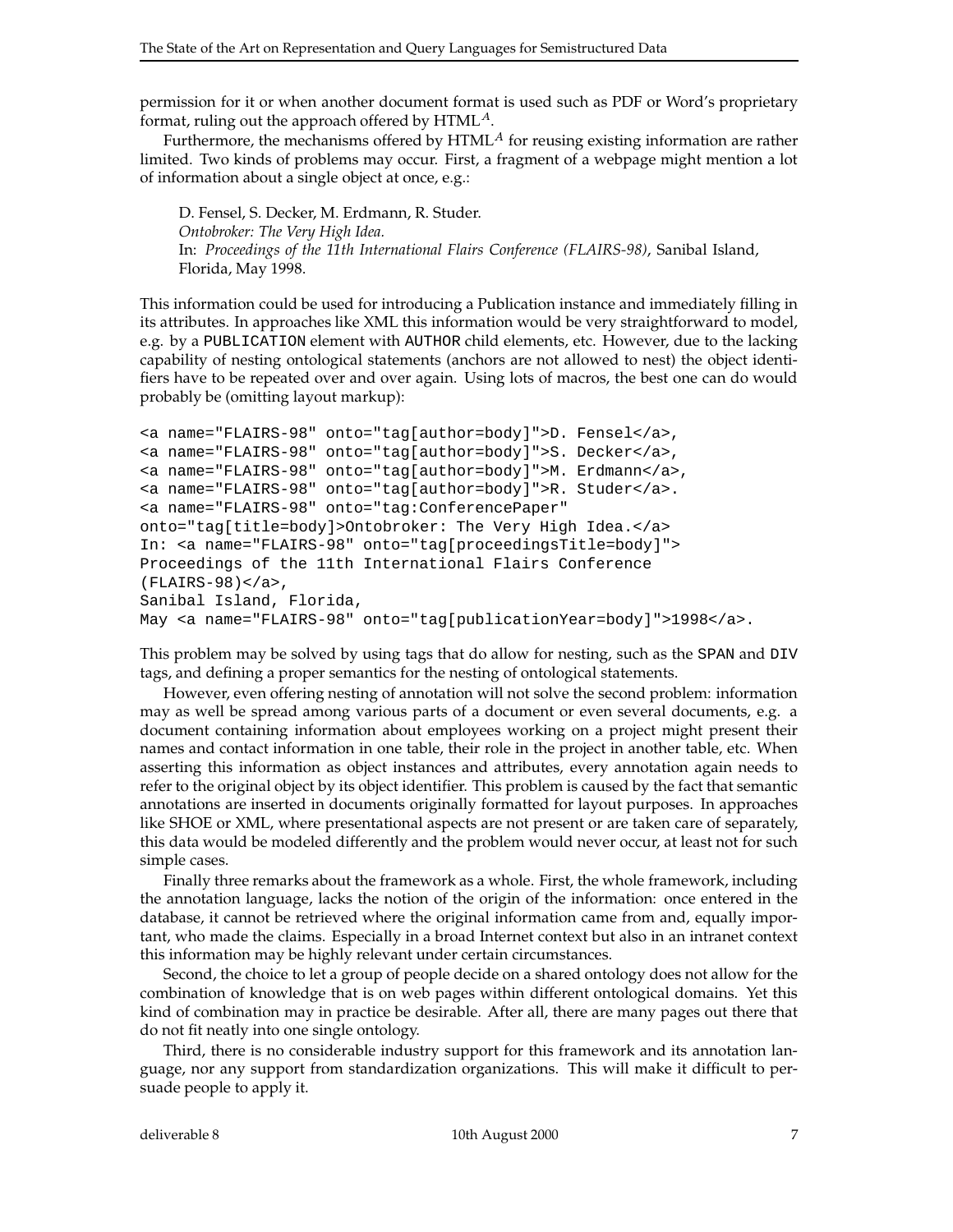## **1.4 SHOE**

SHOE [Heflin et al., 1998, Heflin et al., 1999], which stands for *Simple HTML Ontology Extensions*, is an extension to HTML that offers a representation language for describing ontologies and their populations. Ontologies consist of a hierarchy of classes with attributes and relations, as well as simple rules for doing inferences on the ontological information. These ontologies offer the basis for ontological markup that can be embedded in HTML pages.

This may sound very similar to Ontobroker. There are however a few very fundamental differences. We will first give some examples of how SHOE is used, followed by an overview of these differences between the two frameworks.

The following is an example of a simple SHOE ontology specification, embedded inside an HTML document:

```
<HTML>
<HEAD>
    <META HTTP-EQUIV="SHOE" CONTENT="VERSION=1.0">
    <TITLE>Example Ontology</TITLE>
</HEAD>
<BODY>
    <!-- create a new ontology -->
    <ONTOLOGY ID="person-ontology" VERSION="1.0"
    DESCRIPTION="Simple example ontology">
    <USE-ONTOLOGY ID="base-ontology" VERSION="1.0" PREFIX="base"
    URL="http://www.cs.umd.edu/projects/plus/SHOE/base.html">
        <!-- definition of a few classes -->
        <DEF-CATEGORY NAME="Person" ISA="base.SHOEEntity">
        <DEF-CATEGORY NAME="Researcher" ISA="Person">
        <!-- definition of a few relations -->
        <DEF-RELATION NAME="name">
            <DEF-ARG POS="1" TYPE="Person">
            <DEF-ARG POS="2" TYPE="STRING">
        </DEF-RELATION>
        <DEF-RELATION NAME="cooperatesWith">
            <DEF-ARG POS="1" TYPE="Researcher">
            <DEF-ARG POS="2" TYPE="Researcher">
        </DEF-RELATION>
    </ONTOLOGY>
    ...
    <!-- regular content comes here -->
    ...
</BODY>
</HTML>
```
The META element indicates the SHOE version that will be used for specifying this ontology. The ontology will be known as person-ontology, and is an extension of base-ontology, the universal root ontology in the hierarchy of ontologies. The PREFIX is a string that will be used to prefix all constructs from base-ontology with, similar to the namespace concept in XML. SHOE allows inclusion of multiple ontologies, thus providing the possibility of multiple inheritance in the ontology hierarchy.

The ontology defines a class Person with subclass Researcher. Person is a subclass of class SHOEEntity, the universally heighest class defined in base-ontology.

Furthermore two typed relations are defined in this ontology. Relations can be  $n$ -ary and are used to state *claims*: facts proposed by a certain instance. SHOE emphasizes that last aspect since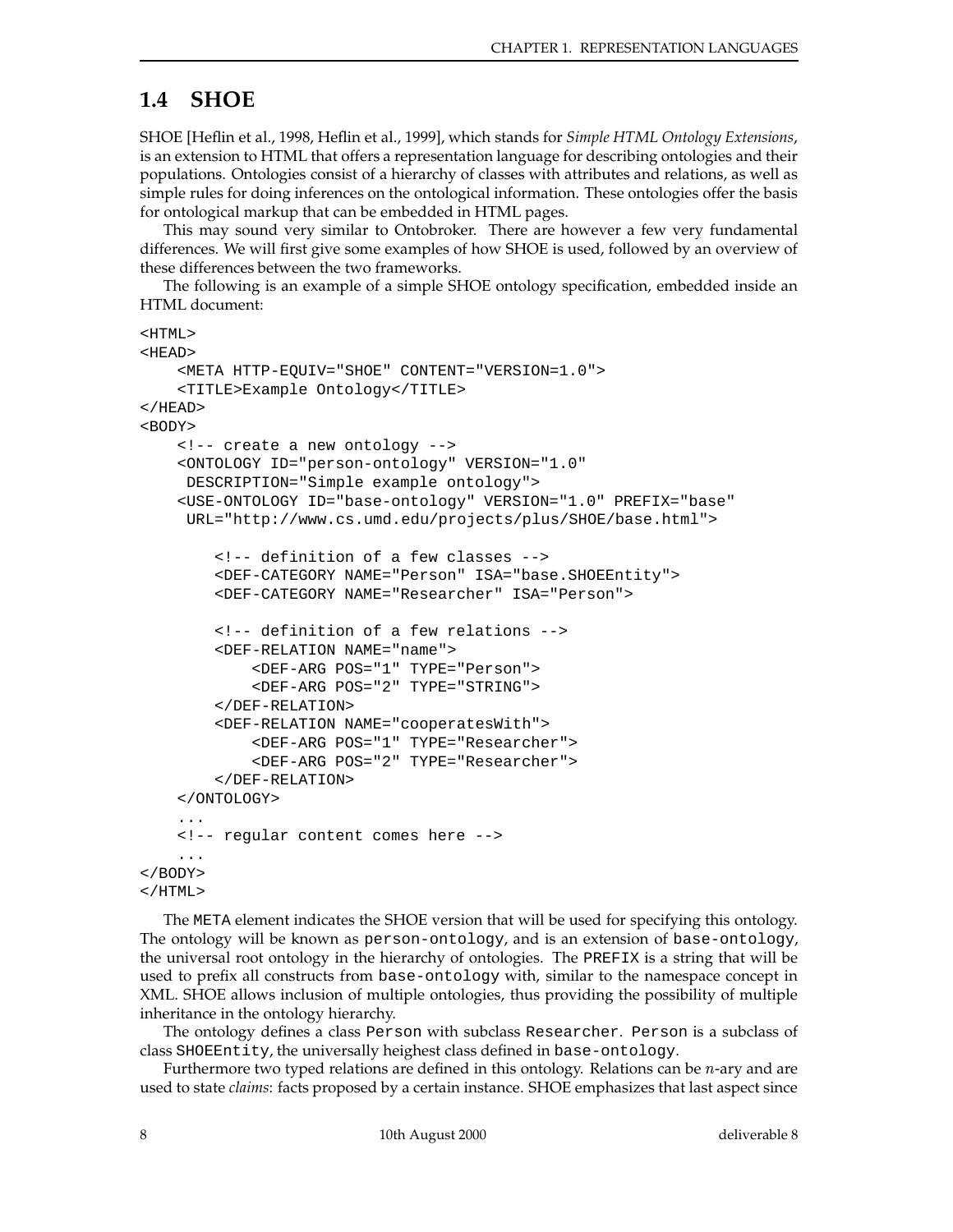facts from different instances may contradict. This enables an agent who is using the claims to decide what to do with it. One of these relations makes use of the built-in STRING datatype. Other built-in datatypes are NUMBER, TRUTH and DATE.

In addition, SHOE ontologies may also define production rules that derive information from the existing claims, in the form of Horn clauses without negation. We will not cover that aspect however because it falls outside the scope of the search for an appropriate metadata representation format.

Once we have defined this ontology, we can use it to add extra annotations to existing webpages. This is an example of an HTML page containing a SHOE instance:

```
<HTML>
<HEAD><META HTTP-EQUIV="SHOE" CONTENT="VERSION=1.0">
    <TITLE>Frank's Page</TITLE>
</HEAD>
<BODY>
    <INSTANCE KEY="http://www.cs.vu.nl/˜frankh/">
        <USE-ONTOLOGY ID="person-ontology"
         URL="http://www.cs.vu.nl/˜frankh/person.html"
         VERSION="1.0" PREFIX="person">
        <CATEGORY NAME="person.Researcher">
        <RELATION NAME="person.name">
            <ARG POS="1" VALUE="me">
            <ARG POS="2" VALUE="Frank van Harmelen">
        </RELATION>
        <RELATION NAME="person.cooperatesWith">
            <ARG POS="TO" VALUE="http://www.cs.vu.nl/˜dieter/>
        </RELATION>
    </INSTANCE>
...
<!-- regular content comes here -->
...
</BODY>
</HTML>
```
The META element again indicates which SHOE version will be used. The INSTANCE element declares a new object which has a URL as its object identifier (KEY). SHOE proposes but does not require that each KEY begins with the URL of the page that contains the corresponding INSTANCE. A KEY may be extended with a hash and an additional string in case the page contains multiple instances. The instance will use the person-ontology for its assertions. All constructs from that ontology will have the prefix person.

The instance first declares itself to be of the Person category. Multiple inheritance is allowed here, including inheriting from categories defined in other ontologies, since all names used are uniquely defined through their prefixes.

Furthermore, two relations are defined. The first relation claims that the name of the instance is equal to the string "Frank van Harmelen". Several shortcuts can be used when defining a relation. One is used here: the value me expands in the value of the KEY of the INSTANCE in which it is used.

The second relation states that this instance "cooperatesWith" the instance with KEY value http://www.cs.vu.nl/˜dieter/. It makes use of another shortcut construction: in case the relation is binary, the attributes POS="1" and POS="2" can be changed to POS="FROM" and POS="TO". Additionally, if and only if this alternative notation is used and one of the POS attributes has the value "me", it may be omitted.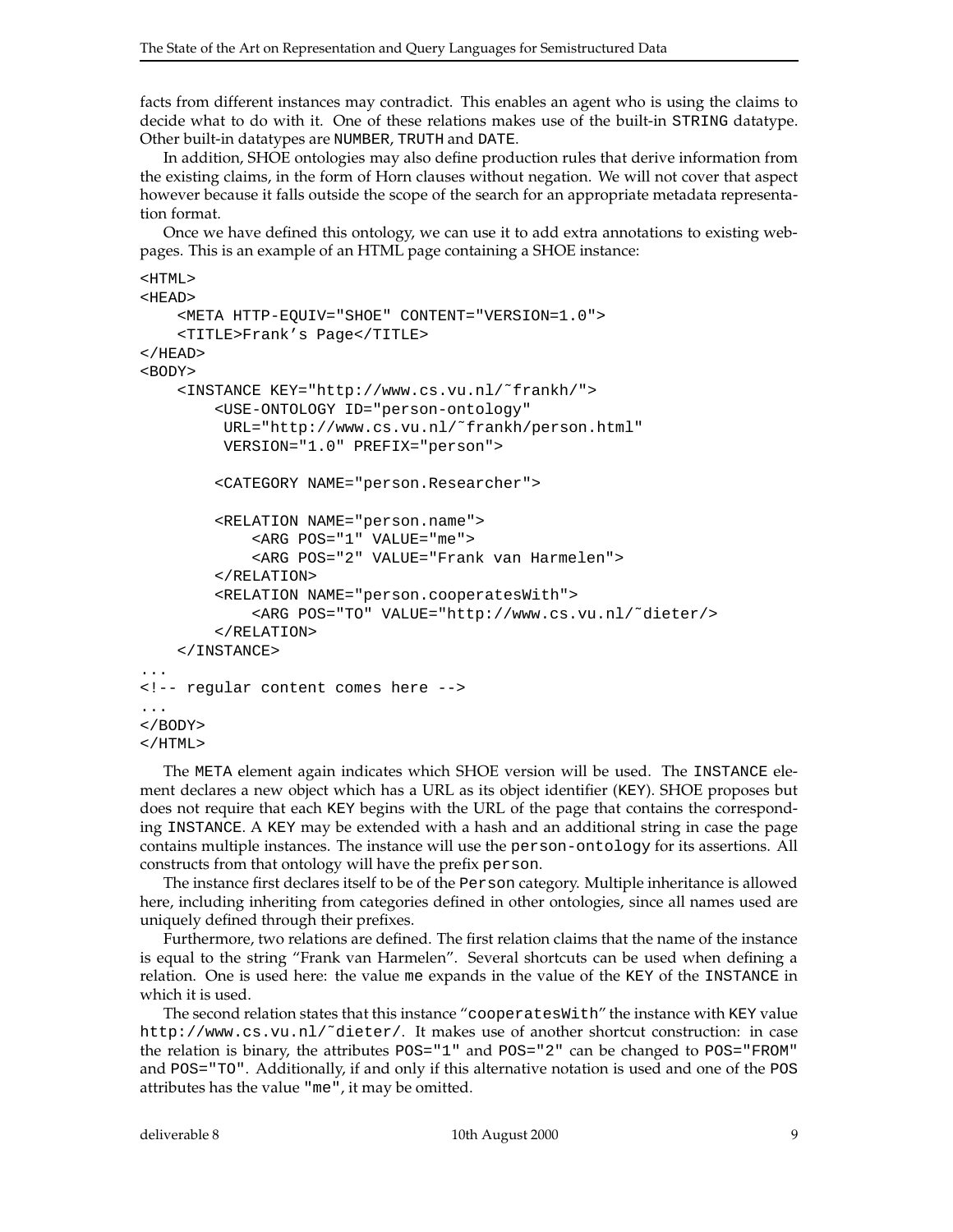Finally, the instance declaration is closed with </INSTANCE>, after which the regular content of the document follows. The fact that the SHOE annotations are in the same file as the regular content does not matter since a HTML parser ignores all elements that it does not recognize. Note that all SHOE declarations are placed inside attributes of the SHOE elements, not in regular element text, so that they really are completely unvisible when this page is viewed in a browser.

The SHOE project also has a number of tools that deal with SHOE-enabled pages. A crawler has been made that gathers webpages with SHOE instances, extracts them and stores them into a database. When it encounters ontologies that it has not encountered before, it loads and stores them as well. Additionally, a tool called the Knowledge Annotator has been developed which assists its users with creating SHOE instances without requiring knowledge about its syntax or the ontology in advance. However, there seems to be no support for editing and maintaining the ontologies themselves. Various other tools have been developed that query the database and present the results.

#### **1.4.1 Differences with Ontobroker**

Although the kind of ontological entities in Ontobroker and SHOE are much alike, there are some key differences in the way they are used:

- Ontobroker requires a centralized ontology, whereas SHOE allows everyone to extend existing ontologies or define new ontologies from scratch.
- SHOE ontologies are embedded in webpages, whereas Ontobroker stores them separately, centrally and using a completely different representation language.
- HTML $^A$ , Ontobroker's annotation language for populating an ontology, tries to reuse as much data as possible from the documents containing the annotations, whereas SHOE's ontological annotations need to duplicate this information.
- SHOE does not have an explicit *attribute* representation, they need to be simulated by relations. This has two consequences:
	- 1. These "attributes" are always optional, since cardinality constraints on relations cannot be specified.
	- 2. Any instance can *claim* the attribute value of any other instance.

#### **1.4.2 Remarks and observations**

One usability problem of SHOE seems to be that it is a rather verbose annotation language. However, this may be overcome in two different ways:

- 1. Annotations may be generated by special purpose editing tools, hiding the syntactic details of the annotation language. In fact, one such tool has already been made: the Knowledge Annotator.
- 2. The problem completely vanishes when the data is generated automatically instead of edited manually, as may be the case within the Ontoknowledge project.

Another problem of SHOE is that it, in contrast to Ontobroker, requires you to duplicate the information that is already present in webpages. This problem remains even when using annotation tools, but, on the other hand, is less relevant when the information is (semi)automatically generated.

Furthermore, allowing for decentralized ontology definitions raises the question how these ontologies are to be used effectively, since the implicit semantics of the entities in the ontology still must be known in order to query them reasonably, offer data exchange facilities between domains, etc.

Finally, SHOE also has no considerable standardization and industry support, making it unattractive for people to rely on it.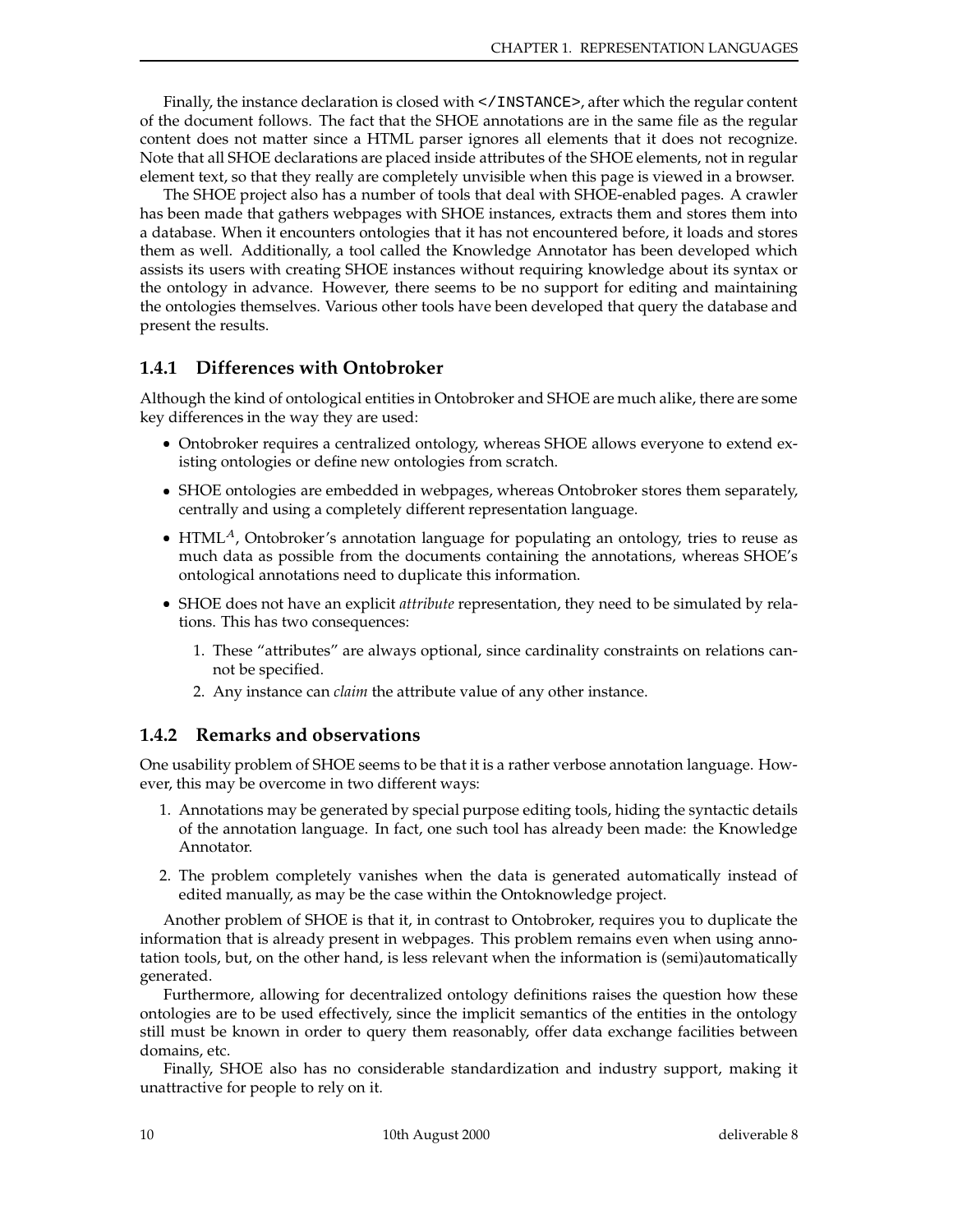## **1.5 XML**

The **Extensible Markup Language (XML)** [Bray et al., 1998] describes a class of data objects called XML documents and partially describes the behavior of computer programs which process them. XML is an application profile or restricted form of SGML, the Standard Generalized Markup Language [ISO8879, 1986]. By construction, XML documents are conforming SGML documents.

XML, while named a markup language, is actually a markup meta language. It allows one to define a set of markup tags, which can be chosen to reflect the domain specific semantics of the information, rather than merely its layout and structure (as is the case in, for example, HTML).

An XML document consists of a properly nested set of open and close tags, where each tag can have a number of attribute-value pairs. The vocabulary of the tags and their allowed combination is not fixed, but can be defined per application of XML. An example XML document is:

```
<?xml version="1.0"?>
<body>
    This page is written by
    <author>Frank van Harmelen</author>.
    <location>
    His tel.nr. is
        <tel>47731</tel>,
            and his room number is
        <room>T3.57</room>.
    </location>
</body>
```
From the indentation of the above example, it is easy to see that the basic data model of XML is a labeled tree, where each tag corrsponds to a labeled node in the data model, and each nested subtag is child in the tree.

The intended structure of XML documents within a particular domain, i.e. the allowed labels and the way in which they can be nested, is described in a Document Type Declaration (DTD), which expresses in a grammar-like formalism which allowed sequences and nestings of tag are allowed. For example, a DTD for the above XML file would possibly look like this:

```
<?xml version="1.0"?>
<!ELEMENT body (author, location, #PCDATA)>
<!ELEMENT author (#PCDATA)>
<!ELEMENT location (tel*, room?, institution?, city?, #PCDATA)>
<!ELEMENT tel (#PCDATA)>
<!ELEMENT room (#PCDATA)>
<!ELEMENT institution (#PCDATA)>
<!ELEMENT city (#PCDATA)>
```
DTDs offer very limited expressivity. For example, it is only possible to describe the legal lexical nesting of elements, no other relationships between elements can be expressed. Also, virtually no typing of values is possible. These shortcomings make DTDs unsuited for real schema modeling (in fact, it was always intended as a "stop-gap" method until a more suitable schema language was developed). Developments are well underway at the W3C to replace DTDs with XML Schema definitions [Thompson et al., 2000, Byron and Malhotra, 2000].

In practice, XML is being used for a number of rather different purposes:

 as a serialization syntax for other markup languages. For example, the SMIL multi-media markup language [Hoschka, 1998] uses the XML format for its markup syntax. Syntactically, SMIL is simply a particular XML DTD. The real value of SMIL lies in the fact that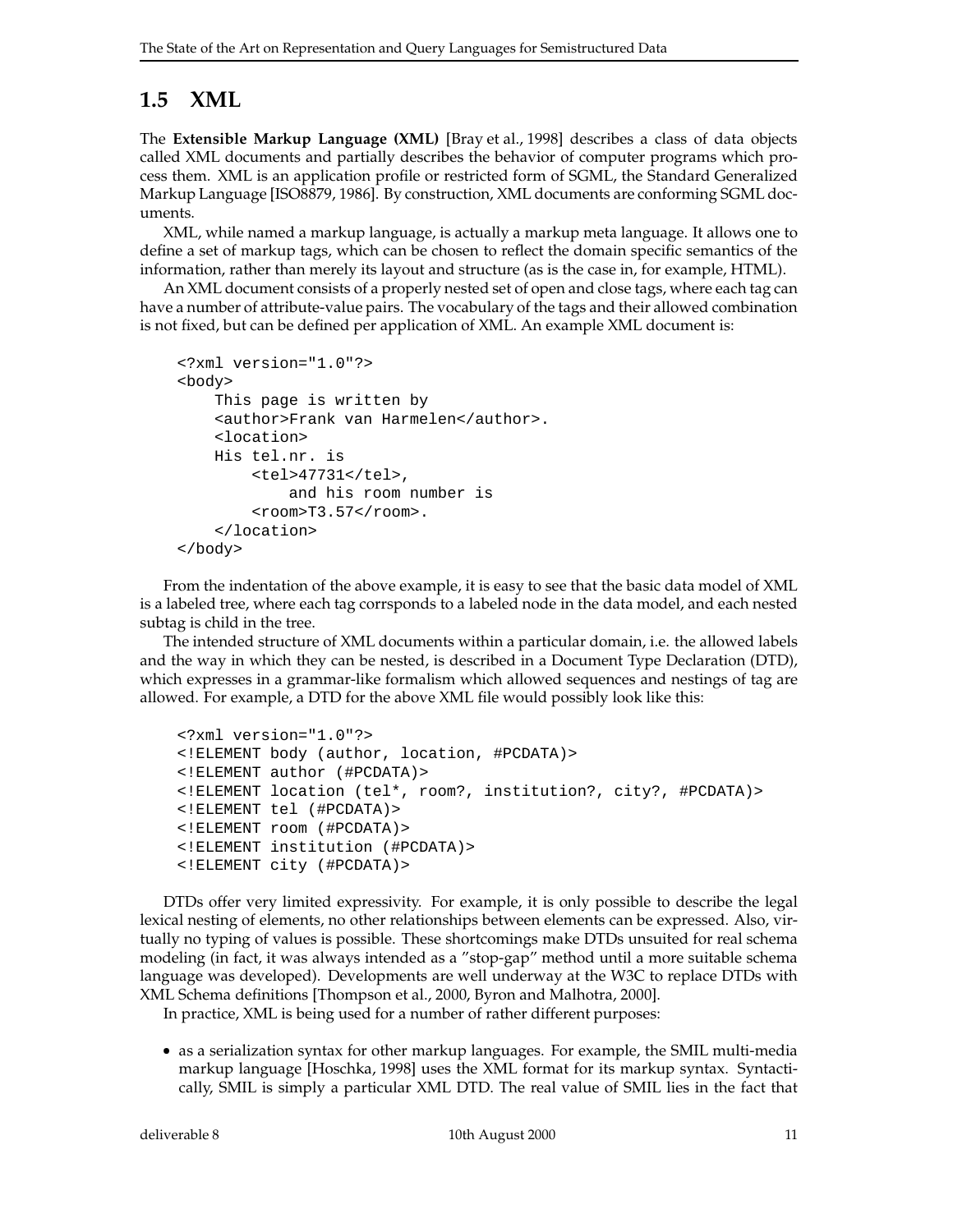there exists a common understanding of the intended meaning of the elements of that particular DTD. However, it is important to realize that the DTD only specifies the syntactic conventions, and that any such intended semantics remain outside the realm of hte XML specification.

- as semantic markup of Web-pages (as seen in the sample XML document above).
- as a uniform data-exchange format. The above example can also be a data object transferred between two applications. Again, only the syntactic structure of XML is enforced; the intended meaning of the various elements is entirely implicit in the XML document.

Because the intended semantics of XML tagging is always implicit (since neither the XML definition itself nor the DTD specify anything but syntax), only the first usage of XML is in real accordance with the original goal of the language.

#### **1.5.1 XML Schema**

XML Schemas are a means for defining constraints on valid XML documents. The **XML Schema Specification** is divided into two parts: in [Thompson et al., 2000] Structures are described, and in [Byron and Malhotra, 2000] Datatypes are described. A human readable explanation on XML Schemas can be found in [Fallside, 2000].

XML Schemas have the same purpose as DTDs, but they provide several significant improvements:

```
<?xml version="1.0"?>
<schema xmlns="http://www.w3.org/1999/XMLSchema">
    <complexType name="address">
        <element name ="name" minOccur="1" maxOccur="1" type="string"/>
        <element name="street" minOccur="1" maxOccur="2" type="string"/>
        <element name="city" minOccur="1" maxOccur="1" type="string"/>
        <element ref="zip" minOccur="1" maxOccur="1"/>
    </complexType>
    <element name="zip" type="zipCode"/>
    <simpleType name="zipCode" base="string">
        <pattern value="[0-9]{5}(-[0-9]{4})?"/>
    </simpleType>
</schema>
```
Figure 1.1: an example XML schema

- XML Schema definitions are XML documents themselves. For example in figure 1.1 the schema definition for an 'address' tag is given. The schema itself is in XML, whereas a traditional DTD would provide such a definition in an external other language. The advantage is that all tools developed for XML (e.g. validation and rendering tools) can immediately be applied to Schemas as well.
- XML Schema provides a rich set of datatypes that can be used to define the values of elementary tags.
- XML Schema provides much richer means for defining nested tags (i.e., tags with subtags).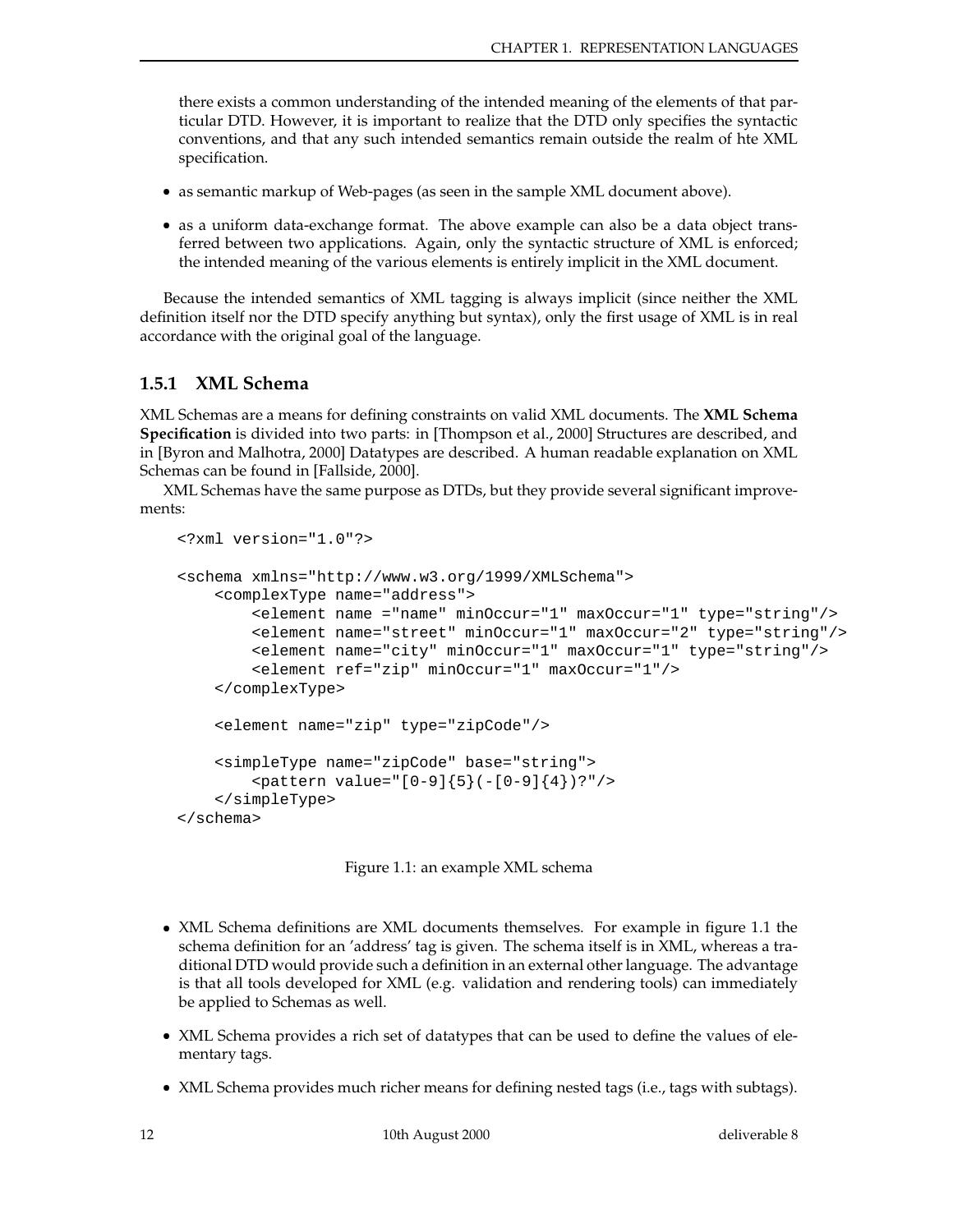- XML Schema provides the namespace mechanism to combine XML documents with heterogeneous vocabulary.
- XML Schema provides a mechanism to define new datatypes, by extending or constraining existing datatypes to form new subtypes. For example in figure 1.1 we see a simple datatype zipCode which is defined by constraining the basic datatype string to allow only certain patterns as values.

A more detailed discussion of XML Schema can be found in [Klein et al., 2000].

At first sight XML Schema may seem an attractive language for ontology definitions with datatyping and type extension mechanisms. However, the conclusion of [Klein et al., 2000] is that XML Schema is unsuited for this purpose and should only be used for describing the syntactic structure of documents (a conclusion supported by the developers of XML Schema themselves [H. Thompson, personal communication]).

## **1.6 RDF**

The **Resource Description Framework (RDF) Model and Syntax specification** [Lasilla and Swick, 1999] describes a foundation for processing meta data. RDF provides interoperability between applications that exchange machine-understandable information on the Web. Basically, RDF defines a data model for describing semantics of data in a syntaxindependent way. The data model consists of three basic object types:

- **Resources**: a resource is anything that is addressable by a URI. For example, any web page or specific part of a web page is a resource.
- **Properties**: a property is a specific attribute or relation used to describe a resource.
- **Statements**: a statement specifies for a particular resource the value of a property.

So, RDF statements consist of ordered triples of the form  $\langle resource, property, value \rangle$ . A simple example of an RDF triple is:

```
Author(http://www.cs.vu.nl/˜frankh) = Frank
```
where the URL is a pointer to a resource, the Author predicate a property, and "Frank" the value of that property with respect to this particular resource.

RDF allows second order statements by means of reification over the value of a triple. For example:

Claim(Dieter) = (Author(http://www.cs.vu.nl/˜frankh) = Frank)

states that Dieter claims that Frank is the author of the document at the given URL.

RDF uses a directed, asymmetrical, labeled graph as its data model, where properties are edges and resources and values are nodes.

[Lasilla and Swick, 1999] also specifies an XML syntax for RDF descriptions. The XML serialization of the statement about Frank's homepage would look like this:

```
<?xml version="1.0"?>
<rdf:RDF
    xmlns:rdf="http://www.w3.org/1999/02/22-rdf-syntax-ns#"
    xmlns:d="http://www.description.org/schema/">
    <rdf:Description rdf:about="http://www.cs.vu.nl/˜frankh">
        <d:Author>Frank</d:Author>
    </rdf:Description>
\langle \forallrdf : RDF>
```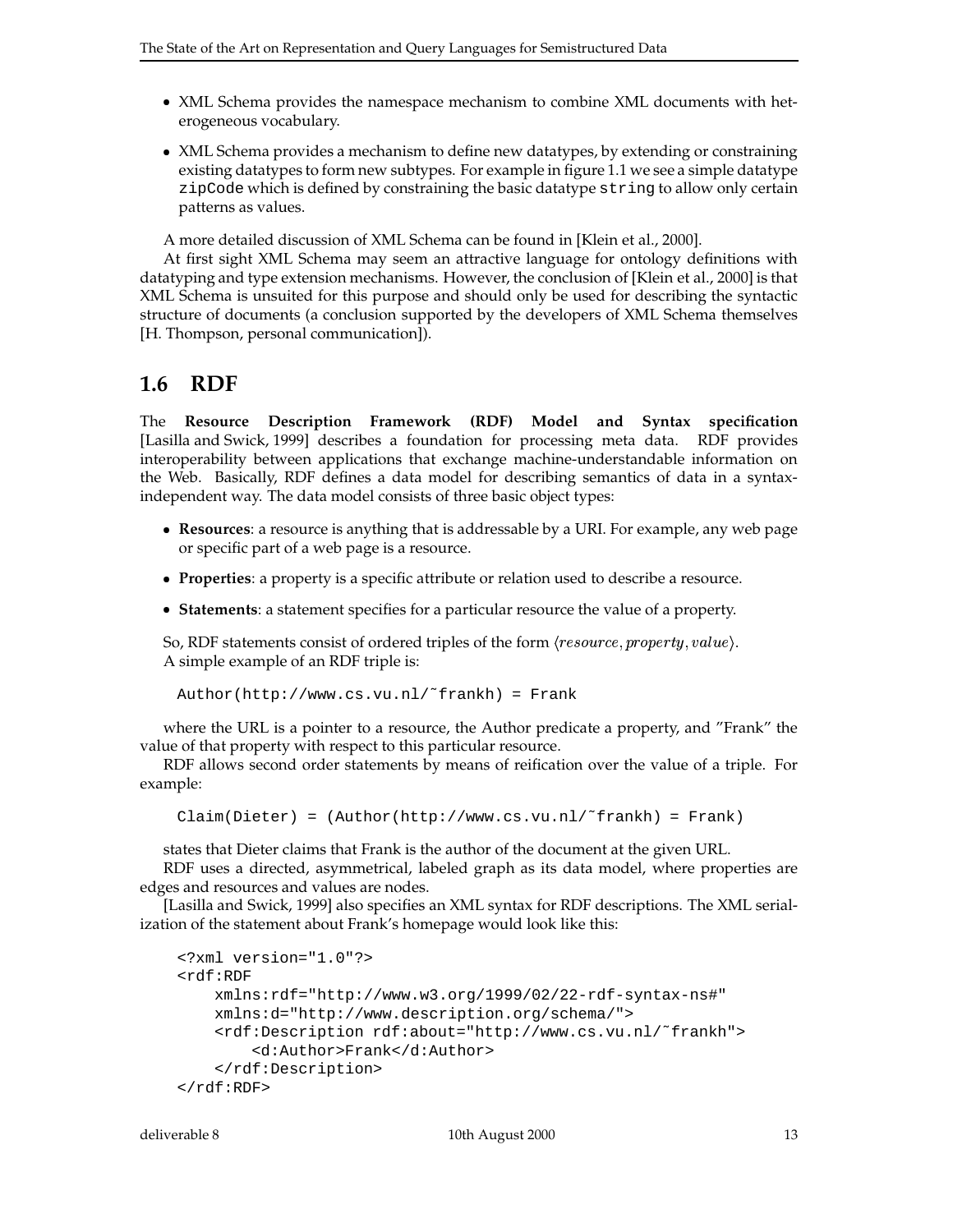The namespace prefix 'd' refers to a specific namespace chosen by the author of this RDF expression. It is defined in the XML namespace declaration given in the rdf:RDF element. Namespace declarations can also be given on particular Description elements.

In practice, RDF is already being used in several areas. For example, the Mozilla Open Directory Project<sup>1</sup>, an open source initiative to create a hierarchical, browsable directory of Web pges, dumps both its structure and content in RDF. Another example is PICS<sup>2</sup>. The PICS specification enables labels (metadata) to be associated with Internet content. It was originally designed to help parents and teachers control what children access on the Internet, but it also facilitates other uses for labels, including code signing and privacy.

### **1.6.1 RDF Schema**

RDF Schema (RDFS) is used to define the structure of the meta data that are used to describe resources. The modeling primitives provided by RDF are very basic — they correspond to binary predicates of ground terms, where, however, the predicates may be used as terms as well. The **RDF Schema specification** [Brickley and Guha, 2000] defines further modeling primitives in RDF. Examples are class and subclass relationships, and domain and range restrictions for properties. With these extensions RDF Schema enables the definition of a typing schema in an object-oriented manner. In figure 1.2 we see a simple example of (a part of) an RDF Schema, which describes a class Researcher and a property author. Note how primitives from both the rdf and the rdfs namespace are used to define a schema.

```
<rdfs:Class rdf:id="Researcher">
   <rdfs:subClassOf="#Person"/>
</rdfs:Class>
<rdf:Property rdf:id="author">
   <rdfs:domain rdf:Resource="#Publication"/>
    <rdfs:range rdf:Resource="#Researcher"/>
</rdf:Property>
```


In this section, we will briefly discuss the overall structure of RDFS and its main modeling primitives (see also [Horrocks et al., 2000]).



#### **The data model of RDF Schema**



<sup>1</sup>http://www.dmoz.org

<sup>2</sup>http://www.w3.org/PICS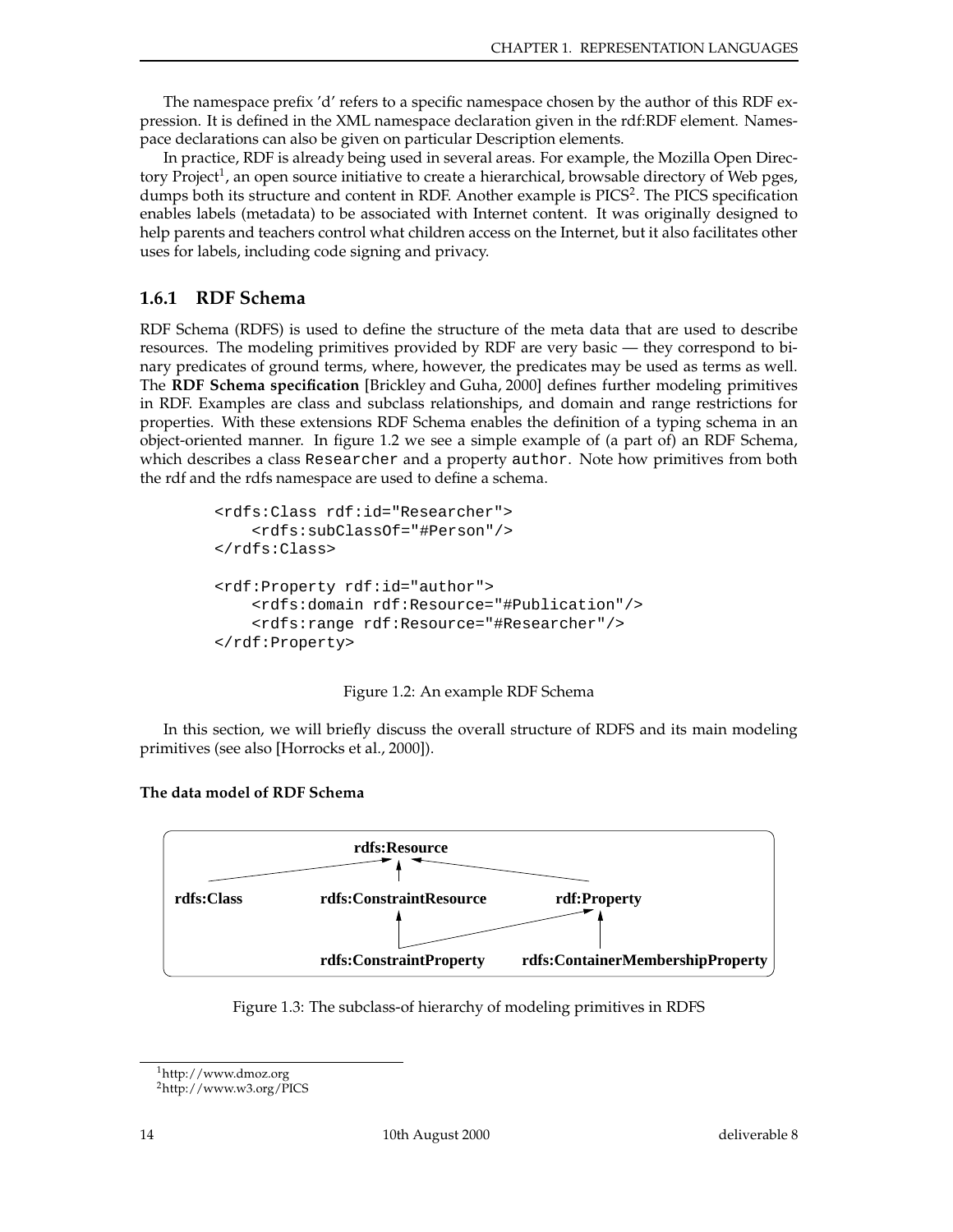

Figure 1.4: The instance hierarchy of modeling primitives in RDFS

Figure 1.3 pictures the *subclass-of* hierarchy of RDFS. The *instance-of* hierarchy is depicted in figure 1.4 (cf. [Brickley and Guha, 2000]). The "rdf" prefix refers to the RDF name space (i.e. primitives with this prefix are already defined in RDF) and "rdfs" refers to new primitives defined by RDFS. If we take a closer look at these figures a number of peculiarities can be noticed, for example:

- rdfs:Class is an instance of rdfs:Class.
- rdfs:Class is a subclass of rdfs:Resource and rdfs:Resource is an instance of rdfs:Class

It is noted by several authors ([Nejdl et al., 2000, Broekstra et al., 2000, Horrocks et al., 2000]) that the object-meta model used for RDFS is non-standard and undesirable, mainly due to the dual role the properties rdfs:subClassOf, rdf:type, rdfs:domain and rdfs:range play:

"[These properties] are used both as primitive constructs in the definition of the RDF Schema specification and as specific instances of RDF properties. This dual role makes it possible to view e.g. rdfs:subClassOf as an RDF property just like other predefined or newly introduced RDF properties, but introduces a self-referentiality into the RDF Schema definition, which makes it rather unique when compared to conventional model and meta modeling approaches, and makes the RDF schema specification very difficult to read and formalize."[Nejdl et al., 2000]

#### **The modeling primitives of RDF Schema**

RDF Schema defines core classes, core properties and core constraints, that are to be used as modeling primitives for a schema. The RDF Schema specification assigns semantics to a particular set of RDF expressions by describing their intended properties and meaning. We give a brief description of the modeling primitives here:

- **Core classes** are rfds:Resource, rdf:Property, and rdfs:Class. Everything that is described by RDF statements is an instance of the class rdfs:Resource. The class rdf:Property is the class of all properties used to characterize instances of rdfs:Resource. Finally, rfds:Class is used to define concepts in RDFS.
- **Core properties** are rdf:type, rdfs:subClassOf and rdfs:subPropertyOf. The rdf:type relation models instance-of relationships between resources and classes. A resource may be in an instance of more than one class. The rdfs:subClassOf relation models the subsumption hierarchy between classes and is supposed to be transitive. A class may be a subclass of more than one other class, but can not be a subclass of itself, nor is the expressed class hierarchy allowed to be cyclic. Analogous to rdfs:subClassOf, rdfs:subPropertyOf models the subsumption hierarchy between properties.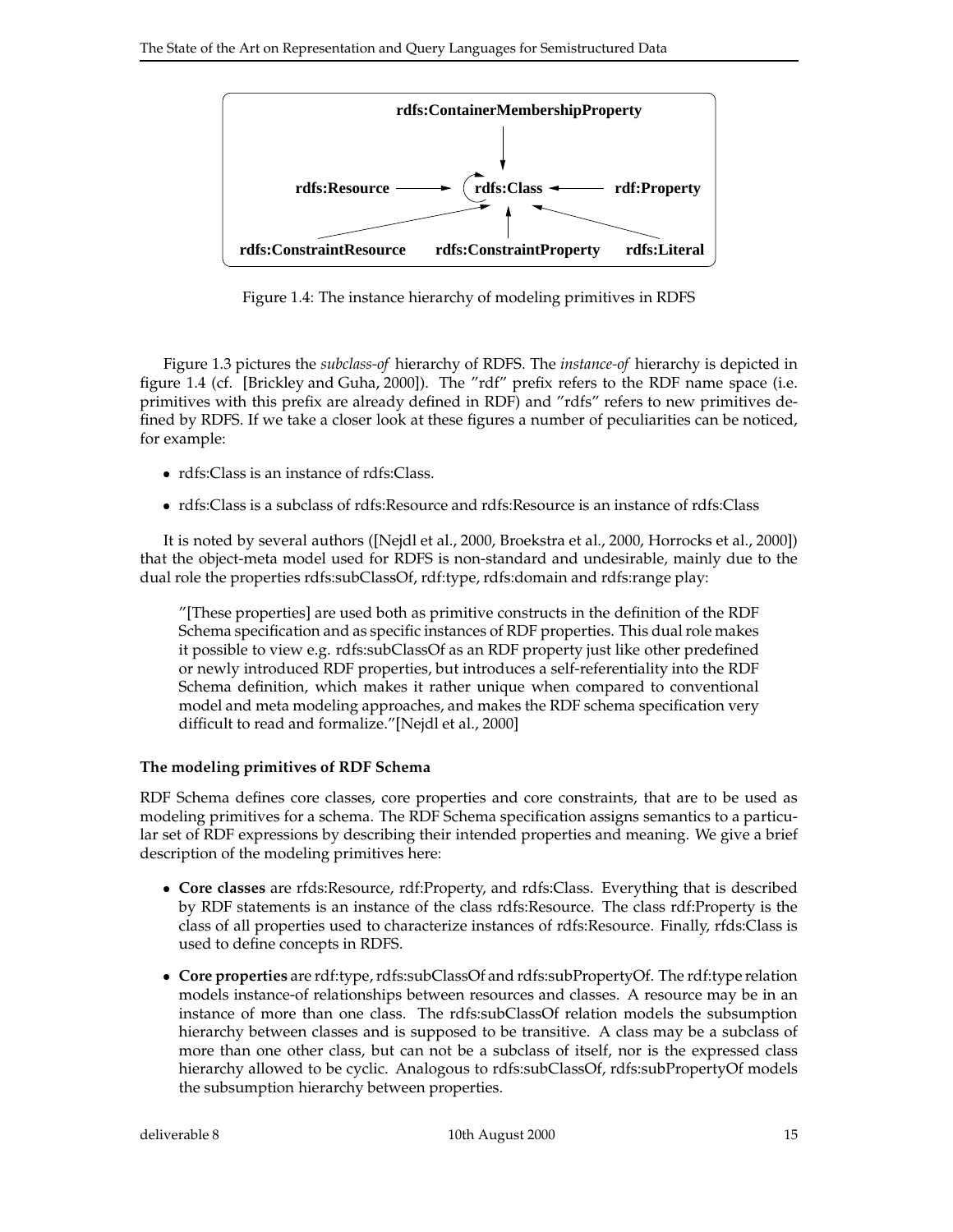**Core constraints** are rdfs:ConstraintResource, rdfs:ConstraintProperty, rdfs:range and rdfs:domain. rdfs:ConstraintResource defines the class of all constraints. rdfs:ConstraintProperty models all properties that are used to define constraints. In the current RDFS specification, it has two instances: rdfs:range and rdfs:domain.

#### **1.6.2 Remarks and observations**

The RDF data model only provides binary relations between objects. While this makes for a simple and easy to use model, expressing more complex relations by simulating them with binary relations can quickly become very cumbersome (cf. [van Harmelen and Fensel, 1999]).

In RDF and RDFS, properties are the central modeling primitive. This view was chosen to 'allow anyone to say anything about any existing resource'. However, because of this, and because the data model of RDFS lacks a clear distinction between object- and meta levels, the model is very hard to understand and to use for knowledge modelers.

Another problem with RDF(S) is that the semantics of its primitives are only very loosely defined. The RDF and RDFS specifications only give a natural language description of their intended meaning. In many cases this is ambiguous or incomplete. A direct result of this is that there is no inference model that precisely fits the semantics of the RDF modeling primitives — in fact, there is no inference model at all! This at the very least makes using and extending RDF(S) in a more formal context a non-trivial task.

## **1.7 A comparison of approaches**

In this section, we will compare the approaches presented above on several grounds. This is an excerpt from [van Harmelen and Fensel, 1999].

#### **1.7.1 Supported by Web technology**

No matter how nice any knowledge representation language is as proposed by the AI community, the real Web can hardly wait until Netscape and Microsoft decide to support such a language. The order of precedence is the other way round: how well can AI concepts be fitted into the markup languages that are widely supported on the Web, either now or in the foreseeable future.

Unfortunately, this requirement disqualifies a lot of current research aimed at applying AI techniques to the Web. Instead, many of the markup schemes described above, are already (or soon will be) widely supported, with the exceptions of SHOE and OntoBroker (which are syntactic varieties of schemes that are supported).

#### **1.7.2 Avoiding duplication of data**

A basic tenet of information modeling is that redundancy almost inevitably leads to inconsistency. It is therefore unfortunate that some of the above markup-schemes enforce a duplication between information for semantic purposes and information for rendering. Of course, no syntax would be able to avoid the possibility of stating redundant information, but we would prefer a syntax that does at least not *necessitate* such redundancy.

The SHOE markup suffers from this drawback. Ontobroker can avoid duplication, but at the cost of using non-standard HTML:

This page written by <A ONTO="TAG[AUTHOR=BODY]">Dieter</A>

(where "body" is a reserved word for referring to the text in the tag).

XML is more attractive in this respect, since it uses the same information for both rendering and markup. No duplication of information is required here: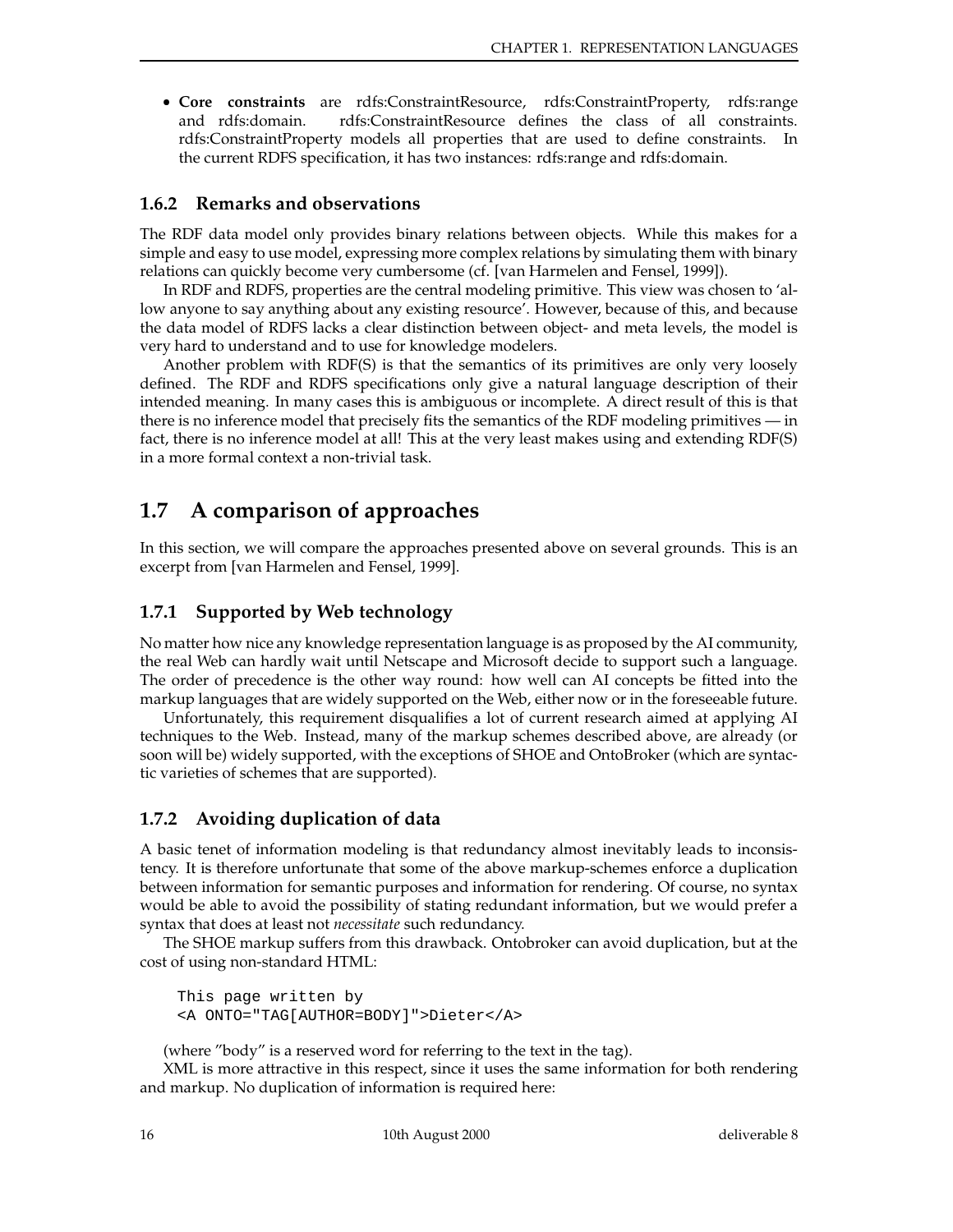```
<body>
This page written by
<author>Dieter</author>
</body>
```
The same effect can be obtained to a certain extent in HTML, using SPAN tags:

```
This page written by
<SPAN CLASS="author">Dieter</SPAN>
```
However, in HTML one is completely committed to the position of text and elements, because this position is important for layout. For example, suppose we want to represent the table in figure 1.1 in HTML with SPAN tags to group personal information:

| First name | leen             | Arjohn    |
|------------|------------------|-----------|
| Last name  | <b>Broekstra</b> | Kampman   |
| City       | Amsterdam        | Nijverdal |

Table 1.1: a table with personal information

The HTML representation of this would look like this:

```
<table>
    <+r><td>First name</td>
         <td>Jeen</td>
         <td>Arjohn</td>
    \langletr>
    <tr>
         <td>Last name</td>
         <td>Broekstra</td>
         <td>Kampman</td>
    \langletr>
    <tr>
         <td>City</td>
         <td>Amsterdam</td>
         <td>Nijverdal</td>
    \langletr>
</table>
```
In this HTML representation, the relation between concepts (such as the first name and the last name of a person) does not follow the hierarchical nesting of tags. We cannot use nested SPAN elements to group information about one person together.

XML does not suffer from this drawback, since in XML content and layout are seperated. In XML, we could represent the table information in any particular serialization we prefer, provided that for rendering purposes we provide a matching stylesheet.

#### **1.7.3 Separation of data and meta data**

A strength of RDF is the decoupling of the structure of the document and the structure of the meta-information. RDF makes no strong assumptions on the internal structure of the document that it provides meta data for (unlike, for example, XML, which assumes that the document itself is structured as a labeled tree). As a result, RDF is forced to duplicate information, since it cannot assume that the meta-information is already present in the document itself.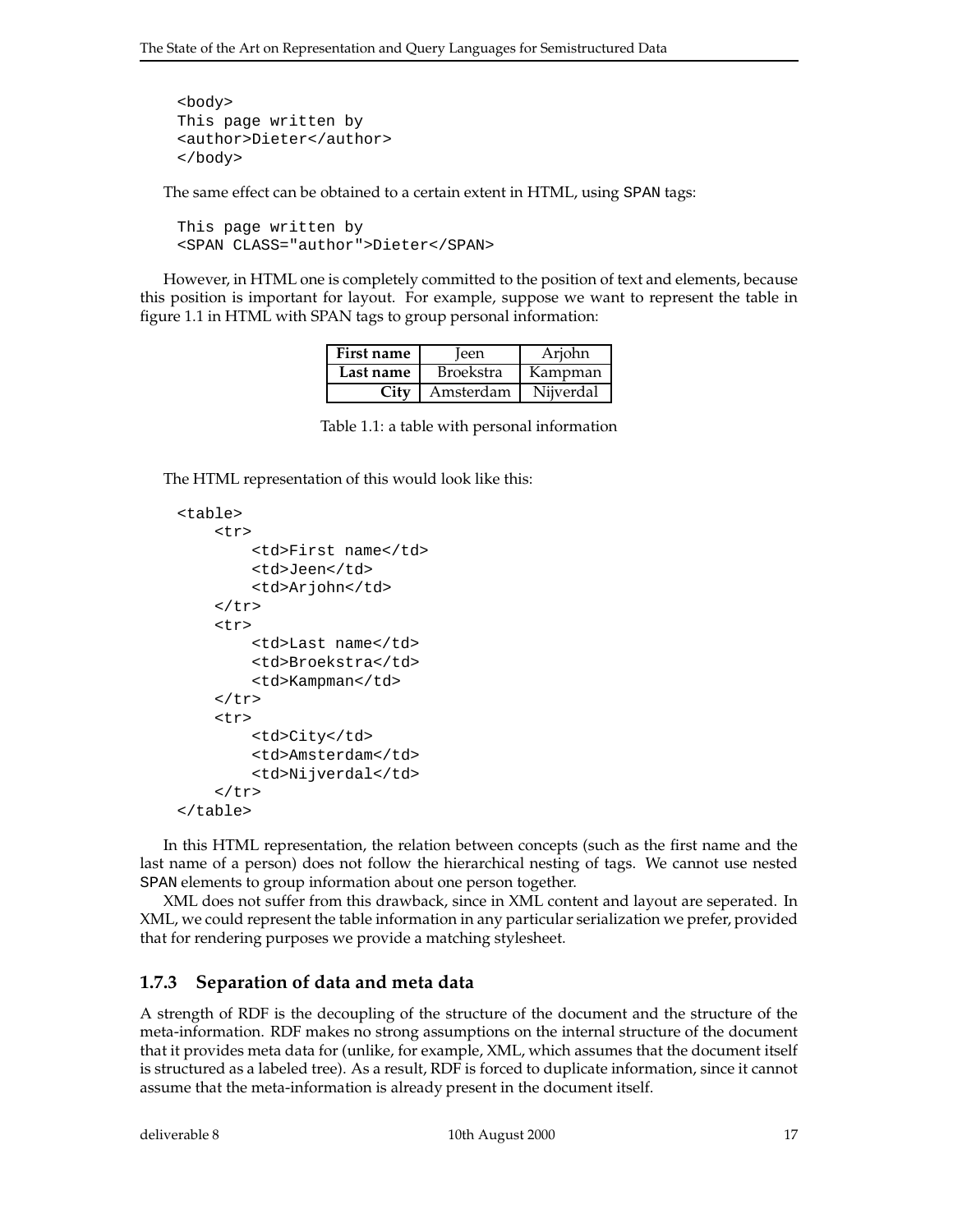#### **1.7.4 Data models**

The data models underlying the various schemes vary greatly:

- HTML only provides a basic **attribute-value** mechanism.
- XML (and HTML with SPAN tags) takes **labeled trees** as its data model.
- Ontobroker relies on the very rich **F-logic** data model ([Kifer et al., 1995]).
- RDF's data model is based on **binary relations**, enhanced with a reification mechanism to allow additional meta layers of information. RDFS uses this basic data model to provide a (rather unorthodox) object-oriented type schema on top of RDF.
- SHOE's data model is similar to that of RDFS, but it can express **n-ary relations**. It does, however, not include RDF's reification mechanism.

#### **1.7.5 Ontologies**

Ontologies are a specification of the conceptualisation and the corresponding vocabulary used to describe a domain. They can be used to describe the structure of semantics of much more complex objects than common databases and are therefore well-suited for describing heterogeneous, distributed and semistructured information sources such as found on the Web. It is therefore important that any semantic markup-scheme for the Web supports the notion of an explicitly specified ontology.

The HTML approach falls short in this respect: the plain attribute-value data model offers no mechanism for the explicit and seperate specification of a data schema.

HTML-derived approaches such as SHOE and Ontobroker do provide explicit ontologies, albeit in very different ways. In SHOE, ontologies can be defined by information-providers themselves inside their own HTML pages (using a special purpose extension to HTML). Such an ontology contains a class-lattice and possible relations between instances of these classes. Ontobroker ontologies are similar in nature (a class-hierarchy, attributes with domain and range definitions and multiple attribute inheritance), but an essential difference is that Ontobroker relies on a single centrally defined ontology.

The closest thing that XML currently offers for ontological modeling is the Document Type Definition (DTD), which defines the legal lexical nesting of tags in a document. Note that this lexical nesting does not necesssarily correspond with any ontological hierarchy. XML Schema, although still under development, already promises to allow much more expressiveness.

RDF, in combination with RDFS, offers powerful modeling primitives, that can be extended according to need. Basic class hierarchy and relations between classes and objects are expressable in RDFS. However, the model suffers from a lack of distinction between object and meta level, which makes it un-intuitive, and has some other peculariaties, such as odd restrictions on the use of domain and range properties: while an indefinite number of domain restrictions can be specified for a property, only one range restriction is allowed. In general, RDF seems to suffer from a lack of formal semantics for its modeling primitives, making interpretation of how to use them properly an error-prone process (see also [Nejdl et al., 2000, Broekstra et al., 2000]).

#### **1.7.6 Conclusions**

Perhaps the most surprising outcome of this comparison is that HTML with SPAN and DIV tags compares relatively well with a more novel approach like XML. Both approaches have a similar data model, and both suffer from the same lack of ontological modeling capacity, though the development of XML Schema is promising in this respect where XML is concerned.

While SHOE and OntoBroker both have their merits as being sound approaches, they suffer from the lack of support for adopting them as a standard.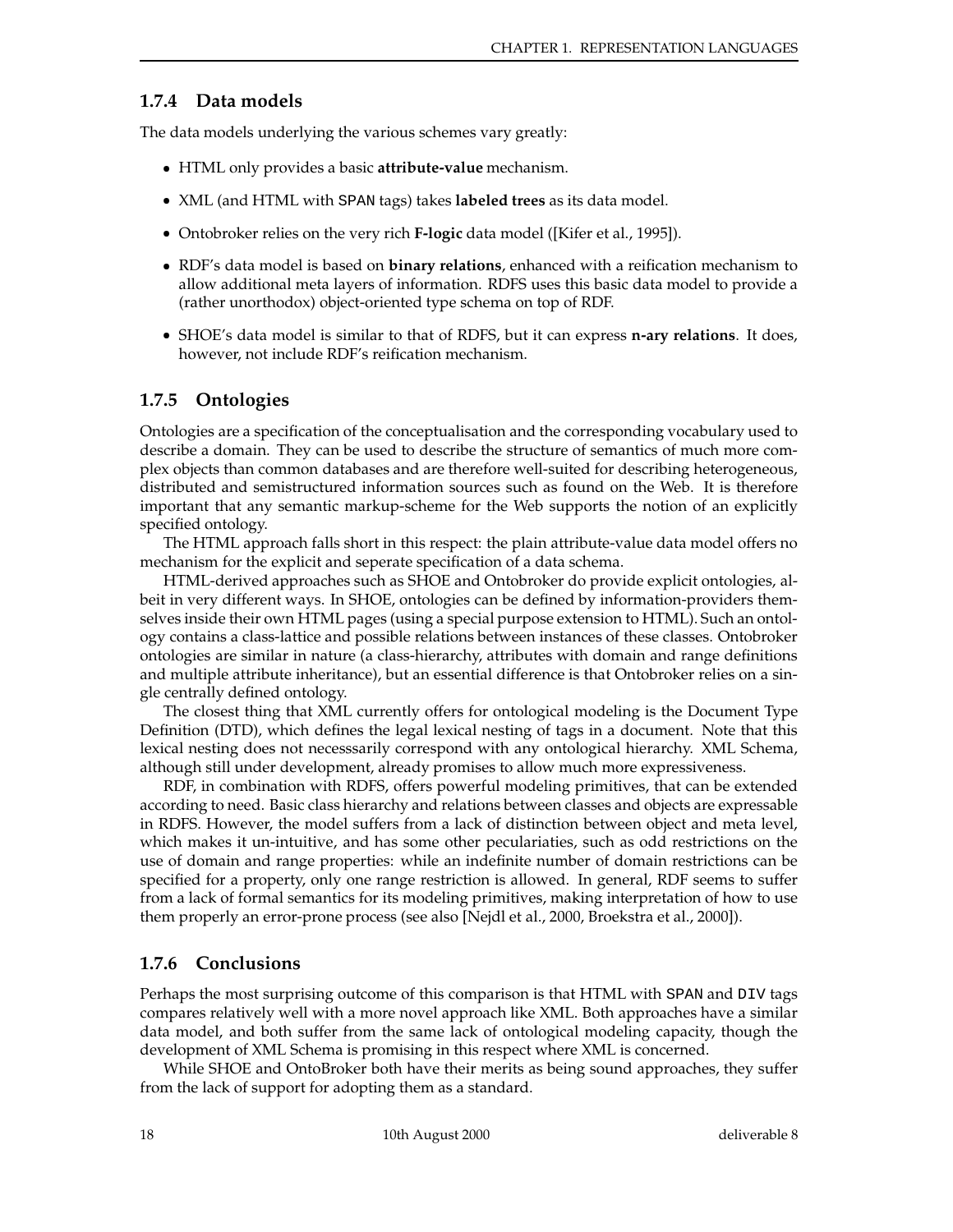Despite its drawbacks, RDF(S) seems the most promising approach for meta data annotation sofar, in the sense that it has relatively wide support already, and this support will probably only grow. The problem with the duplication of information is less severe in the On-To-Knowledge context, since the aim is to (semi)automatically generate the meta data by extracting it from the text.

For the purposes of On-To-Knowledge, it seems to us that using RDF(S) as the meta data representation language is the most obvious choice.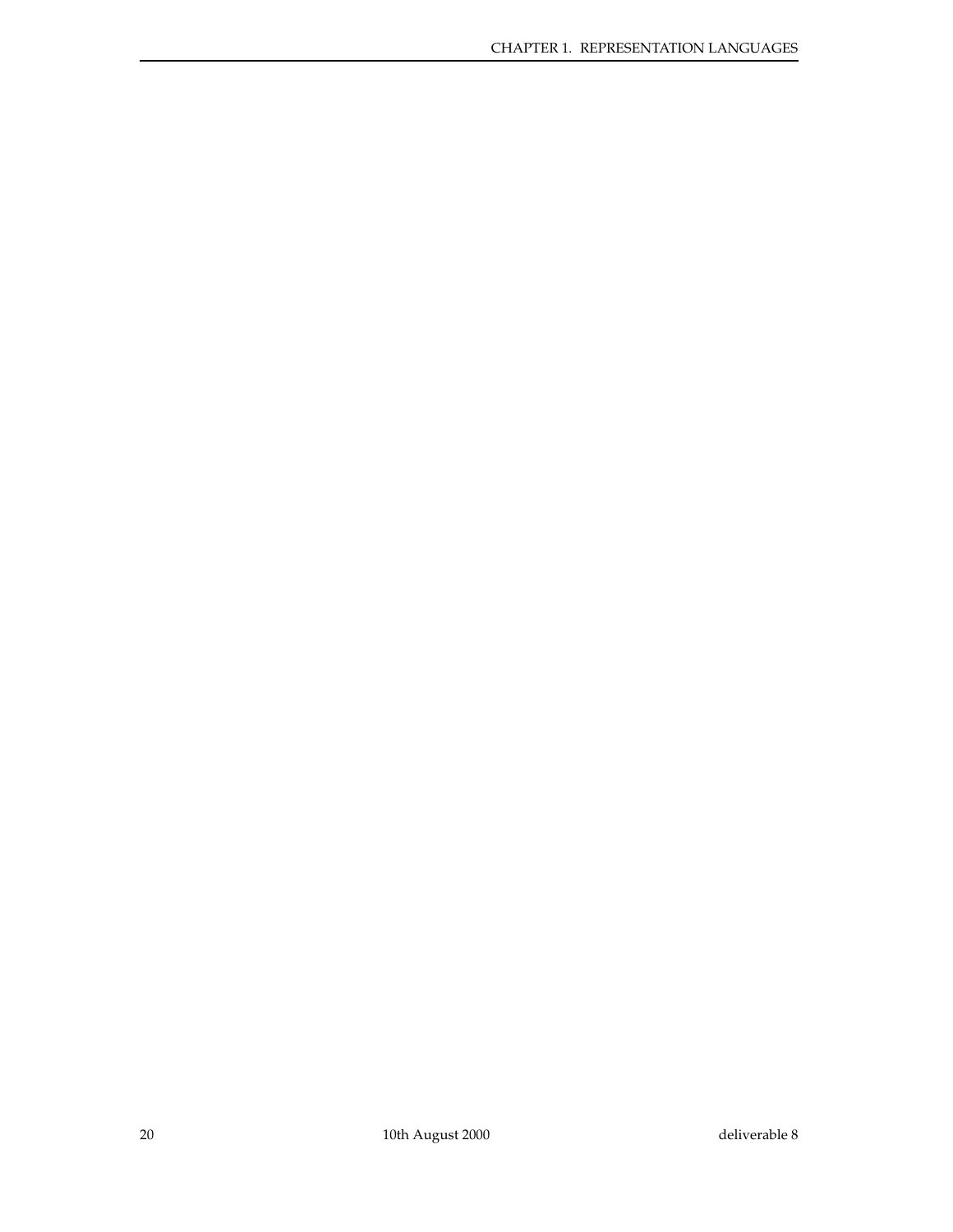## **Chapter 2**

## **Query languages**

## **2.1 Introduction**

Although a representation formalism is an essential building block for a 'Knowledge Web', representing information in a machine-accessible way alone is not enough. Enabling querying and inferencing is of course just as important. This is where query languages come into focus.

Many query languages already exist. The most obvious example is SQL, the standard query language for relational databases. In this chapter, we will explore what properties a query language for semistructured data should have, and what the difference is with existing approaches such as SQL. We will then discuss several proposals for query languages.

## **2.2 General properties of QLs for semistructured data**

In [Abiteboul et al., 1999] a number of requirements for a query language on semistructured data are specified. We will briefly look into some of these requirements here, and specify some additional ones.

#### **Required expressivity**

The expressivity required of a query language is not only dependent on the specific format of your data (i.e. is it in XML or something else), but also on what kind of data is represented. For example, when we are representing relational data as semistructured data , we would like our query language to be capable of expressing the operations corresponding to those in standard query languages for relational data, such as SQL. [Abiteboul et al., 1999] points out that this is not a complete requirement, and that many other issues play a role here.

Nevertheless, it seems reasonable for our purposes to require that a query language should be able to express set operations like join and union (in our opinion this is especially important in a Web context, where information is often distributed over several locations), and that it should be able to restructure data.

#### **Semantics**

In order to enable query transformation and optimization, precise semantics are needed.

#### **A close fit to the data model**

This requirement states that the query language should closely fit the data model underlying the representational format. For example, in the case of XML, where the data model is a labeled tree, the query language should provide means to efficiently traverse the branches of the tree.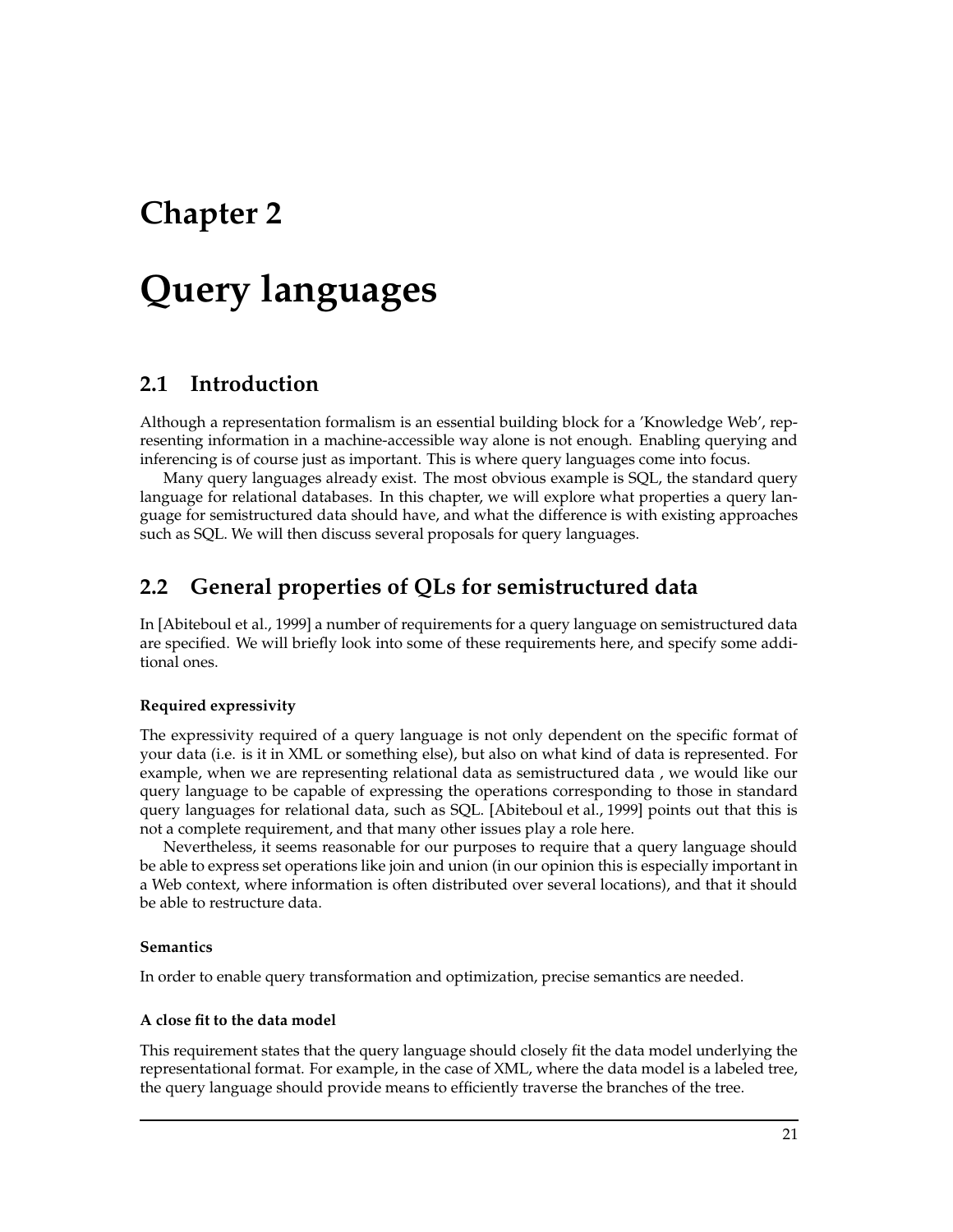#### **Syntactic compactness**

While at first sight it may seem desirable to have a query language that is easy to read and interpret by humans, one should remember that in the database world, most SQL queries are machine-generated. Therefore, a simple core language may be more appropriate than a userfriendly language with lots of shortcuts but with unclear semantics.

#### **Compositionality**

Simply put, compositionality means that the output of a query is expressed in the same format as the input of a query. This is an essential property for allowing the specification of complex queries as a composite of several more basic queries.

#### **2.2.1 Path expressions**

One of the main distinguishing features of query languages for semistructured data is their ability to reach to arbitrary depths in the data graph. To do this, these languages all use the notion of *path expressions*.

A path expression is a simple query, whose result, for a given data graph, is a set of nodes. For example, consider the following bit of XML:

```
<?xml version="1.0"?>
<body>
    This page is written by
    <author>Frank van Harmelen</author>.
    <location>
   His tel.nr. at work is <tel>47731</tel>,
   his number at home is <tel>555722</tel>, and his
   room number is <room>T3.57</room>.
    </location>
</body>
```
The result of the path expression body.location.tel would be the set of nodes with the associated values {"47731", "555722"}.

Many useful *regular expressions* can be used in path expressions to facilitate more complex expressions than just specification of the complete path. For example, a regular expression location|name specifies either a location node or a name node. Another very useful pattern is the wildcard, which matches any node label. Using the symbol  $\overline{\ }$  to express this (cf. [Abiteboul et al., 1999]), body...tel matches any path consisting of a body node followed by any node, followed by a tel node. Also, closure operations, like arbitrary repeats of a regular expression can be used. For example, body.  $\cdot$  tel specifies the set of tel nodes that occur at arbitrary depth within the body node. At another level of abstraction, regular expressions can also be used to express matches on the actual string format of labels. For example the regular expression body."[aA]uthor" matches any author node within the body, possibly with the first letter capitalized.

Path expressions, although they are an essential feature of query languages for semistructured data , can only return a subset of nodes in the database. They can not construct new nodes, perform joins, or test values stored in the database. In other words: path expressions are necessary but not sufficient for a good query language on semistructured data .

## **2.3 Why not just SQL?**

For strictly relational data (as opposed to semistructured data ), SQL is by far the most widely supported query language, including support for large data-storage, efficient indexing schemes,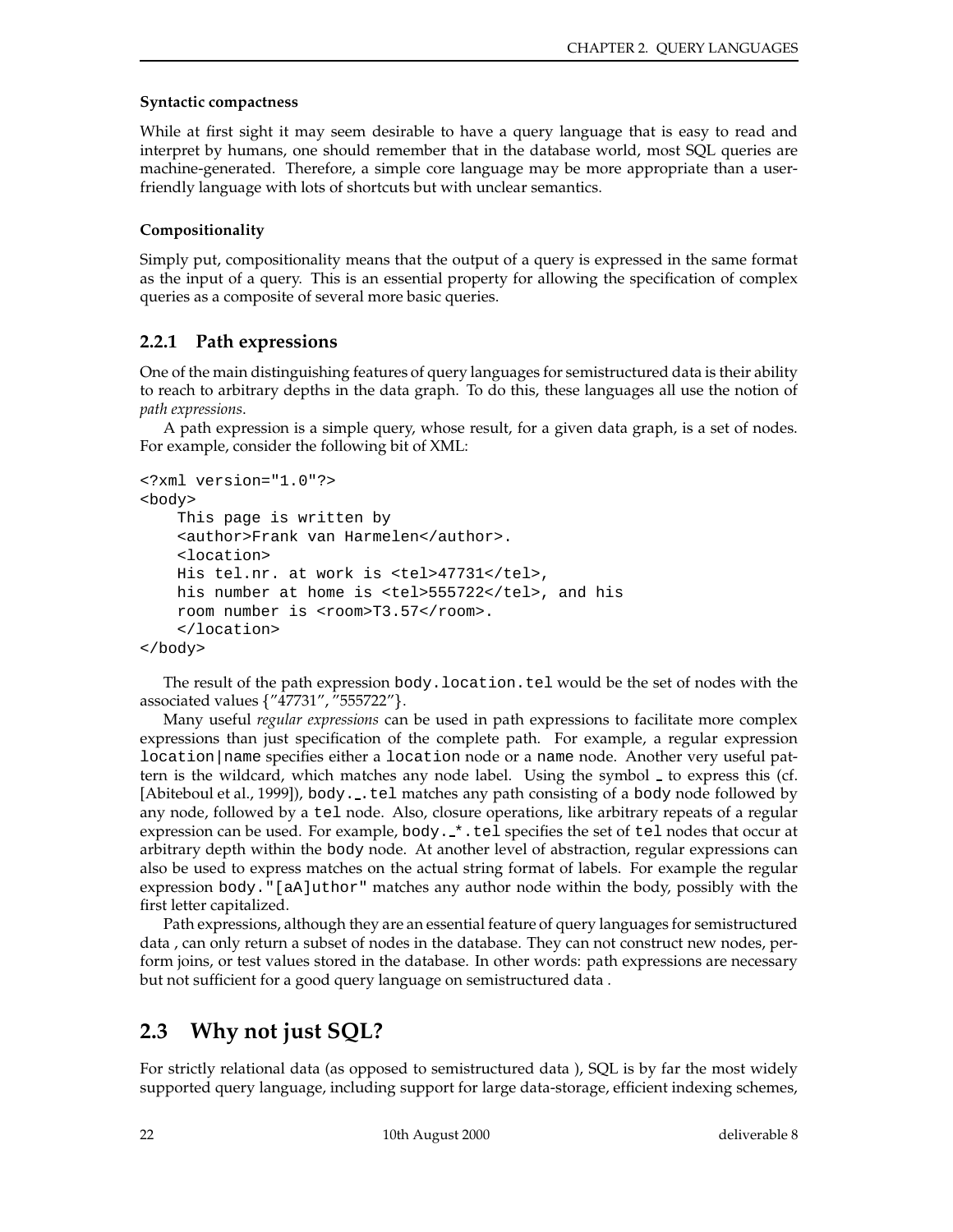query-optimisers, etc. It would therefore be attractive if we could use this robust and widely available technology for our purposes of querying semistructured data .

Unfortunately, this can only be done at the cost of a very large gap between the data-model in the repository (e.g. RDF) and the data-model on which the query-language is based (the relational model).

To exemplify this, let us look at how the scenario would look for an XML implemetation in a relational-database: as a first step, we would have to encode the XML data-model in the relational model. This would be possible by assigning each node in an XML-tree a unique identifier, with each entry in the relational database linking such a node with all its descendants and attributes. The problems start when we want to use this as the basis for querying the XML-structure: each XML-query should be compiled into an SQL-query on the underlying relational tables. Typically, a single XML-query (such as: "return all descendants of a given node") must be compiled into a complicated set of SQL queries. It is not even clear whether a finite set of SQL-queries could be generated for every reasonable XML query.

Although perhaps attractive as a short term solution, we feel that in the long run this is not an appropriate solution. Rather, techniques for large data-storage, indexing schemes, queryoptimers, etc. should be provided for the "native" data-model (be it XML or RDF), instead of relying on these techniques for a completely different data model. In fact, work on such techniques for semistructured data is already well underway (e.g. [Abiteboul et al., 1999])

## **2.4 Querying XML**

In this section, we discuss several approaches for a query language for XML, and we will compare them with the general requirements for such a query language as presented in the previous section.

#### **2.4.1 XSL**

The **Extensible Stylesheet Language (XSL)** [Adler et al., 2000], is a proposal for a language to express stylesheets for XML documents. It is currently under development at the W3C. XSL is divided in two parts:

- XSLT, a transformation language
- XSL-FO, a set of Formatting Objects

We will focus on the first of these here.

XSLT maps an input data tree to an output data structure. Although its primary role is to allow users to write transformations from XML to HTML describing the presentation of the XML document (i.e. it serves as a stylesheet mechanism), it can also serve in the role of query language.

An XSL program is a set of template rules that are executed in a best-match manner by recursively traversing over the nodes in the input data tree. An example program, which retrieves the names of all animals in the zoo (see figure 2.1):

```
<xsl:template>
    <xsl:apply-templates/>
</xsl:template>
<xsl:template match="/zoo/*/animal/name">
    <result>
        <xsl:value-of/>
    </result>
</xsl:template>
```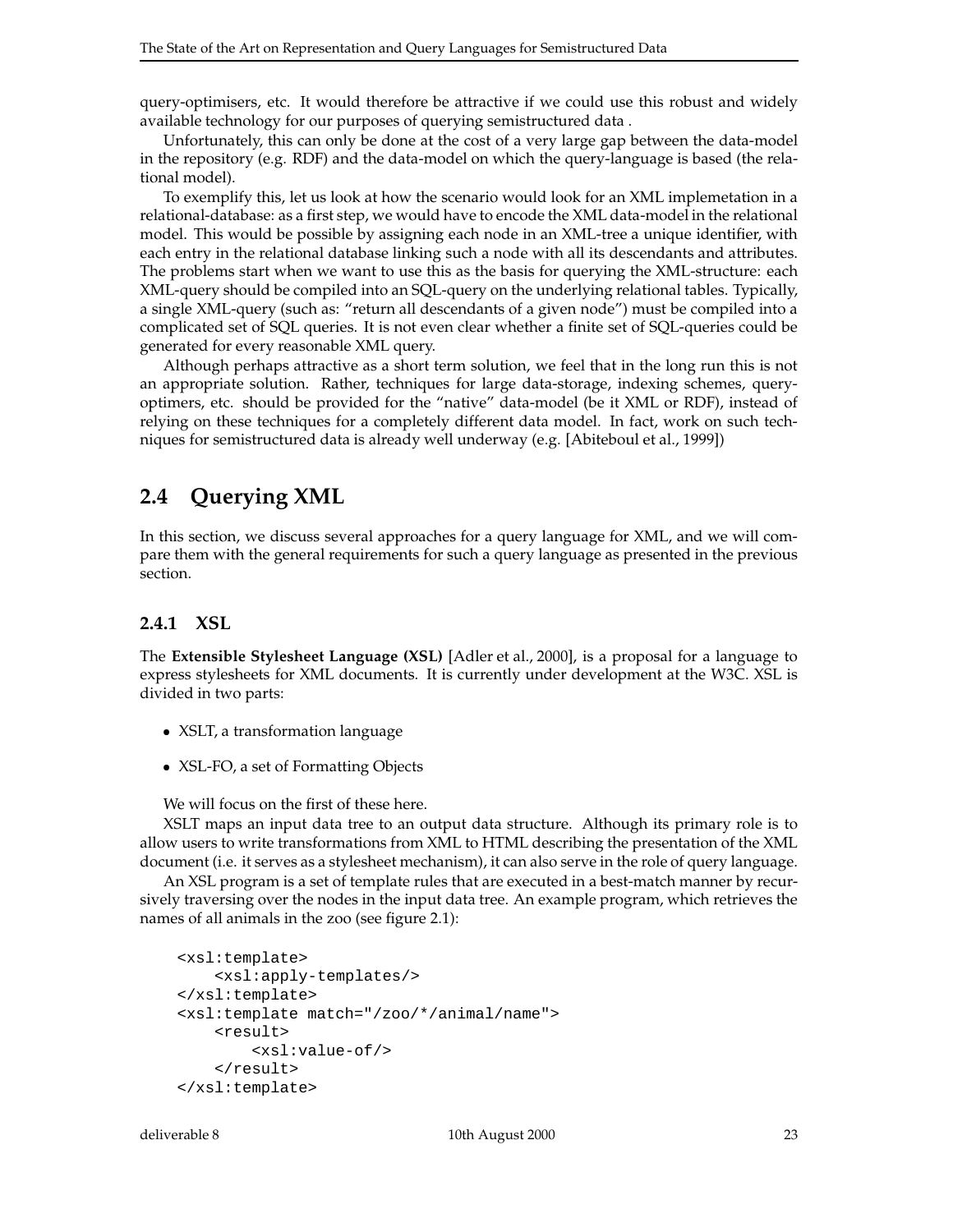```
<zoo><habitat name="Savannah">
        <attendant idref="att1" />
        <animal type="elephant">
            <name> Henri </>
            <gender> male </>
            <favorite_food> peanuts </>
        </animal>
        <animal type="penguin">
            <name> Tux </>
            <gender> male </>
            <favorite_food> fish </>
        </animal>
        <animal type="giraffe">
            <name> Andy </>
            <gender> male </>
            <favorite_food> leafs </>
        </animal>
    </habitat>
    <habitat name="Polar World">
        <attendant idref="att2" />
        <animal type="penguin">
            <name> Frisky </>
            <gender> female </>
            <favorite_food> fish </>
        </animal>
    </habitat>
    <employee id="att1">
        <name> Frank </name>
    </employee>
\langlezoo\rangle
```
Figure 2.1: An example XML database

Each of the two  $(xs1 : template)$  constructs specifies a template rule. If we look at the second template rule, we see a match attribute, which specifies the pattern, and the body of the rule is the template. In the first rule, there is no match attribute, which means that the rule is matched by any node in the input data tree.

If we apply this program to the example XML database in figure 2.1, the first template rule is matched by the top level node zoo. The  $\langle x s1 : apply - templates \rangle$  states that the action apply-templates is to be executed on the contents of the zoo node. In this manner, the data tree is traversed depth-first, until the search hits the name node that matches the more specific second template rule. This rule specifies that when matched, the output should be the value of the current node, enclosed in  $\langle$ result $\rangle$  tags.

Applied to the database in figure 2.1, we get the following result:

```
<result> Henri </result>
<ressult> Tux </result>
<result> Andy </result>
<result> Frisky </result>
```
As we can see, XSL has path expressions to allow matching, and uses a recursive descent mechanism to traverse the data model, fitting closely to the XML tree model. However, the things that XSL can not do include binding values to variables, and expressing joins, nor can it express any other boolean operations on sets. Also, the recursive specification of templates seems somehow un-intuitive to make for a good query language. A further disadvantage is that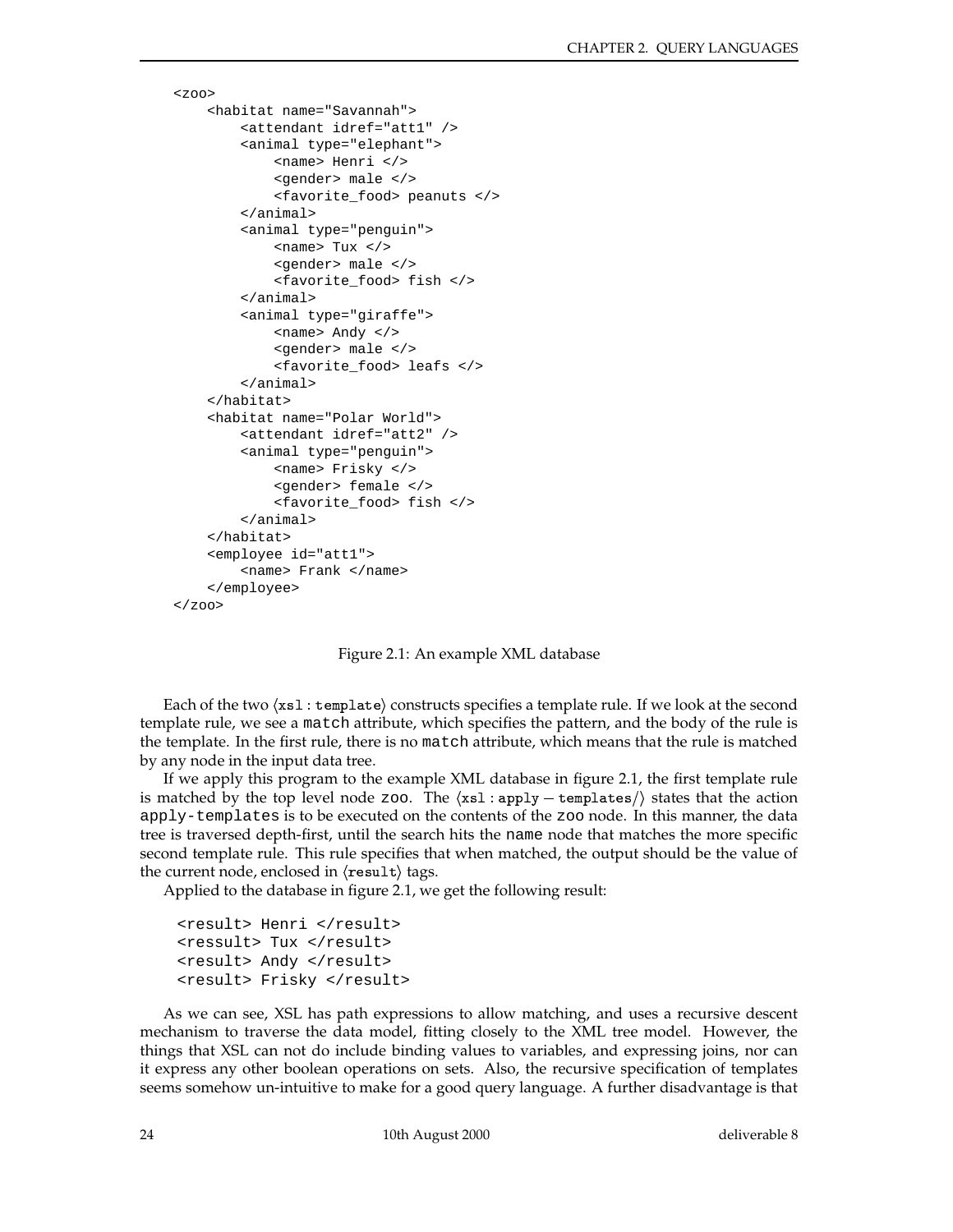the context of an XSL program (i.e., the XML document(s) which it should take as its input) is not specified in the program itself, which makes the input mechanism unclear. Concluding, one could say that the stylesheet/transformation background of XSL, while offering much of the same functionality as a query language, makes it less useful for the purpose of querying.

### **2.4.2 XQL**

The **XML Query Language (XQL)** [Robie et al., 1998] is a notation for addressing and filtering the elements and text of XML documents. XQL is a natural extension to the XSL pattern syntax. According to [Robie et al., 1998], it enhances XSL with a.o. boolean operators, filters and indexing capabilities.

XQL extracts data by means of patterns and path expressions, just like we saw with XSL. However, XQL provides far easier syntax and more powerful selection mechanisms.

To sum up the design goals of XQL (from [Robie et al., 1998]):

- XQL strings shall be compact.
- XQL shall be easy to type and read.
- XQL syntax shall be simple for the simple and common cases.
- XQL shall be expressed in strings that can easily be embedded in programs, scripts, and XML or HTML attributes.
- XQL shall be easily parsed.
- XQL shall be expressed in strings that can fit naturally in URLs.
- XQL shall be able to specify any path which may occur in an XML document and specify any set of conditions for the nodes in the path.
- XQL shall be able to uniquely identify any node in an XML document.
- XQL queries may return any number of results, including 0.
- XQL queries are declarative, not procedural. They say what should be found, not how it should be found. This is important because a query optimizer must be free to use indexes or other structures in order to find results efficiently.
- XQL query conditions may be evaluated at any level of a document, and are not expected to navigate from the root of a document.
- XQL queries return results in document order with no repeats of nodes.

An example XQL query, in the context of our zoo:

/zoo/habitat

This returns all habitat elements in our zoo. To find all habitat elements anywhere in the zoo (i.e. at arbitrary depth in the tree):

/zoo//habitat

To find all penguins:

```
//animal[@type = 'penguin']
```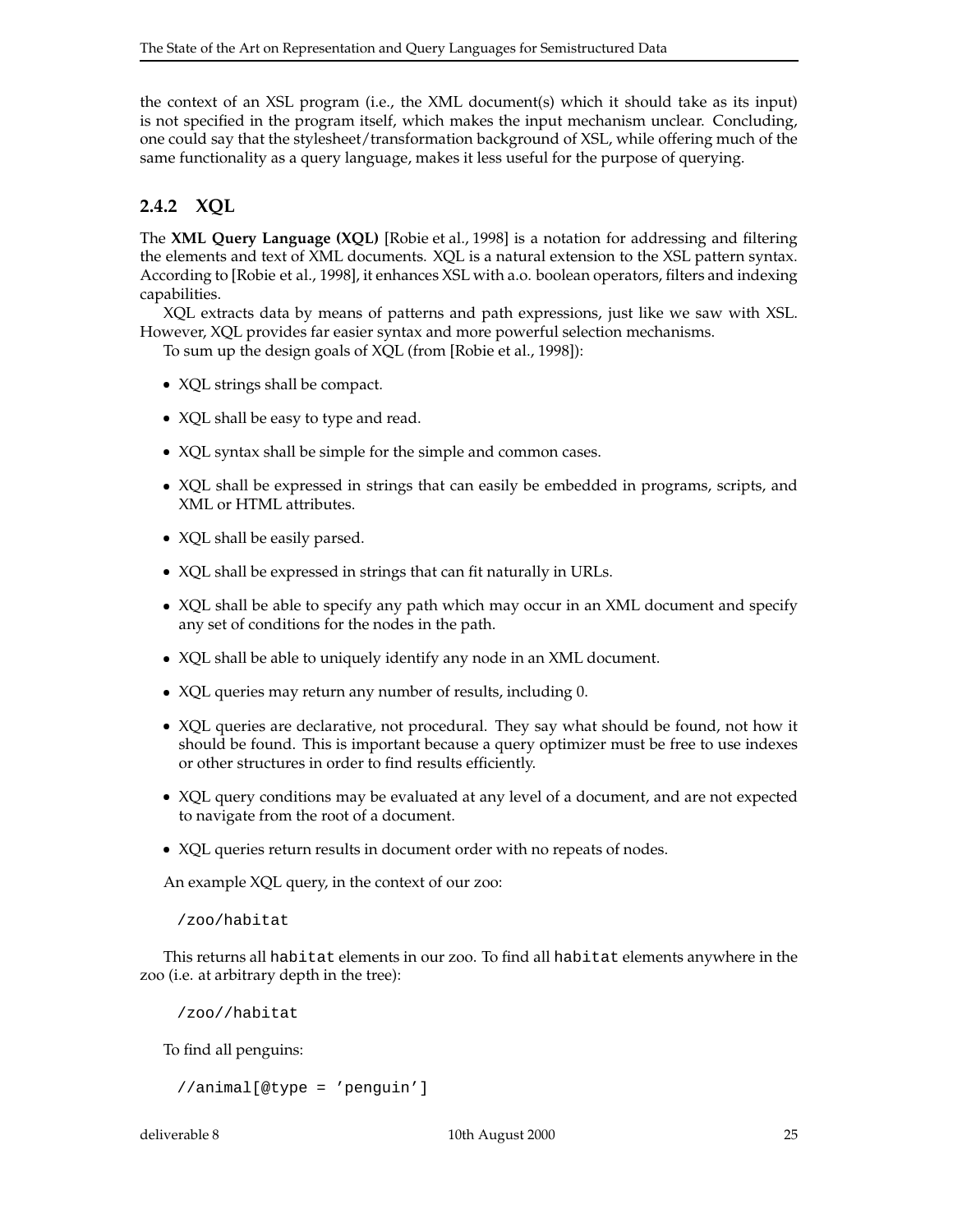In this last example, we see how XQL differentiates attributes from elements (the prefix) and how one can filter using boolean expressions.

Just like in XSL, in XQL variable binding is still not possible, and hence, no joins can be expressed. The authors claim that nevertheless XQL can be used to query over multiple documents, but this seems to assume that these documents are all available in a single XML repository. However, a mechanism for this is not prescribed by the XQL proposal. Also, XQL does not prescribe an output format. A direct result of this is that XQL can not guarantee compositionality of queries. It also means that XQL does not offer the ability to construct alternative views on data sources. Its usefulness seems to be strictly limited to data retrieval.

### **2.4.3 XML-QL**

**XML-QL** [Deutsch et al., 1998, Abiteboul et al., 1999] combines XML syntax with query language techniques. It uses path expressions and patterns to extract data from the input XML data, has variables to which this data can be bound and has templates which show how the output XML data is to be reconstructed.

An example of an XML-QL query is:

```
where <habitat type=$T>
        <animal type="penguin">
            <name> $N </name>
            <gender> male </gender>
            <favorite_food> $F </favorite_food>
        </animal>
      </habitat> in "www.a.b.c/zoo.xml"
construct <result>
            <name> $N </name>
            <lives_in> $T </lives_in>
            <food> $F </food>
          </result>
```
As we can see, XML-QL is based on a where/construct syntax, instead of the familiar select/from/where of SQL. The construct clause corresponds to select, and the where combines the from and where parts of the query, that is, the ranging of variables and some filtering. In the above query, \$T and \$N are variables and

```
<habitat type=$T>
   <animal type="penguin">
      <name> $N </name>
      <gender> male </gender>
      <favorite_food> $F </favorite_food>
   </animal>
</habitat>
```
is a pattern. The pattern is matched in all possible ways to the data and the variables are bound to the corresponding values in the matching cases.

In the construct part, we see how XML-QL can be used to construct new XML data. The mechanism is simple: we just add a template to the construct clause and use bound variables from the where clause to fill the template.

So, when we apply this query to the example database of figure 2.1, the result is:

```
<result>
    <name> Tux </name>
    <lives_in> Savannah </lives_in>
    <food> fish </food>
</result>
```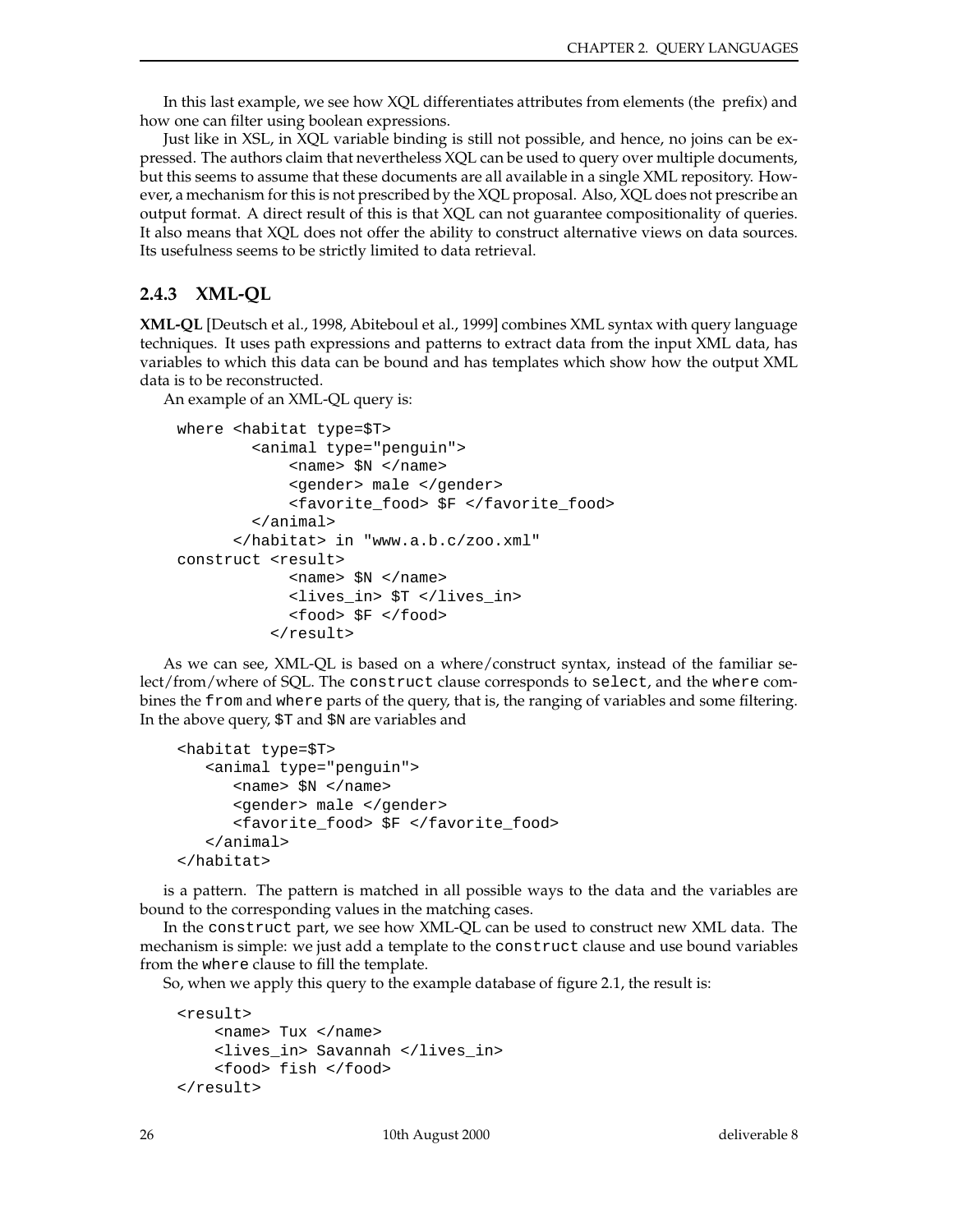XML-QL can use path expressions, query across multiple data sources, and express joins:

```
where <*.animal> <name> $N1 </name> <*./animal>
    in "zoo.xml",
    <*.animal> <name> $N2 </name> <*./animal>
    in "anotherzoo.xml",
    $N1 = $N2construct <result> $N1 </result>
```
This query yields all names that animals in *different zoos* share.

To summarize: XML-QL combines relatively easy syntax with powerful query language notions. In fact, XML-QL is relationally complete, that is, its expressivity is on par with SQL when applied to relational data. One particular feature that neither XSL nor XQL share is that it can express joins and thus combine information from multiple data sources.

#### **2.4.4 Conclusion**

If we look at the requirements for a query language on semistructured data , as outlined in section 2.2, we see that regarding expressivity XML-QL is the only language of the three presented here that really meets this requirement. For one, it is the only one that can express joins.

The next requirement is an efficient implementation. For both XSL and XQL it is known that engines with relatively good performance exist. A Java implementation for XML-QL does exist<sup>1</sup>, but we have yet to see test results for this engine. The authors of XML-QL do point out, however, that since XML-QL is relatively simple, known database techniques for efficient implementation can be easily applied to XML-QL as well.

Another requirement is compositionality. A major problem with both XSL and XQL seems to be that this can not be guaranteed. In both cases, nothing at all is specified or enforced about the specific format of the output. XML-QL seems slightly better in this respect, in that it requires that the output is valid XML, which allows nesting of queries. Lastly, readability of the syntax is an aspect of some importance. XQL seems to offer the most human-understandable syntax, while XSL takes significantly more effort. XML-QL seems to be somewhere inbetween in this respect.

Our preliminary conclusion is that, when judged purely on technical merits, XML-QL seems to offer the best package.

#### **2.5 Lore**

Lore [McHugh et al., 1997] is a DBMS designed specifically for managing semistructured data . Its data model is a very simple, self-describing object model called OEM [Papakonstantinou et al., 1995]. In this section, we will take a look at the OEM data model, the Lorel query language and the overall architecture of the Lore system.

#### **2.5.1 OEM**

The Object Exchange Model (OEM) is – as the name suggests – a simple Object-Oriented exchange model for data. It serves as the basic data model for various projects at the Stanford University Database  $Group^2$ , one of which is Lore.

OEM describes objects as entities having a descriptive label, a type, a value and an object-ID. Each object in OEM has the following structure:

\$< 34=.>( @?51.>@A/3 (-;.>CB-=/D .E ,FG %

where the four fields are:

 $1$ see http://www.research.att.com/ $\sim$ mff/xmlql <sup>2</sup>http://www-db.stanford.edu/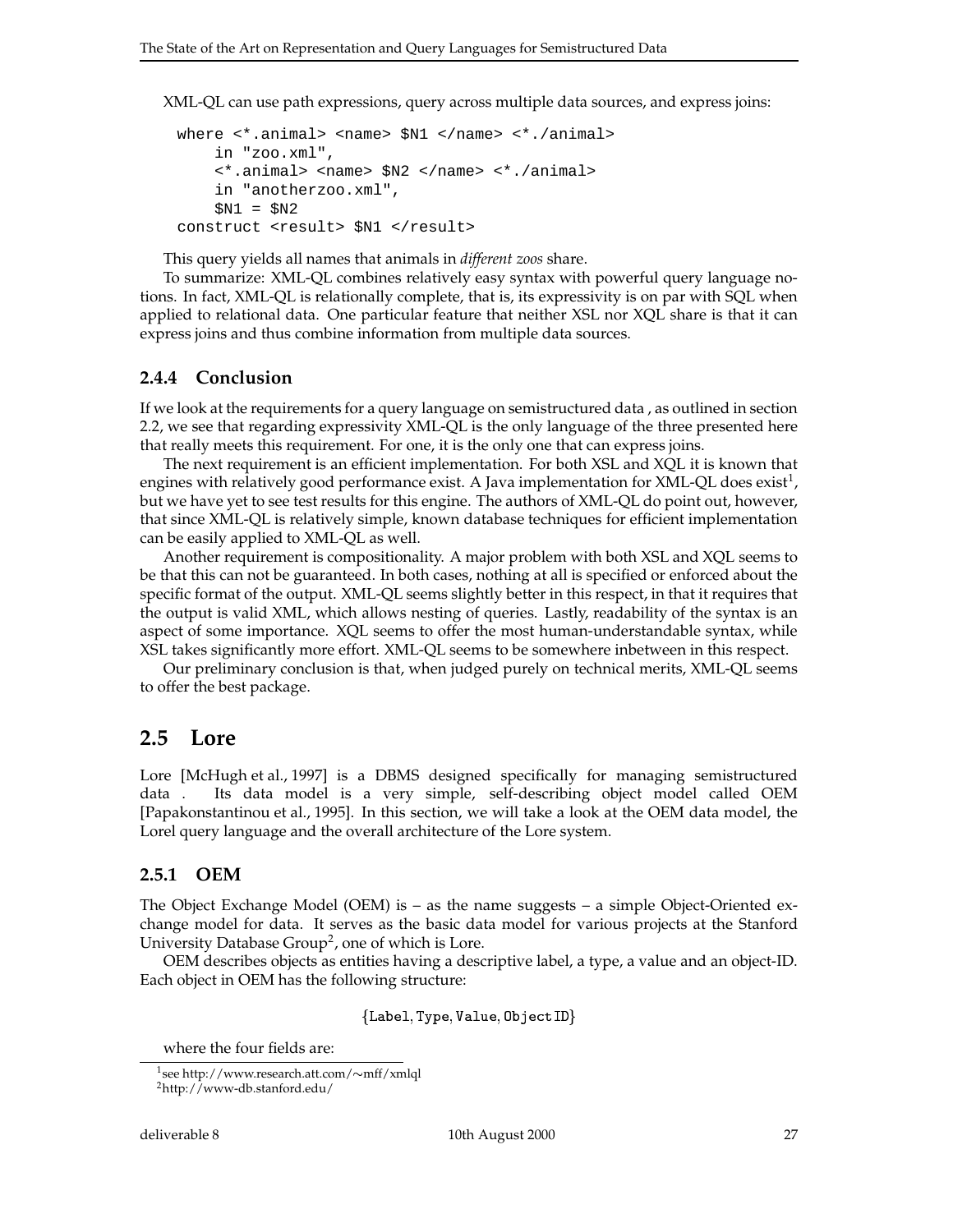- Label: a variable length character string describing what the object represents.
- Type: the data type of the object's value. Each type is either an atom type (such as integer, string, real, etc.) or the type 'set'. The possible atom types are not fixed and may vary from information source to information source.
- Value: A variable length value for the object. The value of an object can itself be a set of objects, thus allowing the creating of aggregated data structures.
- ObjectID: A unique variable length identifier for the object, or null.

For example (taken from [Papakonstantinou et al., 1995]), we may describe the temperature value 80 degrees Fahrenheit as:

 $\langle$ temp-in-Fahrenheit, integer, 80 $\rangle$ 

Since no object ID is specified here, it defaults to null. A more complex object, representing a set of two temperatures might look like:

 $\langle$ set-of-temps*,* set,  $\{ \mathit{cmmt}_1, \mathit{cmmt}_2 \} \rangle$  $cmmt_1$  is  $\langle temp-in-Fahrenheit, integer, 80 \rangle$  $\mathit{cmmt}_2$  is  $\langle \text{temp-in-Celcius}, \text{integer}, 20 \rangle$ 

Roughly speaking, a database conforming to the OEM data model can be thought of as a graph with complex values as internal nodes, atomic values at leaf nodes, and labeled edges.

The main difference with other OO models is that OEM is much simpler. It supports only object nesting and object identity; features such as inheritance and classes are not supported. The primary reason for this choice is, according to the designers, to facilitate easy integration. Operations for tranforming and merging data will be simpler on a simple data model.

Recently, Lore's data model has been migrated to using an XML-based model (see [Goldman et al., 1999]). This makes the accompanying query language, Lorel, a candidate for an XML Query Language. For now, however, we will focus on the use of OEM as a data model for both repository and query language.

#### **2.5.2 Lorel**

Lorel [Abiteboul et al., 1997] is a language designed for querying semistructured data . It is implemented on the top of the Lore DBMS system for semistructured data , developed at Stanford University. The data model that we will assume Lorel uses is OEM, although recently the data model has been migrated to XML. The syntax of Lorel is based on OQL, adopting the familiar select-from-where construction. In fact, Lorel can be defined as an extension to OQL, allowing specific constructs tailored for the navigation through semistructured data , such as path expressions. One other aspect of Lorel is that it strongly supports type coercion, which is important when the underlying data is untyped, irregularly typed, or may have missing fields.

Consider the example semistructured data repository in figure 2.2. It encodes knowledge from a restaurant guide. To show how Lorel works, we will present some example queries here.

**Example 1:** Find the addresses of all restaurants in the 92310 zipcode.

```
select Guide.restaurant.address
where Guide.restaurant.address.zipcode = 92310
```
It is not necessary to know if the zipcode is represented as an integer or a string because Lorel will coerce the values of candidates to a suitable format. It is also important to note that an address that does not contain a zipcode attribute will not generate an error, but will just fail the where condition.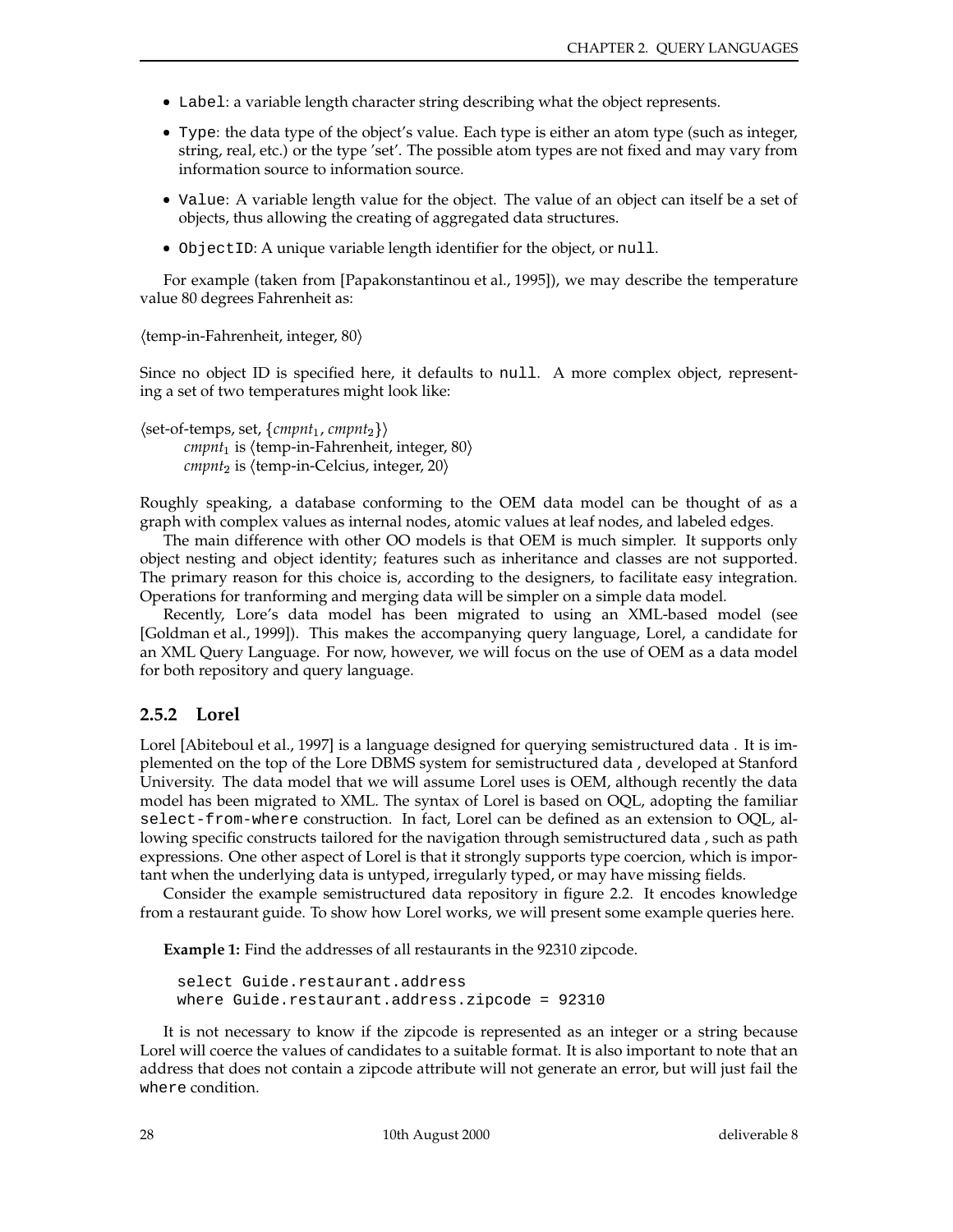

Figure 2.2: an example OEM graph (from [Abiteboul et al., 1997])

The result of this query in the database shown in figure 2.2 will therefore be:

```
address
    street = "El Camino Real"
    city = "Palo Alto"
    zipcode = "92310"
```
**Example 2:** Find the names and zipcode of all "cheap" restaurants. Now, we do not assume that the zipcode is a part of the address, it may instead be a direct subobject of the restaurant. Also, we do not know where exactly the string "cheap" will occur:

```
select Guide.restaurant.name,
       Guide.restaurant(.address)?.zipcode
where Guide.restaurant.% grep "cheap"
```
The "?" after .address means that the address is optional in the path expression. The wildcard "%" will match any subobject of restaurant, and the comparison operator  $\text{grey}^3$  will return true if the string "cheap" appears anywhere in the subobject's value.

In this last example we see again the two typical features of query languages for semistructured data , that 'normal' query languages like SQL or OQL do not have: wildcards and path expressions.

Summarizing: Lorel offers the same expressivity that OQL does, and has added two features specific for querying semistructured data , namely wildcards and path expressions.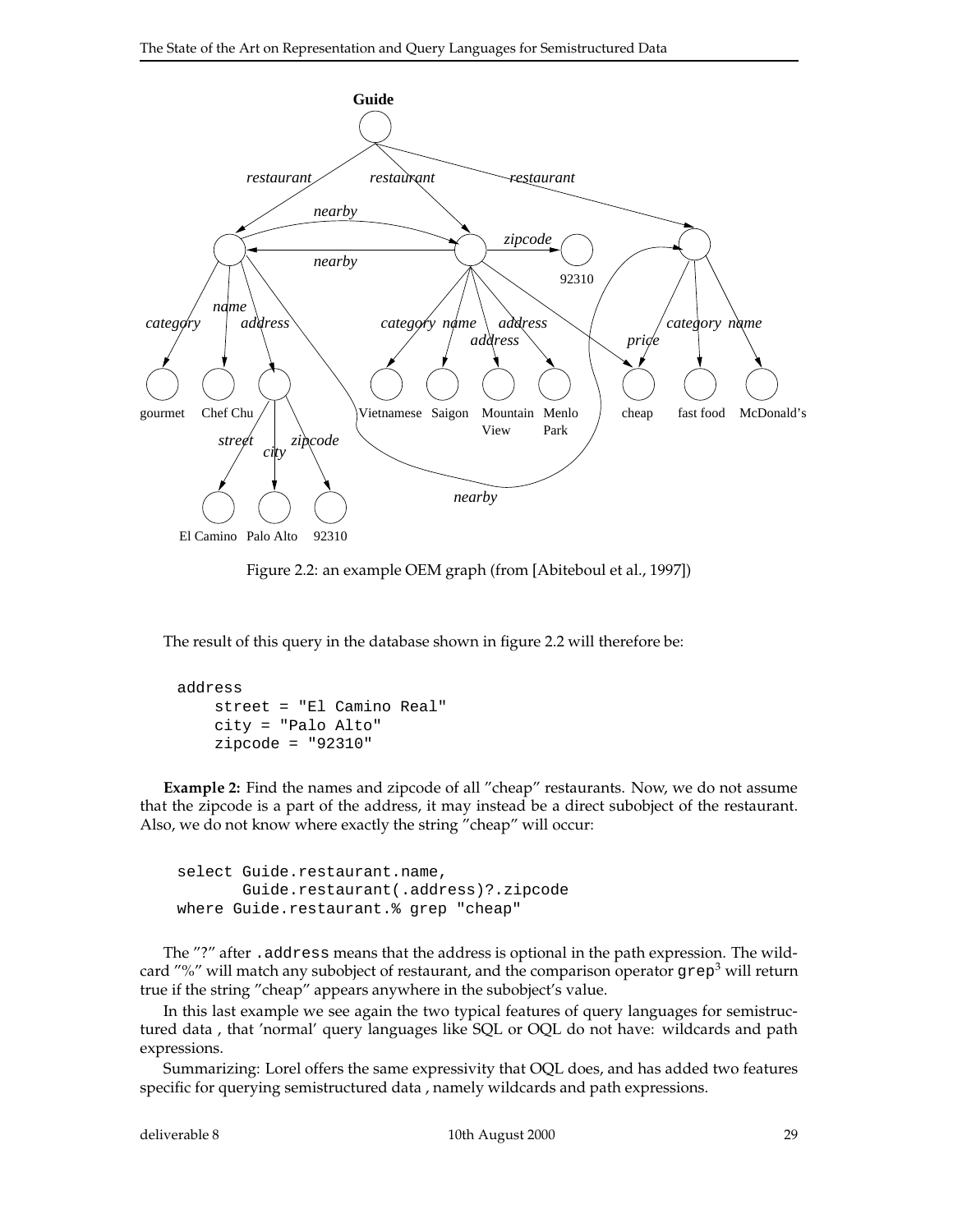

Figure 2.3: The overall architecture of Lore (from [McHugh et al., 1997])

### **2.5.3 Architecture**

The overall architecture is depicted in figure 2.3. We will briefly discuss some of the features most relevant for our purposes, for a detailed explanation we recommend reading [McHugh et al., 1997].

Access to the Lore system is provided though the API. Several interfaces on top of that are provided to enhance interaction, such as an HTML GUI and a textual interface.

The Query Compilation layer consists of a parser, preprocessor, query plan generator and query optimizer. The parser accepts a textual representation of a query, transforms it into a parse tree and passes that tree to the preprocessor.

The preprocessor transforms the Lorel query into an OQL-like query. From this, a query plan is generated and this is then passed on to the optimizer module. The optimized plan is then sent to the data engine layer. We will not go into this layer in detail here.

#### **2.5.4 Remarks and observations**

One particularly interesting feature of the Lore system is the compositionality of its query processing. It is very well conceivable that one can adjust Lore to operate with a different query language. Another possible adjustment might be the migration of the data model towards RDF. The query processing unit is OQL based, which is also the basis of choice for a prominent candidate for querying RDF (RQL, see section 2.7.3). Hypothetically, it should be possible to adjust Lore in such a way as to be a storage mechanism for RDF(S) data, and to have an RDF-attuned query language on top. In the worst case, we can still learn valuable lessons regarding implementation and optimization of such a storage mechanism from Lore.

Unfortunately, we have been unable to find any performance analyses of the Lore system, for neither the OEM version nor the XML version. However, the Lore system is available for public

<sup>&</sup>lt;sup>3</sup>analogous to the Unix command 'grep', which searches for occurences of a specified string in a file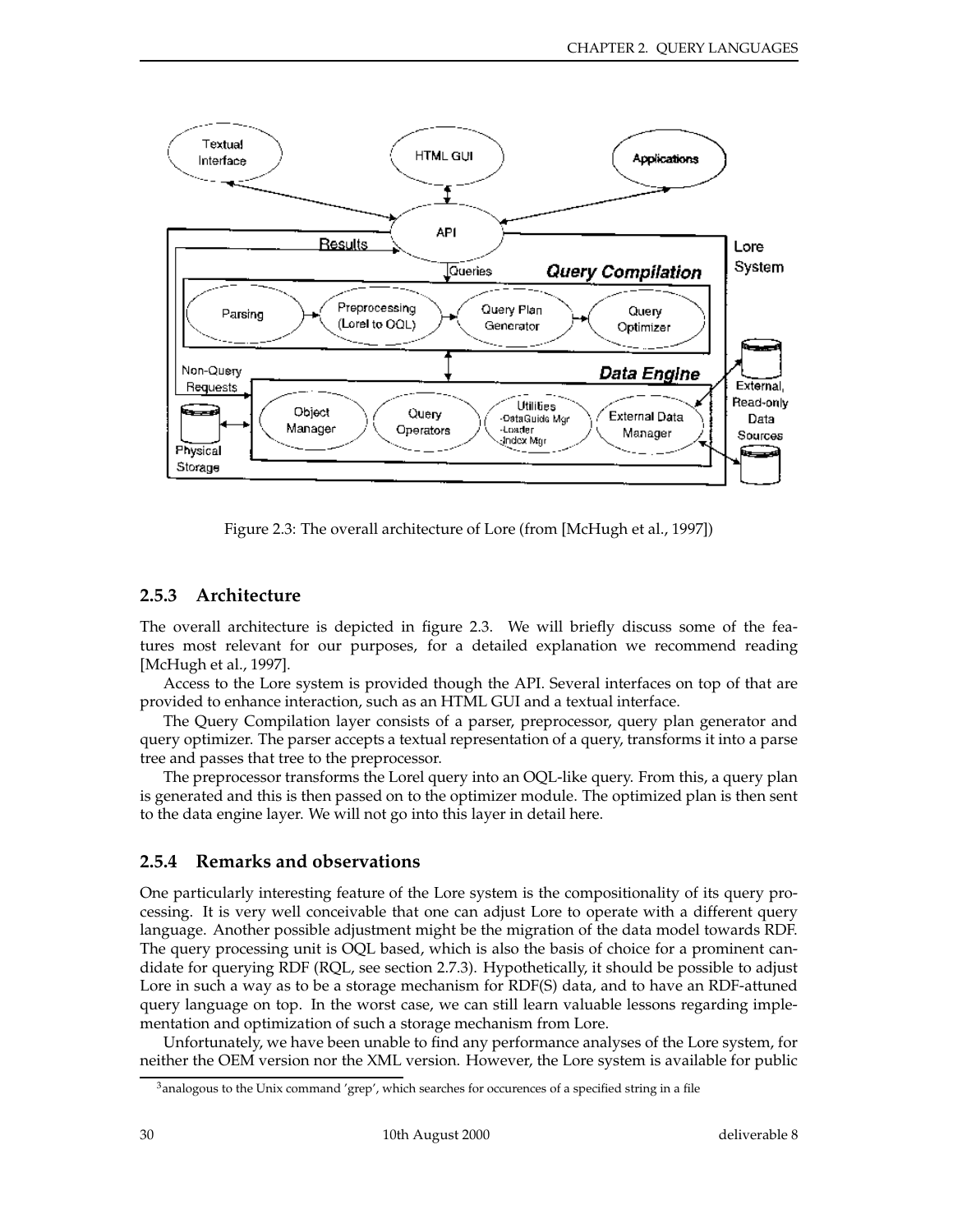$use<sup>4</sup>$ .

## **2.6 aidministrator's visual rule format**

At aidministrator, we have developed a language that was originally intended as a constraint specification language on the structure of documents. This language is part of the WebMaster tool (see [van Harmelen and van der Meer, 1999]), where it is used as a mechanism to classify pages.

To be able to classify pages, we need a way to express properties of Web pages. In WebMaster, this is done by logical rules that capture the user's knowledge on the required content of pages. We assume that the user's knowledge about pages is in terms of the (semantic) markup of pages, and let the rule format follow this assumption. More precisely, the rules will be phrased in terms of the tree structure of the markup in these pages.

In the next section we will look at the logical foundation of the WebMaster rule format. In section 2.6.2, we will look at the visual rule format by means of a few examples.

#### **2.6.1 The logical structure**

The following predicate-logical rule format was chosen for the rules in WebMaster (see also [van Harmelen and van der Meer, 1999]):

$$
\forall \vec{x}, \vec{y} \Big[ \bigwedge_i P_i(x_k, y_l) \Big] \rightarrow \exists \vec{z} \Big[ \bigwedge_j Q_j(x_k, z_m) \Big] \tag{2.1}
$$

where  $\vec{x}$ ,  $\vec{y}$  and  $\vec{z}$  are sets of variables and each of the  $P_i$  and  $Q_j$  are binary predicates.

Furthermore, when variables represent pages, we can quantify them over types. This is expressed as  $x \in T$ , where T is the type that x must be a member of.

The binary predicates  $P_i$  and  $Q_i$  can express one of the following types of relations:

\_\_

- Arbitrary nesting of elements: The predicate  $descendant(\langle TAG \rangle x \langle TRG \rangle, y)$  is true iff the tagged structure  $\langle TAG \rangle x \langle TAG \rangle$  occurs somewhere within  $y$ .
- *Direct nesting of elements:* The predicate  $child(\langle TAG \rangle x \langle TRG \rangle, y)$  is true  $iff$  the tagged structure  $\langle \text{TAG} \rangle x \langle \text{/TAG} \rangle$  is one of the *direct* children of y.
- *Simple binary operations:* We will also need simple binary tests on element or attribute contents or on entire pages. Examples are:
	- **–** string-tests on element or attribute content such as string equality, substring, etc.
	- **–** comparisons on ordered types such as integers and calendar dates.
	- **–** tests on (direct and indirect) links between pages.

The difference between descendants and children is essentially that a child is a direct descendant. This comes from the observation that HTML or XML are essentially tree-structures, in which elements are embedded within one another. In fact, WebMaster uses an internal hierarchical representation of web-pages based on W3C's DOM-specification.

As a simple example of a rule, suppose that we want to define homepages as all pages that contain a  $\langle$ PERS0N $\rangle$ -element. In the class of logical formulae defined above, we can formulate a rule that specifies the constraints that must hold:

 $\forall x \in All\_{pages} : \top \rightarrow \exists z : descendant(\langle \texttt{PERSON} \rangle z \langle \texttt{/PERSON} \rangle, x)$ 

<sup>4</sup> see http://www-db.stanford.edu/lore/home/index.html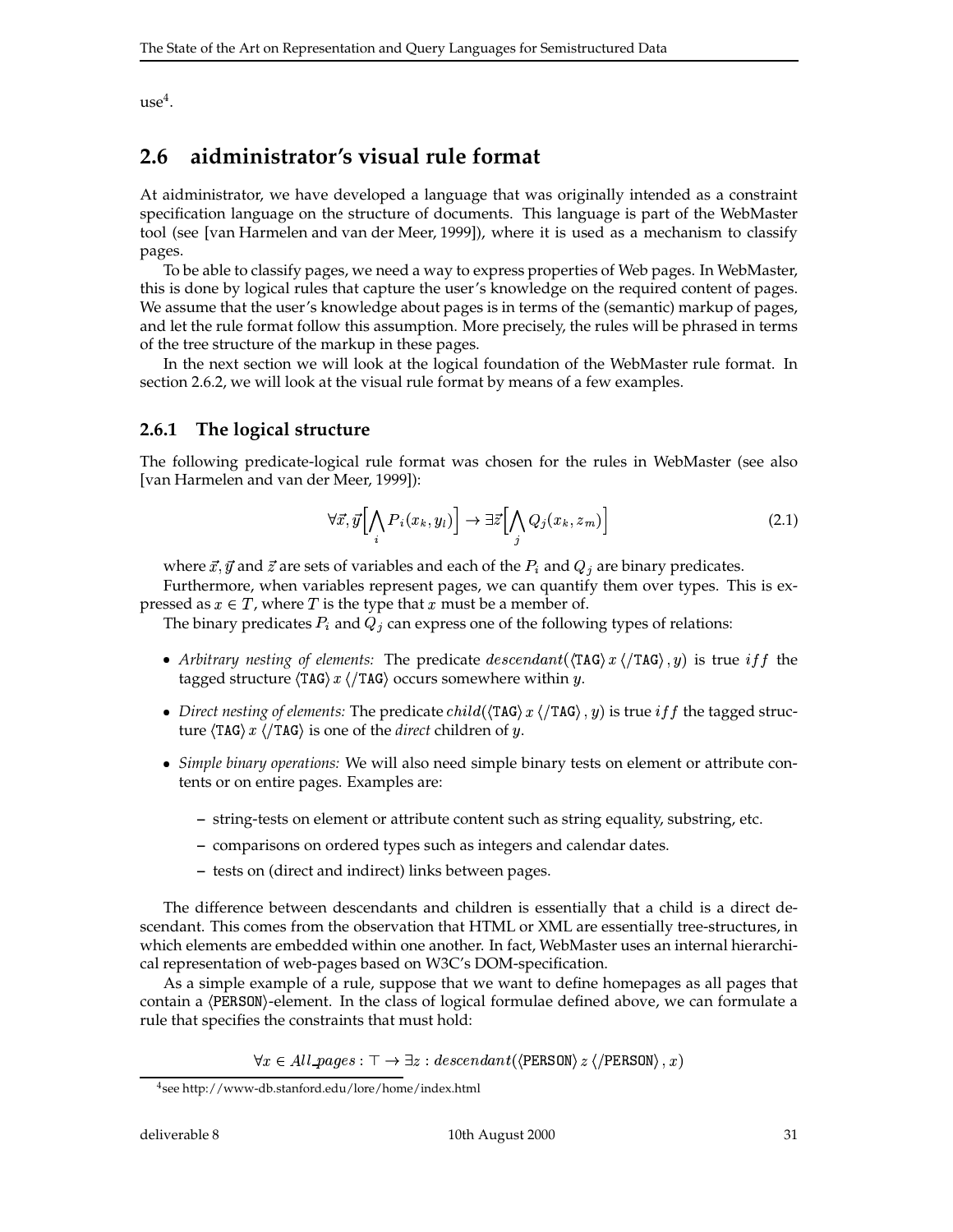It must be stressed that, despite their appearance, these rules are not production rules, but boolean constraint specifications. If the constraint is fulfilled by some instantiation of the rule (i.e. a page), the page becomes a member of the type that is defined by the constraint (in this case, homepages).

Obviously, such formulae are cumbersome to define, especially for someone untrained in formal methods, as we have to assume the average website maintainer is. To tackle this problem, a visualization was developed that would be more intuitive to use, and yet provide a 1:1 correspondence with the underlying logical format. This graphical rule notation was deliberately designed to closely reflect the hierarchical structure of web-pages, since the designers expected that the users *will* be familiar with the structure of their own pages (see [van Harmelen and van der Meer, 1999]), and is a semiformal concept map, where a balance has been struck between ease of use, computational support and well-defined semantics. In the next section we see what this visualization looks like, by means of an example rule being specified.

#### **2.6.2 The visual structure**

As said before, rules are used in WebMaster to classify pages in types. These types are organized in a hierarchy, rooted by a type called "All Pages". This is the most universal type and always contains every page loaded by the system.

As a first example, we will define the "Homepages" type from the previous section. In the logical format, this rule would be described as follows:

$$
\forall x \in All\text{-}pages: \top \rightarrow \exists p : [descendant \ (\ \text{PERSON} \) p \ \ \text{/} \ \text{PERSON} \), x)] \tag{2.2}
$$

Figure 2.4 shows how this rule would be visualized. The All pages node represents a page from the respective type. Attached beneath this node is an element node representing the PERSON element. The saw-toothed line is an indication that the element should be nested somewhere within the context of the parent node, i.e. the whole page. The added element is shown in red<sup>5</sup>, indicating that it is a demand (part of the right hand side of the implication). All pages that match this rule will become a member of the "Homepages" type, which, as said before, is not a part of the rule itself.



Figure 2.4: The rule specifing type "Homepages"

This is an example of a very simple rule. More complex rules can also be formulated, for example rules where relationships between pages are explored. Imagine the type "Employee Pages", a subtype of "Homepages", on which we want to check whether they have a link to a corresponding resume page, i.e. a resume about the same person (it is exactly this kind of constraint

<sup>&</sup>lt;sup>5</sup>In a black and white print of this article, the lighter elements are the green ones, and the darker are the red ones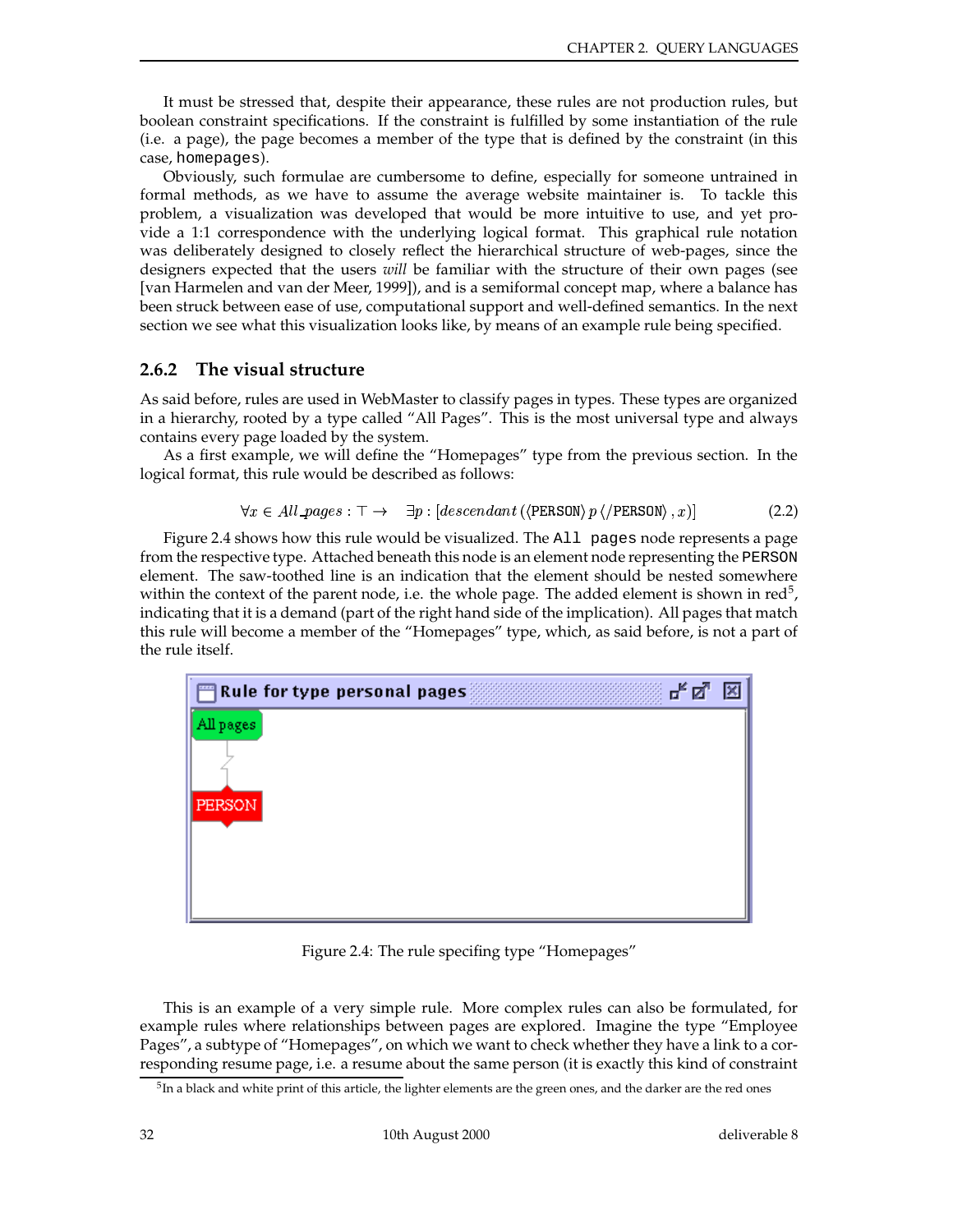verification for which WebMaster was originally meant). Assuming that we have already defined "Employee Pages" and "Resumes", the logical formula describing this requirement would be:

$$
\forall x \in employee\_\_\_\_\_\text{p} = \exists y \in resumes \exists p, q : [links to(x, y) \land descent(\langle NAME \rangle p \langle /NAME \rangle, x) \land descendant(\langle NAME \rangle q \langle /NAME \rangle, y) \land descendant(\langle NAME \rangle q \langle /NAME \rangle, y) \land p = q]
$$
\n(2.3)

This rule defines a so-called *constraint type*, which differs from a regular subtype in that it contains pages that do *not* satisfy the rule populate the type.

This complex logical rule is still easily captured by the visualization used in WebMaster, as can be seen in figure 2.5. It shows the use of additional types against which the pages of the supertype are compared, and the use of binary operators which test for string equality of element content and the existance of a link between two pages.



Figure 2.5: The rule specifying the "must link to resumes" constraint.

#### **2.6.3 Comparison with requirements**

In section 2.2, we outlined a couple of general requirements for a query language on semistructured data . In this section, we will look at how well the rule format presented here fulfills these requirements.

#### **Required expressivity**

The first thing to note with respect to the expressivity is that the rule format is not a full-fledged query language in its present state, because it was never intended as such. The rule format offers powerful features for selection, combination and filtering of information, but a construction part is missing. In other words: The aidministrator rule format cannot be compared to (for example) an XML-QL query (see section 2.4.3), but it is roughly comparable to the where clause in such a query.

Another feature which is not available are boolean connectives of predicates other than AND. This is currently under development.

On the other hand, the rule format *is* capable of variable binding and, consequently, able to specify joins, as is shown in the last example. Furthermore, this rule format allows for compositionality of rules, since the output of a rule is used to define a new type.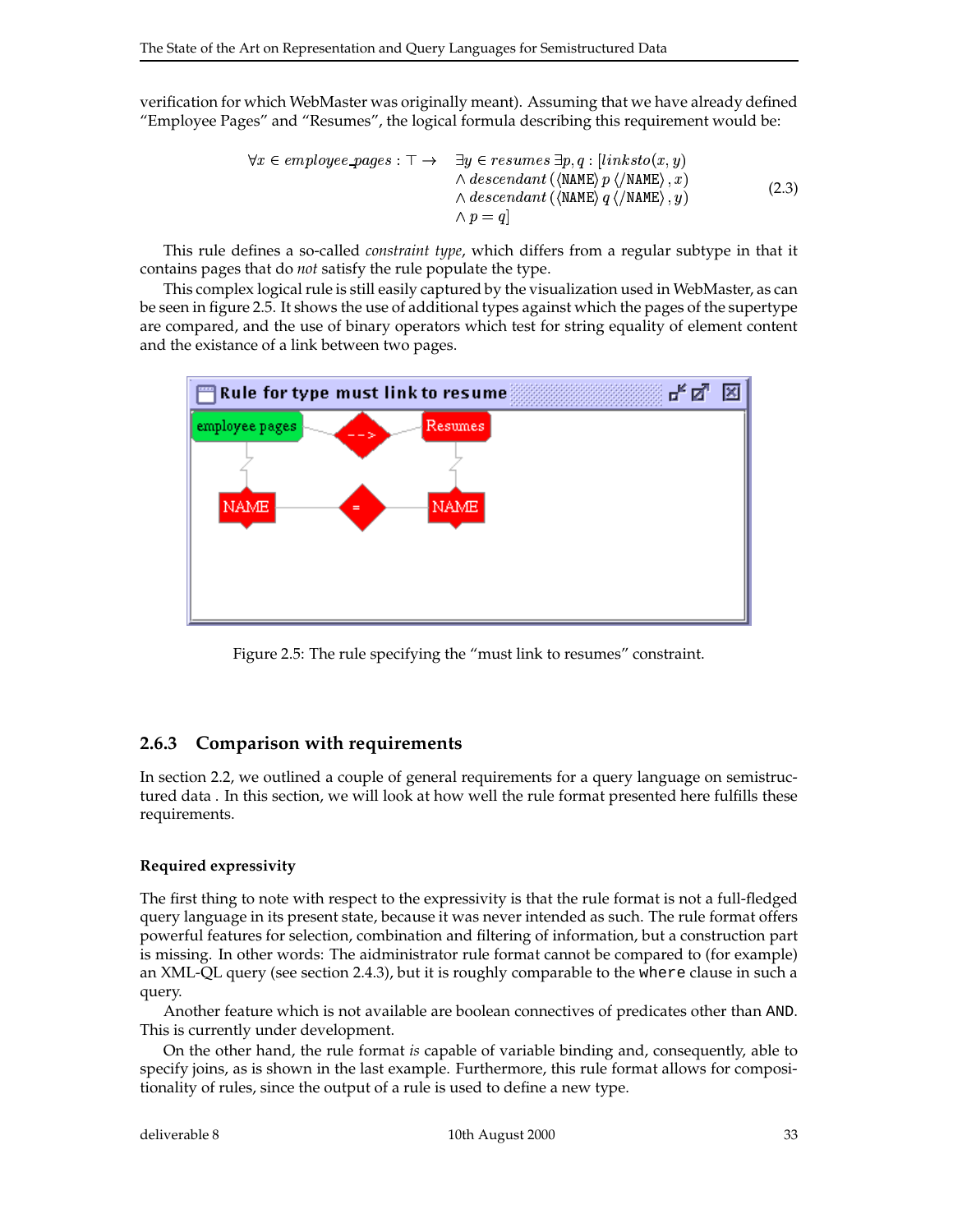#### **Readability of syntax**

Obviously, much effort has gone into making the graphical syntax easy to use. We believe that this has been quite succesful, though the learning curve is steeper than anticipated. After a short period of 'getting used to', the graphical format and interface prove to be a useful tool for most users.

#### **Efficiency of implementation**

The inference engine implemented in the WebMaster tool is quite efficient in itself, for the purposes for which it is used: populating an ontology. Recently, some optimizations have been researched and tested that make it more capable of handling large amounts of data and incremental reasoning (see also [Broekstra, 1999]), which becomes important when the rule format is used to answer queries in an interactive manner.

#### **Conclusion**

Although the WebMaster rule format is not a real query language, it features many of the characteristics of one. The merits of the format are mainly in its graphical interface, which allows for easy query manipulation. We think that this is a valuable conclusion to keep in mind for future developments in OnToKnowledge, regardless of the eventual choice of query language for semistructured data .

## **2.7 Querying RDF**

This section (with the exception of 2.7.3) is largely an excerpt from [Karvounarakis, 1999].

Since the initial motivation that led to RDF was the need to represent human-readable but also machine-understandable semantics, it seems obvious that we should use this representation to do something clever with it. The following requirements for an RDF query language can be identified (cf. [Decker et al., 1998]):

- The underlying repository, in which the RDF descriptions are stored, should support the expressive power of the RDF model (assertions), as well as of the RDF Schemata (class and property hierarchies).
- The query language should abstract from the RDF syntax specifications, that is the XML encoding of RDF metadata.
- Such a query language should also provide several facilities ranging from simple property-value queries, path traversal based on the RDF graph model, to complex Datalog like queries. Several categories of deductions/inferences can be envisaged.
- Subsumption between classes and/or properties not explicitly stated in an RDF Schema using rdfs:subClassOf and rdfs:subPropertyOf.
- Classification of resources: if we know that the domain of a property is of a specific class, we could infer that a resource that appears in a metadata instance, having this property, is actually an instance of this class.

Several approaches for querying RDF have been proposed. These approaches can be generally subdivided into two main categories:

- The SQL/XQL style approach, viewing RDF metadata as a relational or XML database.
- The declarative approach, viewing the Web described by RDF metadata as a knowledge base and, thus, applying knowledge representation and reasoning techniques on RDF metadata.

We will take a look at some examples of these approaches in the following sections.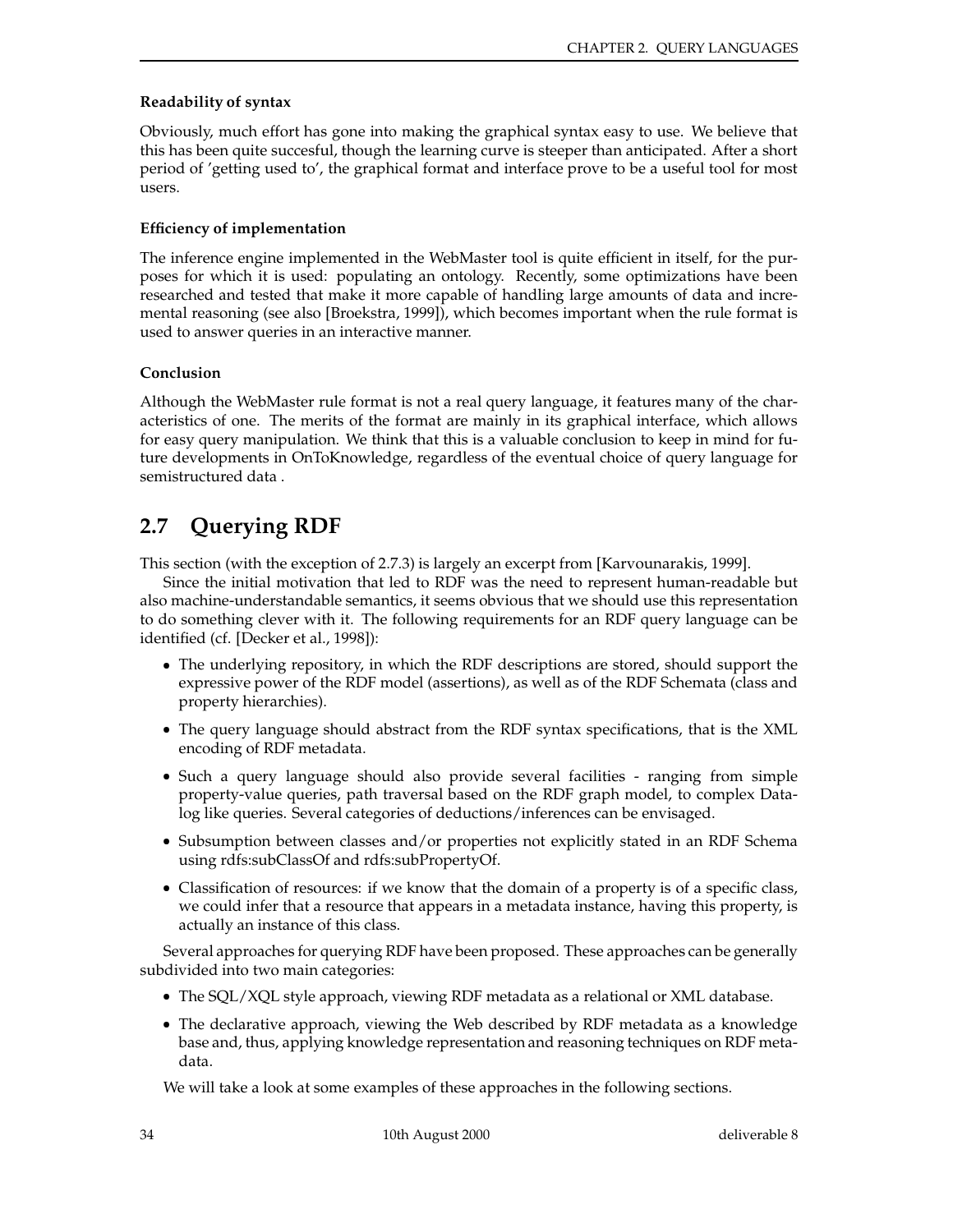### **2.7.1 The SQL/XQL style approach**

This first approach, proposed by IBM, is based upon the RDF for XML Java package [Sundaresan, 2000], created by the first. This tool allows one to create RDF objects, as defined in the context of this work, by reading XML encoded RDF metadata (using the syntax employed in the first phase of the creation of RDF). It then provides an API to perform several operations on objects of this class.

Based on this platform, they created a query language [Malhotra and Sundaresan, 1998] in order to be able to query resources, described in these RDF instances. The main constructs of this language are:

- Select, From: as in common SQL for relational databases, these tags are used to define views of the result and declare the domain on which the query is performed. The "From" tag defines a container, as defined in the RDF Model, which consists of URIs to the metadata descriptions to be queried.
- Condition: This tag is used to describe conditions on the values of properties (similar to the conditions in the "where" clause of common SQL.

Example:

```
<rdfquery>
```

```
<From eachResource="http://www/people#PersonsList" >
         <Select properties="Name cooperatesWith">
             <Condition>
                 <equals>
                     <Property name="Name" />
                     <rdf:String>Neel Sundaresan</rdf:String>
                 </equals>
             </Condition>
         </Select>
     </From>
</rdfquery>
```
- Path expressions: This construct can be used in order to navigate across properties in an RDF graph.
- Union, Intersection and Difference: These are used in order to perform the corresponding algebraic set operations on result sets.

For example, one can issue the following query:

```
<rdfquery>
 <Union>
      <From eachResource="http://www/people/neel">
          <Select>
              <Property name="Publications"/>
          </Select>
      </From>
      <From eachResource="http://www/people/Ashok">
          <Select>
              <Property name="Publications"/>
          </Select>
      </From>
 </Union>
</rdfquery>
```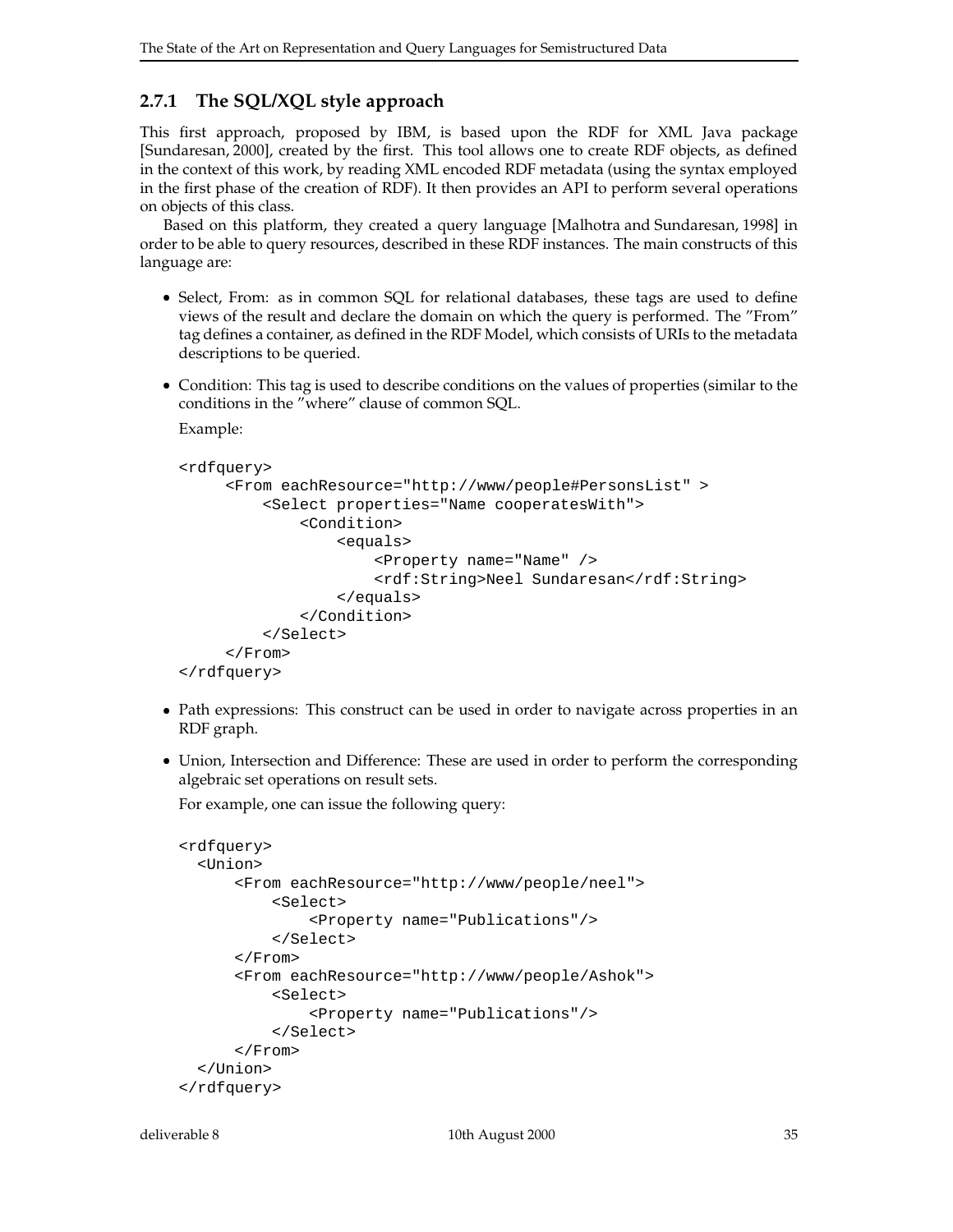Union is used in order to join the results of the two queries in a set.

- Group, Order: These constructs allow us to group or sort results, according to the value of a property.
- Quantifiers: The quantifiers forAll and exists are defined in this language, in order to support queries based on the corresponding quantification operators.

Therefore, this QL provides all the constructs that are necessary in order to query specific documents that are described by specific schemata, that is we know in advance which properties each resource has, and what the relations between resources are.

The problem in this approach is that it is not actually what one should expect from an RDF or generally metadata query language. It is actually a transformation of the XQL, in order to be able to query RDF descriptions. It is actually a language for querying data, like XQL, instead of meta data. This should be considered normal, since the authors seem to view RDF just as an XML instance, not as a metadata model that can be encoded using XML syntax for interoperability purposes. This is obvious by the way they model RDF, according to the Document Object Model (DOM) [Apparao et al., 1998], which is used in order to model the structure of XML documents.

Moreover, this approach disregards RDF schema relationships, on which RDF instance documents are based, therefore losing a great deal of the semantics of the descriptions. For example, if there is a description of a "Person", as defined in the schema above, and we know that a "Researcher" cooperatesWith them, we cannot infer that the "Person" is also a "Researcher", as the range constraint in the schema implies. They only consider vocabulary specific inferencing as a future research direction and try to deal with primitive database types that could be supported in the future, which is more of an XML syntax matter than a metadata description problem.

#### **2.7.2 The declarative approach**

This second approach is mostly supported by the W3C RDF working group and other related researchers, as well as the founders of RDF itself. It seems that this is the approach of researchers coming from a different community (the knowledge representation community) but it could also be that this approach is more likely to achieve the goals for which RDF was initially proposed. Based on these initial ideas and specifications, several query and inference languages for RDF have been proposed. We will discuss a couple of them here.

#### **A Query and Inferencing Service for RDF**

This approach, outlined in [Decker et al., 1998] is practically trying to achieve the aims outlined in section 2.7, by mapping RDF metadata to Frame Logic. By loading the triples extracted from the RDF metadata into an F-logic knowledge base, according to some schema definitions extracted from the included RDF Schemata, they organize the RDF descriptions as a knowledge base. For example, a schema about researchers and papers would be loaded in F-logic by the following F-logic statements (manually in the current implementation):

Class definitions:

```
Person:: Object.
Researcher:: Person.
Paper:: Object.
```
Attribute (property) definitions:

```
Person[Name=>> Literal].
Reseacher[Publications=>> Paper;
        CooperatesWith=>> Researcher].
Paper[Year=>> Integer].
```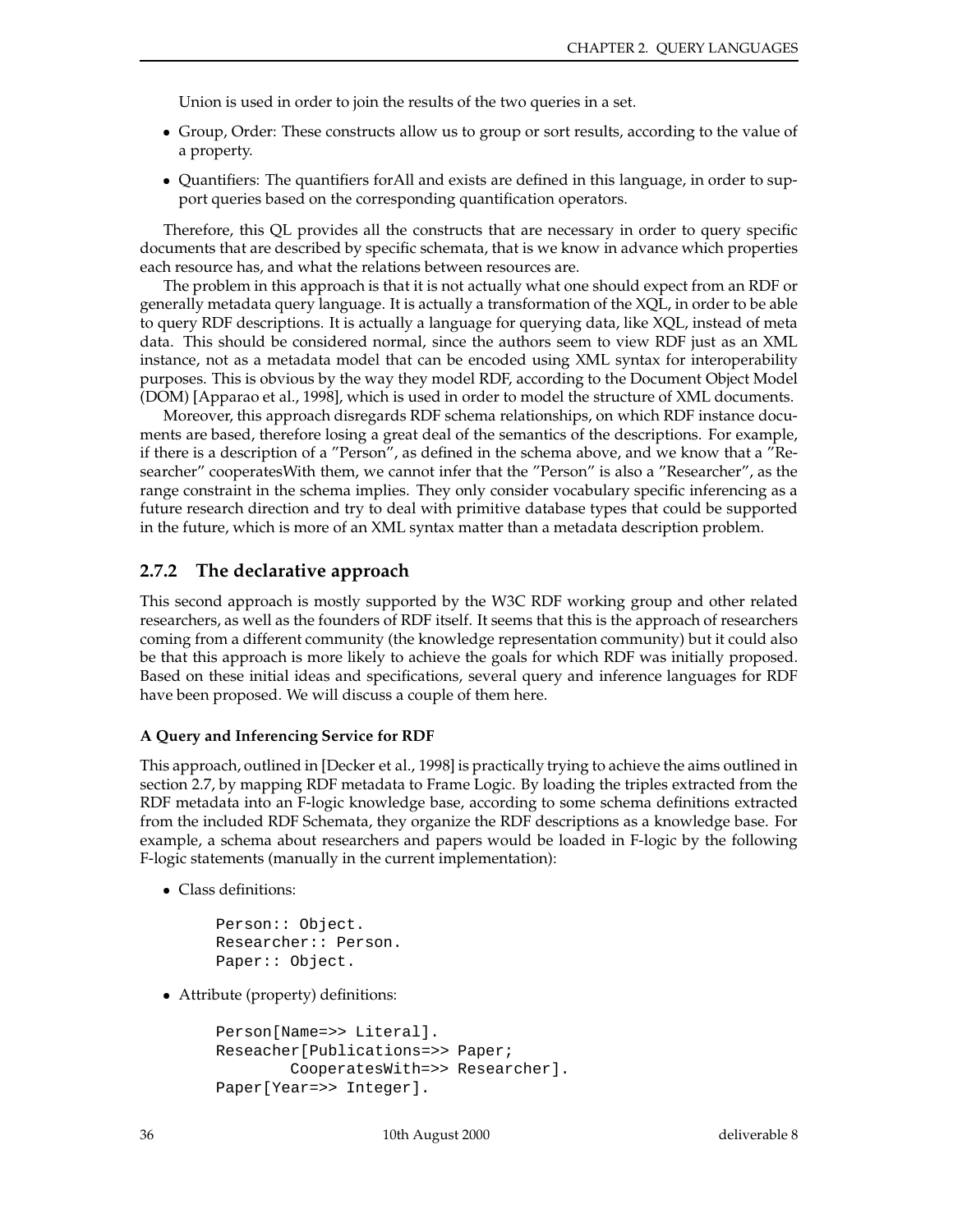For instance, in order to perform the query "give me all the resources that have a property Publications", we should say in F-logic:

FORALL X, Y <- X[Publication->>Y].

Depending on schema definitions, one can perform at least basic inferencing on the RDF descriptions. For example, class hierarchies expressed in F-logic rules, allow inferencing based on subclassing or refining queries by eliminating irrelevant information according to the schema that would otherwise match the query. Constraints in values of properties can also be represented in this way, allowing such a type of validation and inferencing on incomplete information.

For example, according to the schema we know that:

```
Researcher:: Person[Publication=>>Paper].
```
Therefore, according to the semantics of F-logic, we can infer that all persons that have publications are instances of the class "Researcher", even if this fact is not explicitly stated in the RDF descriptions.

Moreover, we can explicitly add inference rules. For example, we know that a Researcher only cooperatesWith another Researcher, so we can add the inference rule:

```
FORALL Person1, Person2
Person1:Researcher[cooperatesWith->>Person2] <-
Person2:Researcher[cooperatesWith->>Person1]
```
This means that if we know that Person2 is a Researcher and cooperatesWith Person1, then we can infer that Person1 is a Researcher and cooperatesWith Person2, even if this is not explicitly stated. Thus, if we then submit a query, requesting all instances of the class Researcher, according to this rule, we are also going to get all resources that a Researcher cooperatesWith.

Another type of inference proposed is automatic query expansion. Moreover, F-logic syntax for the query language seems more user friendly, compared to the RDF encoding, while recursive queries can be performed using the same, F-logic style, query language on the resulting knowledge base. In a similar way, any deductive database (as is F-logic) can be used in the same way.

Finally, F-logic also allows us to perform some kind of queries on the schema. For example, one can request all Researchers that have a property with the value "Christophides". In our case this would mean that either the name or the cooperatesWith property would have that value. This would be encoded in F-logic as:

```
FORALL Res, Prop, T <- Res:Researcher[Prop=>>T] AND
Res[Prop->>"Christophides"]
```
The supposed advantage of the tool SiLRI is that it provides a lightweight and portable implementation of the inference engine described above, including the functionality of F-logic. Therefore, it is probably suitable for mobile code (e.g. intelligent agent applications) implementations.

However, there are some problems with this approach. Firstly, not all RDF expressions can be directly expressed using F-logic. For example, no attempt has been done to describe RDF Containers, as bags etc, and reified statements can not be represented, syntactically and semantically. Moreover, this approach is a common object-oriented one, not regarding properties as first-class objects, as the RDF model suggests. Consequently, no inference can be performed based on property hierarchies.

Furthermore, inference is based upon manually added inference rules; no attempt has been made to define the semantics of RDF itself. No generic inference facilities have been investigated, based on RDF/RDFS semantics, which would apply to any schema instance. What was actually the aim of this work was to be able to load RDF metadata annotations in Ontobroker [Fensel et al., 1998, Fensel et al., 1999] , which uses F-logic as its internal representation language,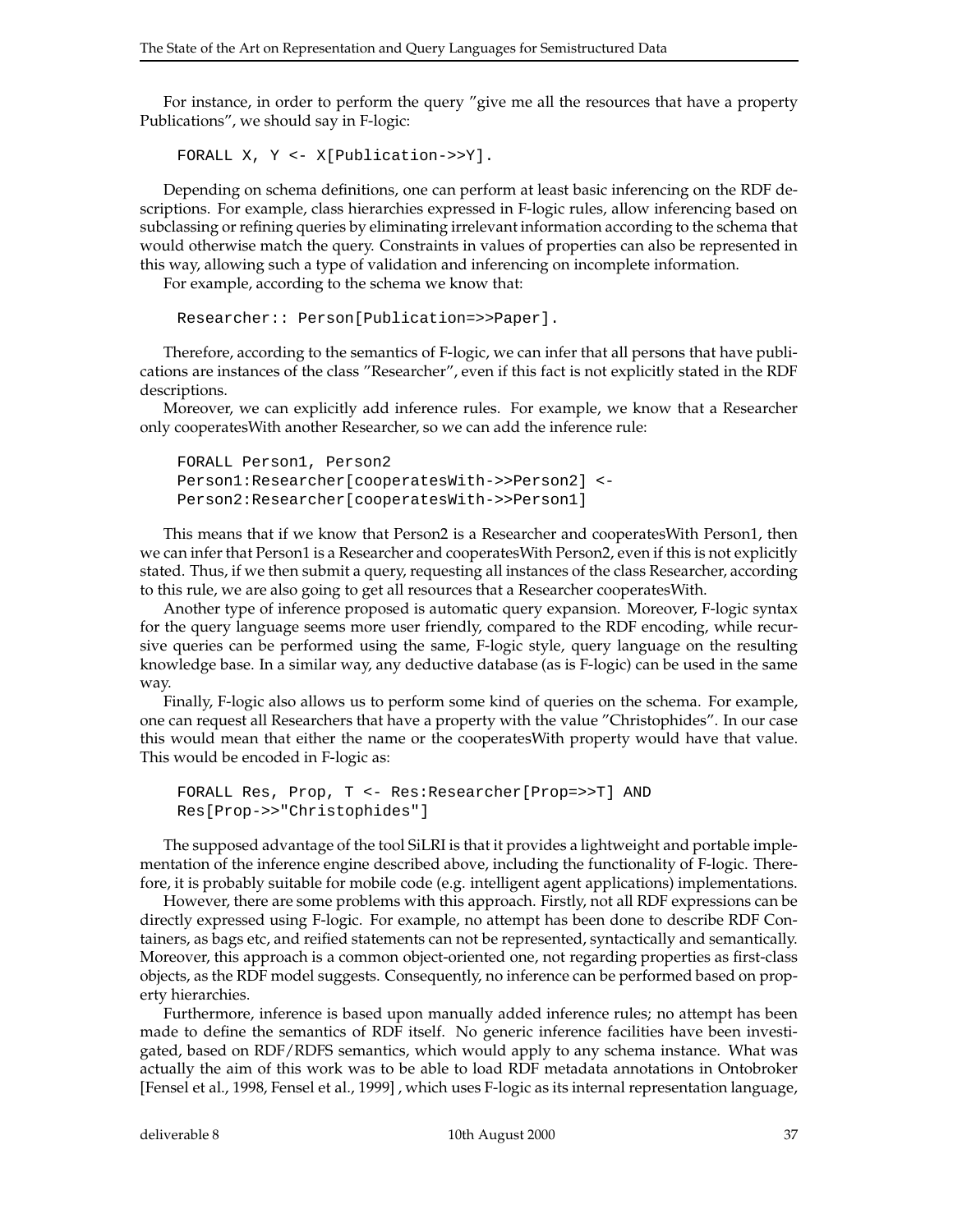since the annotation language proposed by Ontobroker is not widely supported. Moreover, since Ontobroker presumes the existence of a predefined central ontology for each community, the need to be able to load individually created RDF Schema instances is less important to them; all information providers are likely to follow the organization of the ontology. Therefore, specific inference rules are part of the central ontology.

#### **Metalog**

This approach, described in [Marchiori and Saarela, 1998] and also related to the W3C RDF working group, is similar at many points to the one described above. It attempts to allow inferencing to be performed on RDF metadata, using knowledge representation and reasoning techniques. However, this approach is closer to the RDF model's property-centric approach, as properties in the RDF model are actually binary relations between resources.

The added value of this proposed system is that it abstracts the query language from the syntax even more. By identifying the correspondence between RDF statements (triples) and predicates in logic, one can view a query language in RDF at a logical layer, allowing any logical relationship to be expressed. What the Metalog approach suggests is an extended RDF Metalog schema, with the addition of logical connectors (and, or, not, implies) and variables to RDF Schema. This way, one can encode inference rules in RDF schema instances.

At this level, one can use the full expressive power of first-order predicate calculus in order to describe the schema of the query language. In order to create a computationally feasible implementation, one can then use a subset of the predicate calculus, as is logic programming. The implementation of Metalog suggests the use of Datalog. This approach has the obvious advantage of allowing the designers to directly address the matter that arises with the trade-off between expressive power and computational efficiency.

According to this approach, apart from the schema definition:

$$
Publication(X, Y) \Rightarrow in(X, "Researcher")
$$

one can add rules in the schema as:

$$
(Publication(X, Y) \land Year(Y, Z)) \Rightarrow gotDegreeBefore(X, Z)
$$

Then we are able to get all Researchers, who got their degree before a specified year:

#### $\textit{GotDegreeBefore}(X, 1990)$

Another point that is highlighted in this approach is the need for a user-friendly interface for the query language, actually proposing the use of natural language to express queries. The language proposed maintains all the expressive power of the underlying Metalog schema, and also encapsulates inferencing facilities, together with the ability to express RDF descriptions of any kind.

However, no actual query language is proposed. What Metalog actually suggests is a way to embed inference rules by logical operators in RDF Schemas. Moreover, the architecture of such a system, using Metalog and binary predicate calculus for querying RDF is not obvious. Finally, an implementation of this approach is still to be presented, in order to clarify the ideas of the authors in practice.

#### **RQL**

Another approach for a declarative query language, called RQL [Karvounarakis et al., 1999], aims to allow both RDF meta data and schema information to be queried as semistructured graph data.

We will take a closer look at RQL in the next section.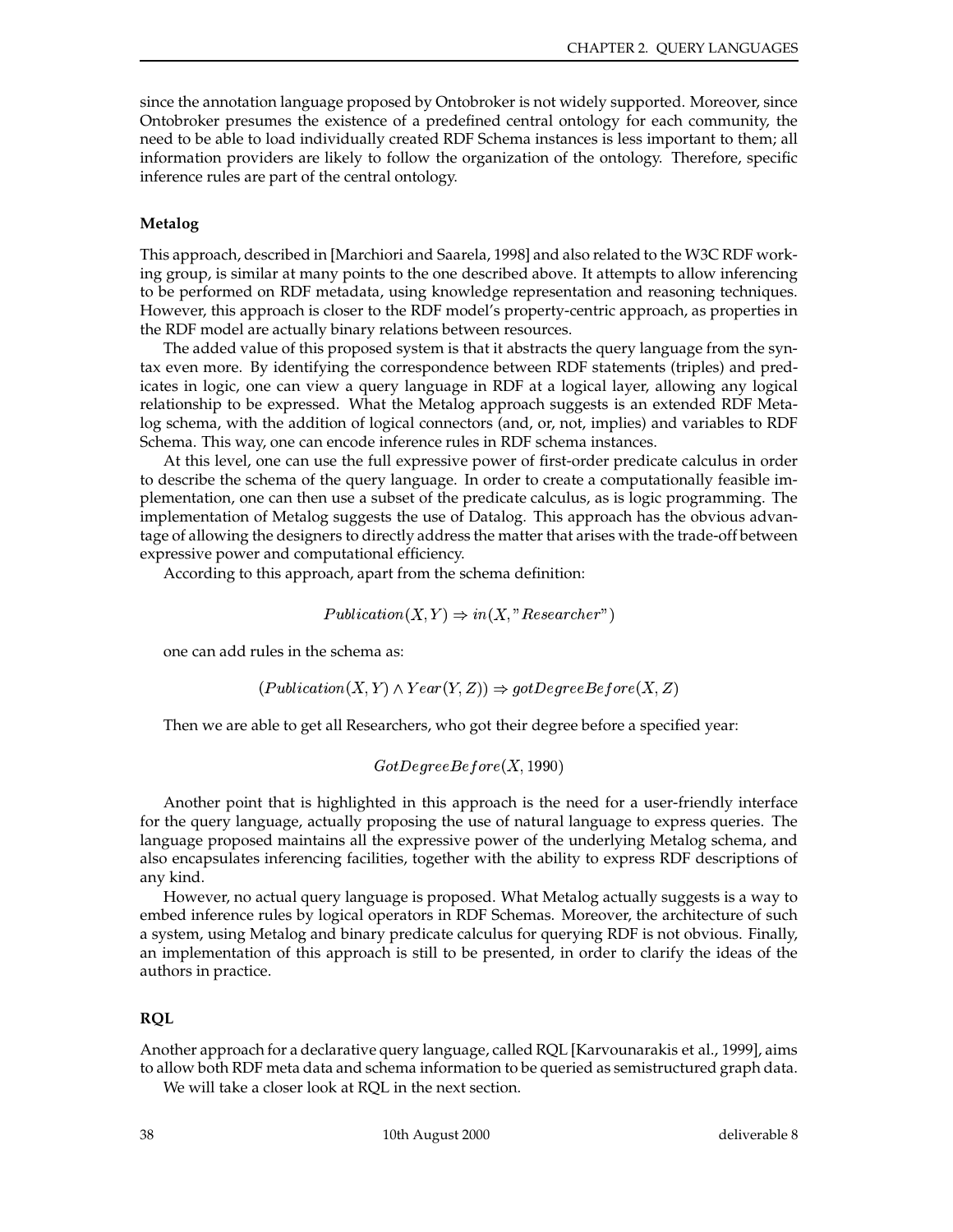#### **2.7.3 RQL in depth**

This section is a summary of [Karvounarakis et al., 1999]. We recommend reading the article for a more detailed description of the language.

RQL adopts the syntax and functional approach of OQL [Cattel and Barry, 1997]. It also features generalized path expressions.

The data model of RQL is a graph model bridging and reconciling the RDF Model with Schema specifications. This model allows to consider RDF instances as semistructured data that can be (partially) interpreted by means of one or more RDF schemas.

RQL is defined by means of a set of **core queries**, a set of **basic filters**, and a way to build new queries through functional composition and iterators.

The core queries provide the means to access information in RDF (meta) data and schemas. For example, the following queries retrieve all the classes or property types in a specific schema:

#### Class Property

Class and Property are the names of two meta-collections holding the labels of all nodes and edges that can be used in a semistructured RDF (meta)data graph. These basic queries will return the URIs of the classes and property types available in the schema.

Several more core queries are supplied, such as subClassOf, typeOf. Furthermore, any collection can be accessed by its name, and RQL also considers the names of property types as entry points in the data graph, allowing one to formulate queries such as, for example:

#### creates

which will return the set of ordered pairs of resources connected by the creates property. Common set operators, such as union and intersection, are also supported.

Finally, RQL supports standard Boolean predicates as  $=$ ,  $\lt$ ,  $>$  and like for pattern matching. These operators can be applied to literals or resource URIs.

In order to iterate over collections of RDF (meta)data (e.g., class or property extents, container values, etc.), RQL provides a select-from-where filter. The whole data graph can be viewed as a collection of nodes and edges and RQL filters can use *path expressions* to traverse this graph at arbitrary depth.

An example is the simple query:

select X, Y from  $\{X\}$ creates $\{Y\}$ 

which is equivalent to the basic query creates. The from clause contains a basic path expression.

The result of an RQL query is serialized using the rdf:Bag construct. Ordered tuples are represented as Sequences. For example, the result of the above query could be (when applied to a database with painters and paintings):

```
<rdf:Bag ID="#result1">
    <rdf:li>
         <rdf:Seq>
              <rdf:li rdf:resource="#picasso"/>
              <rdf:li rdf:resource="#guernica"/>
         </rdf:Seq>
    \langle /rdf:li>
    <rdf:li>
         <!-- etc -->
    \langle rdf:li\rangle\langlerdf:Bag>
```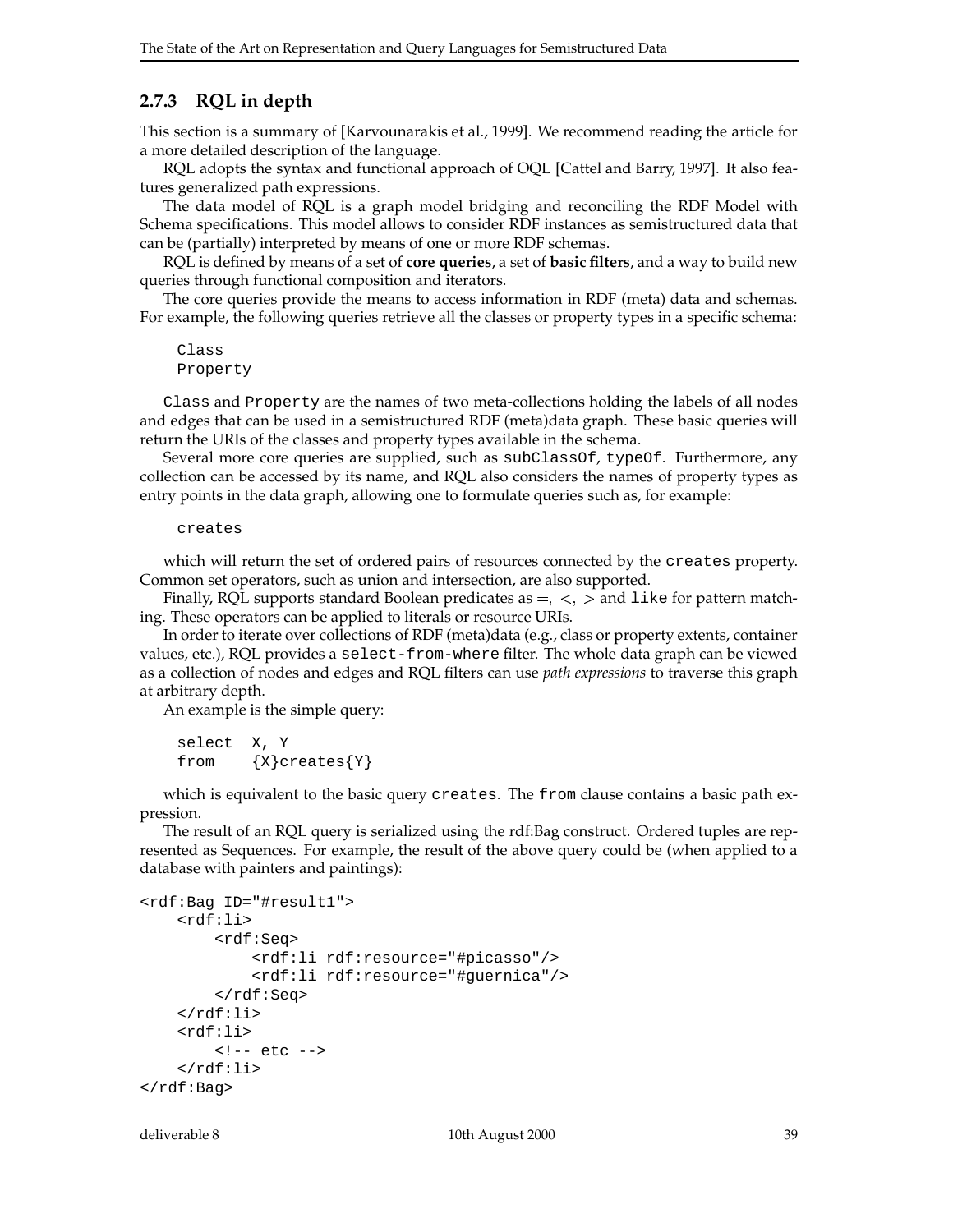To build useful filters one can make compositions of path expressions, for example (again applied to our imaginary painters database):

```
select W
from \{X\}first_name\{Y\}, \{Z\}paints\{W\}.has_material\{Q\}where X = Z and Y = "Pablo" and Q = "oil on canvas"
```
which expresses the query *"Find the resources painted by "Pablo" having material "oil on canvas""*. Furthermore, RQL offers generalized path expressions to cope with incomplete schema knowledge, for example:

*Find the target of properties whose name matches "\*name"*.

```
select Y
from $P Property {X}$P{Y}
where $P like "*name"
```
Note that, to distinguish between schema variables and data variables, the schema variables are prefixed with a \$.

In [Karvounarakis et al., 1999], a thorough description of the semantics of RQL as well as a detailed description of the data model is given. This concludes the summary of RQL's functionality.

#### **Remarks and observations**

If we compare RQL with the requirements expressed in section 2.2, we can come to the following conclusions:

- **expressivity** RQL seems to offer a rich set of core functions and filters, that allow the expression of a great variety of queries.
- **semantics** The semantics of RQL are well defined, see [Karvounarakis et al., 1999].
- **data model** The data model of RQL is a graph model that specifically addresses some peculiarities of the RDF model.

To conclude, we believe that RQL makes an excellent candidate for an RDF query language. However, sofar, RQL only exists on paper. There is no prototype engine (yet), and no tests have been run with it. It is our understanding however, that the research group working on RQL is currently in the process of creating such a test engine.

One additional remark we would like to make is that an interesting course of action might be to try and combine RQL and Lore. Lore uses a query language very similar to RQL (both are OQL-based), although the Lore system is not based on the RDF data model. At the moment, we see two possible ways to go about combining the two:

- migrating Lore to the RDF data model. Whether or not this is possible or even desirable remains to be seen.
- leaving the OEM data model intact, implementing RQL directly on top of the query preprocessing unit. Since in the current system this unit transforms Lorel queries to OQL, it might well be possible to do the same from RQL to OQL. Hover, this requires query expansion in the sense that all knowledge on semantics of RDFS modeling primitives will have to be embedded in the pre-processing unit. Again, whether or not this is desirable and/or practical is an issue for further study.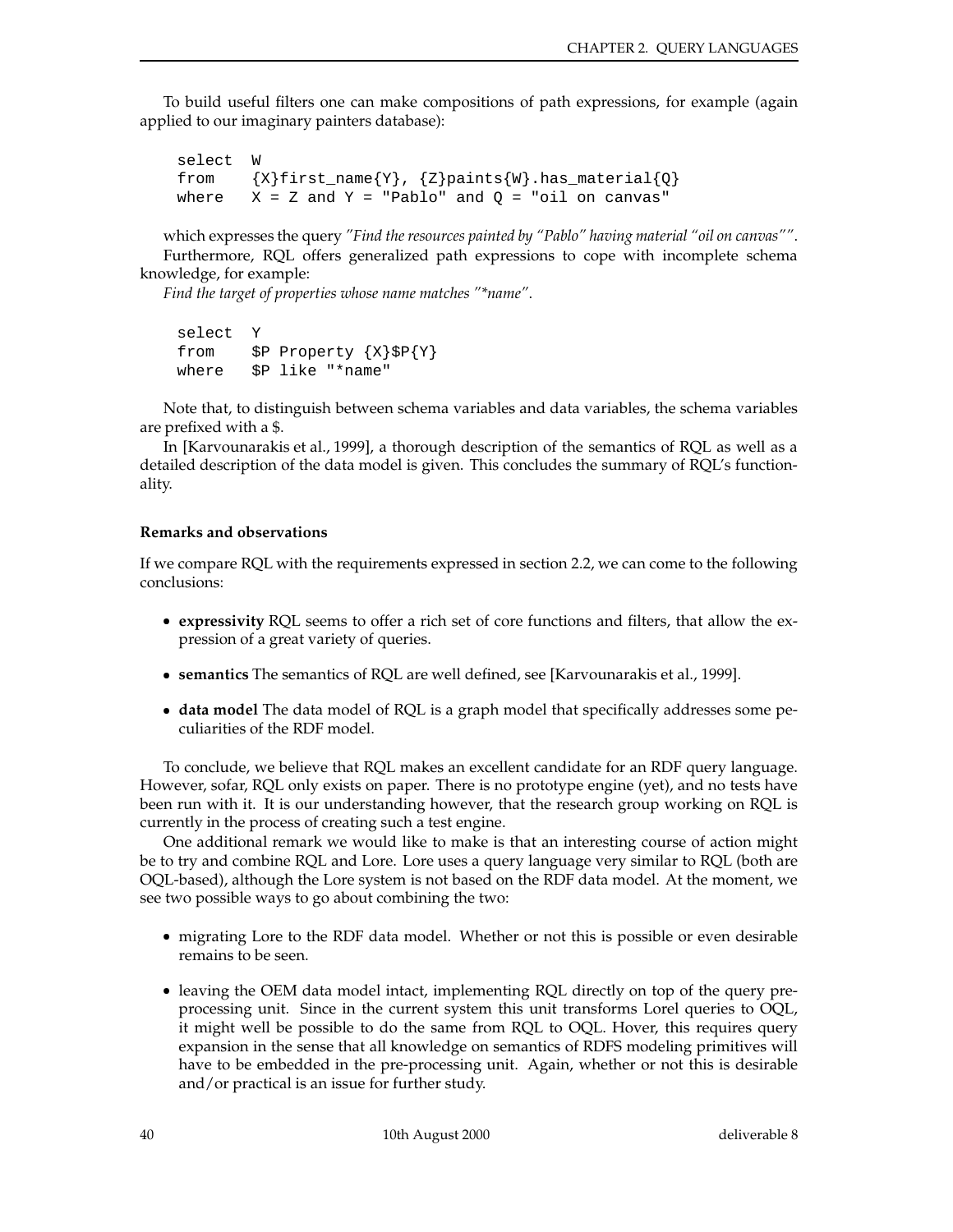## **2.8 A comparison of approaches**

In this section we will briefly compare the different approaches with the criteria for query languages that we laid out in section 2.2.

For the ambitious purposes of the On-To-Knowledge project, languages that do not allow the formulation of joins can be dismissed out of hand (XSL and XQL). For XML query-languages, this leaves XML-QL as the only widely-supported candidate. That language comes with a precise semantics, fits closely to the XML data-model, and allows path-expressions and datatransformation. An important lesson from the aidministrator format is the possibility of an easy to understand visual representation for complicated query-expressions.

The landscape for RDF query languages is still somewhat sparsely populated. The best candidate here is RQL, since it is expressive enough (joins, data-construction), has a close fit with the RDF/RDF-Schema data-model, guarantees compositionality, and has a precise semantics.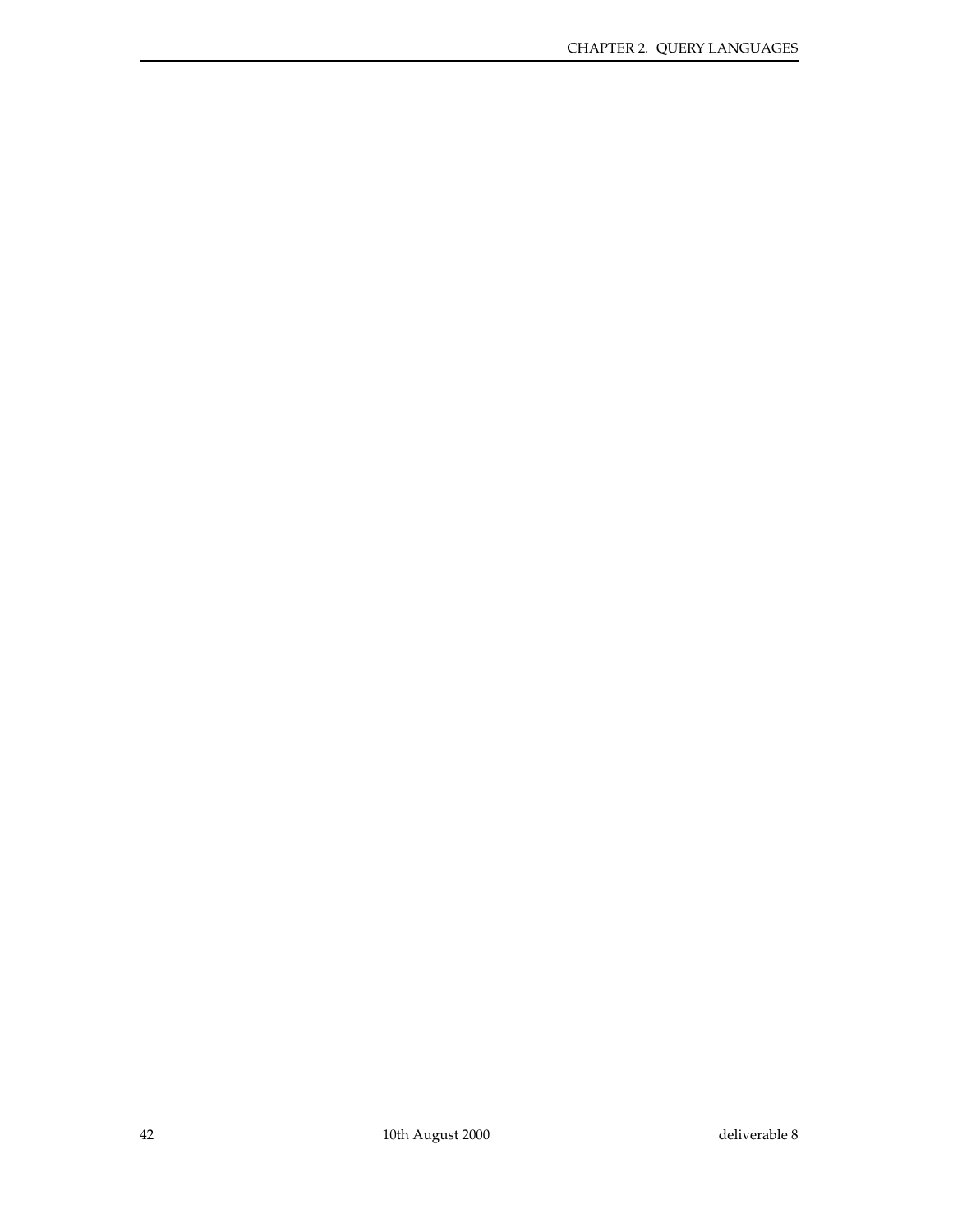## **Chapter 3**

# **Conclusions**

In chapter 1 we concluded that RDF was to be preferred as a representation language over XML. The main reason for this is that RDF explicitly commits to specific ontological modelling primitives, whereas XML only provides syntactic constructions without any ontological commitments. The choice for RDF also aligns the On-To-Knowledge project with the W3C initiatives related to the Semantic Web, and with the choices made in the recently started DARPA funded research programme DAML.

This choice for RDF as the data-representation language immediately rules out any of the XML-based query-languages (since we required that the query-language should closely fit to the underlying data-model). Of the RDF query-languages known to us at the time of writing, RQL seems by far the most promising candidate, and fulfills most if not all of our requirements.

One proviso must be made with this choice: RQL firmly commits to the RDF/RDF-Schema data model. This is of course as required, but also implies a limitation: any extensions to the RDF data-model (as is the intended use of RDF-Schema) cannot be directly queried in RQL. Consider for example the case of OIL: it extends the basic RDF/RDF-Schema model with new primitives (e.g. cardinality constraints). Such new elements in the data-model can only be included in a syntactic way in RQL queries, but the RQL query language is not able to process the semantics of such new primitives. Three alternatives exist as a way out of this dilemma:

- define a language which allows for some kind of "semantic plug-in definitions", in order to include the semantics of such schema-extensions into the query language
- implement a new or extended query-language for each extension of the data-model
- write a query-compiler wich compiles queries for the extended language into a set of queries for the original language.

Our choice for RQL as the query-language in the On-To-Knowledge architecture implies that we recommend the third of these options.

While the choice for a storage model is not within the scope of this report, we have already shown that approaches such as Lore suggest that the use of a DBMS specifically tailored for semistructured data is an option worth investigating. Of particular interest to us is whether it is feasible to either migrate Lore to the RDF data model, or to couple RQL to the existing data model in some form. This last option would require the query pre-processing part of Lore to be able to translate RDF primitives into (sets of) queries on the simpler data model of Lore. This approach is similar to the third option we suggested above for the parsing of OIL-specific primitives.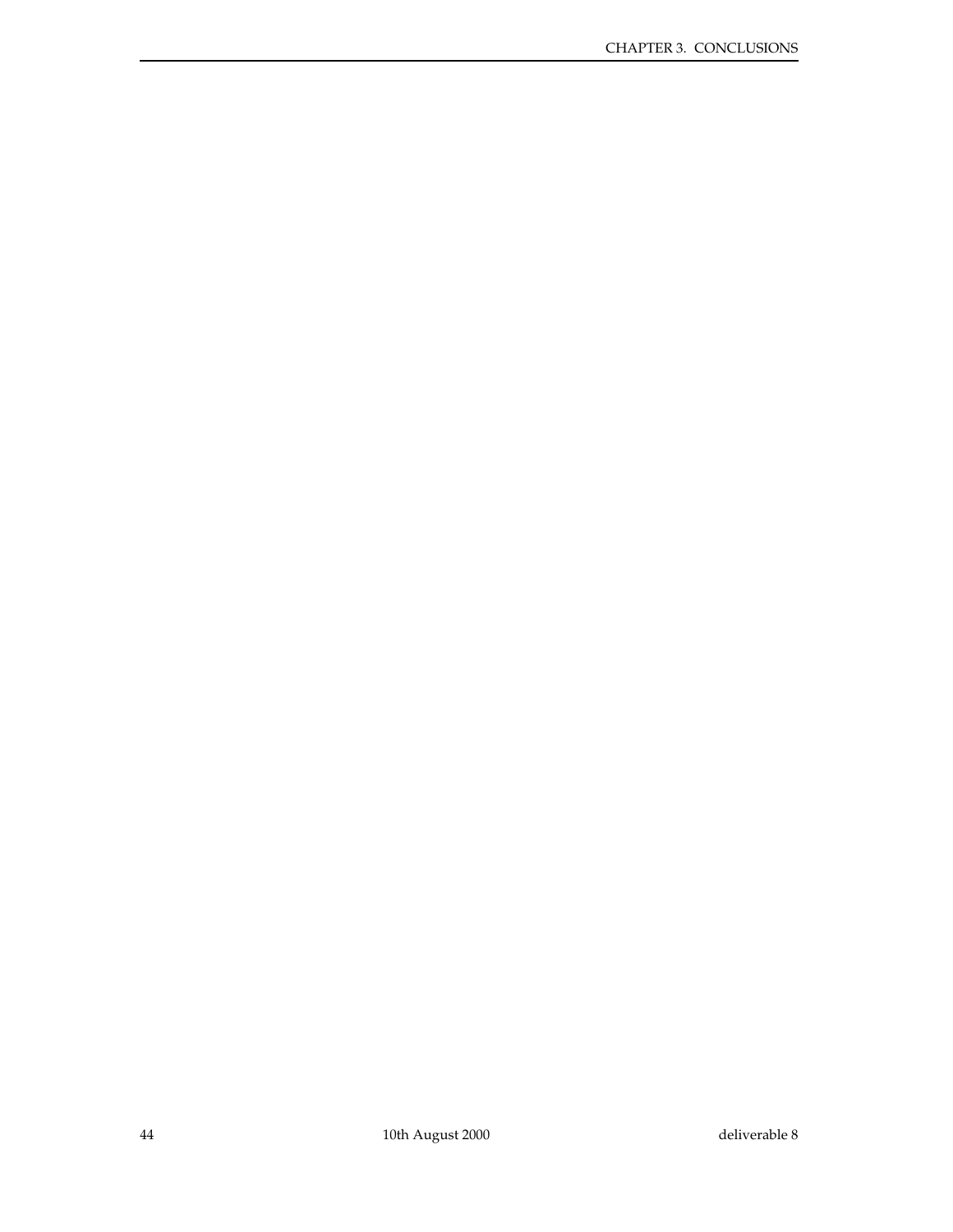## **Bibliography**

- [Abiteboul et al., 1999] Abiteboul, S., Bruneman, P., and Suciu, D. (1999). *Data on the Web: From Relations to Semistructured Data and XML*. Morgan Kaufmann. ISBN 1-55860-622-X.
- [Abiteboul et al., 1997] Abiteboul, S., Quass, D., McHugh, J., Widom, J., and Wiener, J. (1997). The Lorel query language for semistructured data. *International Journal on Digital Libraries*, 1(1):68–88.
- [Adler et al., 2000] Adler, S., Adler, S., Berglund, A., Caruso, J., Deach, S., Grosso, P., Gutentag, E., Milowski, A., Parnell, S., Richman, J., and Zilles, S. (2000). Extensible Stylesheet Language (XSL). Working draft, World Wide Web Consortium (W3C). See http://www.w3.org/TR/xsl/.
- [Apparao et al., 1998] Apparao, V., Byrne, S., Champion, M., Isaacs, S., Jacobs, I., Hors, A. L., Nicol, G., Robie, J., Sutor, R., Wilson, C., and Wood, L. (1998). Document Object Model (DOM) Level 1 Specification. Recommendation, World Wide Web Consortium (W3C). See http://www.w3.org/TR/REC-DOM-Level-1/.
- [Bray et al., 1998] Bray, T., Paoli, J., and Sperberg-McQueen, C. (1998). Extensible Markup Language (XML) 1.0. Recommendation, World Wide Web Consortium (W3C). See http://www.w3.org/TR/1998/REC-xml-19980210.
- [Brickley and Guha, 2000] Brickley, D. and Guha, R. (2000). Resource Description Framework (RDF) Schema Specification. Candidate recommendation, World Wide Web Consortium (W3C). See http://www.w3.org/TR/rdf-schema/.
- [Broekstra, 1999] Broekstra, J. (1999). Efficient strategies for reasoning about Web sites. Master's thesis, Faculty of Sciences, division of Computer Science and Mathematics, Vrije Universiteit.
- [Broekstra et al., 2000] Broekstra, J., Klein, M., Fensel, D., Decker, S., and Horrocks, I. (2000). OIL: a case-study in extending RDF-Schema. To appear.
- [Byron and Malhotra, 2000] Byron, P. V. and Malhotra, A. (2000). XML Schema Part 2: Datatypes. Working draft, World Wide Web Consortium (W3C). See http://www.w3.org/TR/xmlschema-2/.
- [Cattel and Barry, 1997] Cattel, R. and Barry, D. (1997). *The Object Database Standard ODMG 2.0*. Morgan Kaufmann.
- [Decker et al., 1998] Decker, S., Brickley, D., Saarela, J., and Angele, J. (1998). A Query and Inference Service for RDF. See http://purl.org/net/rdf/papers/QL98-queryservice.
- [Deutsch et al., 1998] Deutsch, A., Fernandez, M., Florescue, D., Levy, A., and Suciu, D. (1998). XML-QL: A Query Language for XML. Position paper ql'98 workshop, World Wide Web Consortium (W3C). See http://www.w3.org/TR/1998/NOTE-xml-ql-19980819/.
- [Fallside, 2000] Fallside, D. A. (2000). XML Schema Part 0: Primer. Working draft, World Wide Web Consortium (W3C). See http://www.w3.org/TR/xmlschema-0/.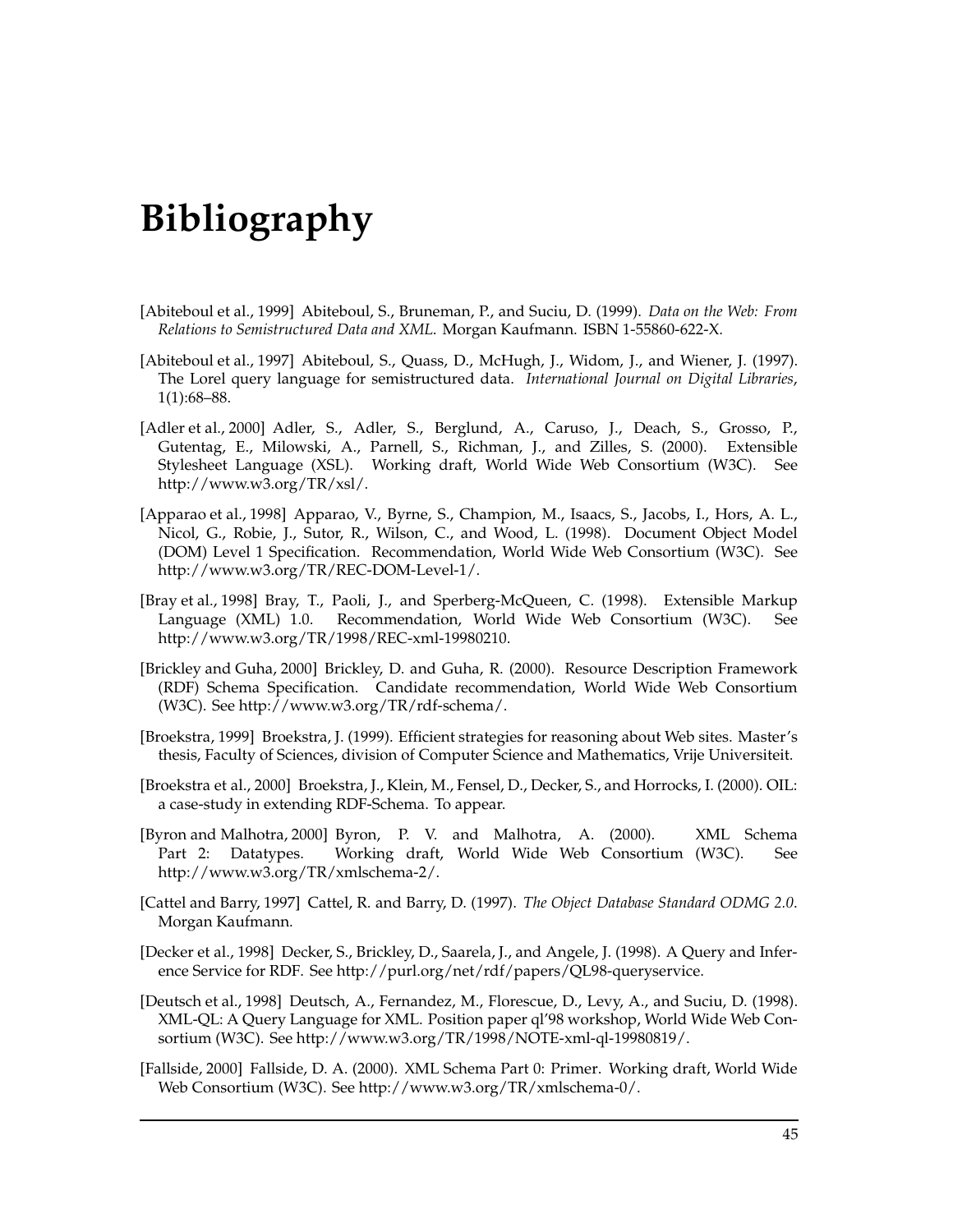- [Fensel et al., 1999] Fensel, D., Angele, J., Decker, S., Erdmann, M., Schnurr, H.-P., Staab, S., Studer, R., and Witt, A. (1999). On2broker: Semantic-Based Access to Information Sources at the WWW. In *Proceedings of the World Conference on the WWW and Internet (WebNet 99)*.
- [Fensel et al., 1998] Fensel, D., Decker, S., Erdmann, M., and Studer, R. (1998). Ontobroker: Or How to Enable Intelligent Access to the WWW. In *Proceedings of the 11th Banff Knowledge Acquisition for Knowledge-Based System Workshop (KAW98)*.
- [Goldman et al., 1999] Goldman, R., McHugh, J., and Widom, J. (1999). From semistructured data to xml: Migrating the lore data model and query language. In *Proceedings of the 2nd International Workshop on the Web and Databases (WebDB '99)*.
- [Heflin et al., 1999] Heflin, J., Hendler, J., and Lue, S. (1999). SHOE: A knowledge representation language for internet applications. Technical report cs-tr-4078 (umiacs tr-99-71), Institute for Advanced Computer Studies, University of Maryland, College Park.
- [Heflin et al., 1998] Heflin, J., Hendler, J., and Luke, S. (1998). Reading Between the Lines: Using SHOE to Discover Implicit Knowledge from the Web. In *AAAI-98 Workshop on AI and Information Integration*.
- [Horrocks et al., 2000] Horrocks, I., Fensel, D., Broekstra, J., Decker, S., Erdmann, M., Goble, C., van Harmelen, F., Klein, M., Staab, S., Studer, R., and Motta, E. (2000). The Ontology Inference Layer OIL. Technical report, Vrije Universiteit. See http://www.ontoknowledge.org/oil/.
- [Hoschka, 1998] Hoschka, P. (1998). Synchronized Multimedia Integration Language (SMIL) 1.0 Specification. Recommendation, World Wide Web Consortium (W3C). See http://www.w3.org/TR/REC-smil.
- [ISO8879, 1986] ISO8879 (1986). Information processing Text and Office Systems Standard Generalized Markup Language (SGML). Technical report, International Organization for Standardization.
- [Karvounarakis, 1999] Karvounarakis, G. (1999). RDF Query Languages: A state-of-the-art. See http://www.ics.forth.gr/proj/isst/RDF/QL/rdfql.html.
- [Karvounarakis et al., 1999] Karvounarakis, G., Christophides, V., and Plexoussakis, D. (1999). Querying Semistructured (Meta)Data and Schemas on the Web: The case of RDF and RDFS.
- [Kifer et al., 1995] Kifer, M., Lausen, G., and Wu, J. (1995). Logical foundations of object-oriented and frame-based languages. *Journal of the ACM, 42*.
- [Klein et al., 2000] Klein, M., Fensel, D., van Harmelen, F., and Horrocks, I. (2000). The relation between ontologies and schema-languages: translating OIL-specifications into XML-Schema. To appear.
- [Lasilla and Swick, 1999] Lasilla, O. and Swick, R. R. (1999). Resource Description Framework (RDF) Model and Syntax Specification. Recommendation, World Wide Web Consortium (W3C). See http://www.w3.org/TR/REC-rdf-syntax/.
- [Malhotra and Sundaresan, 1998] Malhotra, A. and Sundaresan, N. (1998). RDF Query Specification. See http://www.w3.org/TandS/QL/QL98/pp/rdfquery.html.
- [Marchiori and Saarela, 1998] Marchiori, M. and Saarela, J. (1998). Query + Metadata + Logic = Metalog. See http://www.w3.org/TandS/QL/QL98/pp/metalog.
- [McHugh et al., 1997] McHugh, J., Abiteboul, S., Goldman, R., Quass, D., and Widom, J. (1997). Lore: A database management system for semistructured data. *SIGMOD Record*, 26(3):54–66.